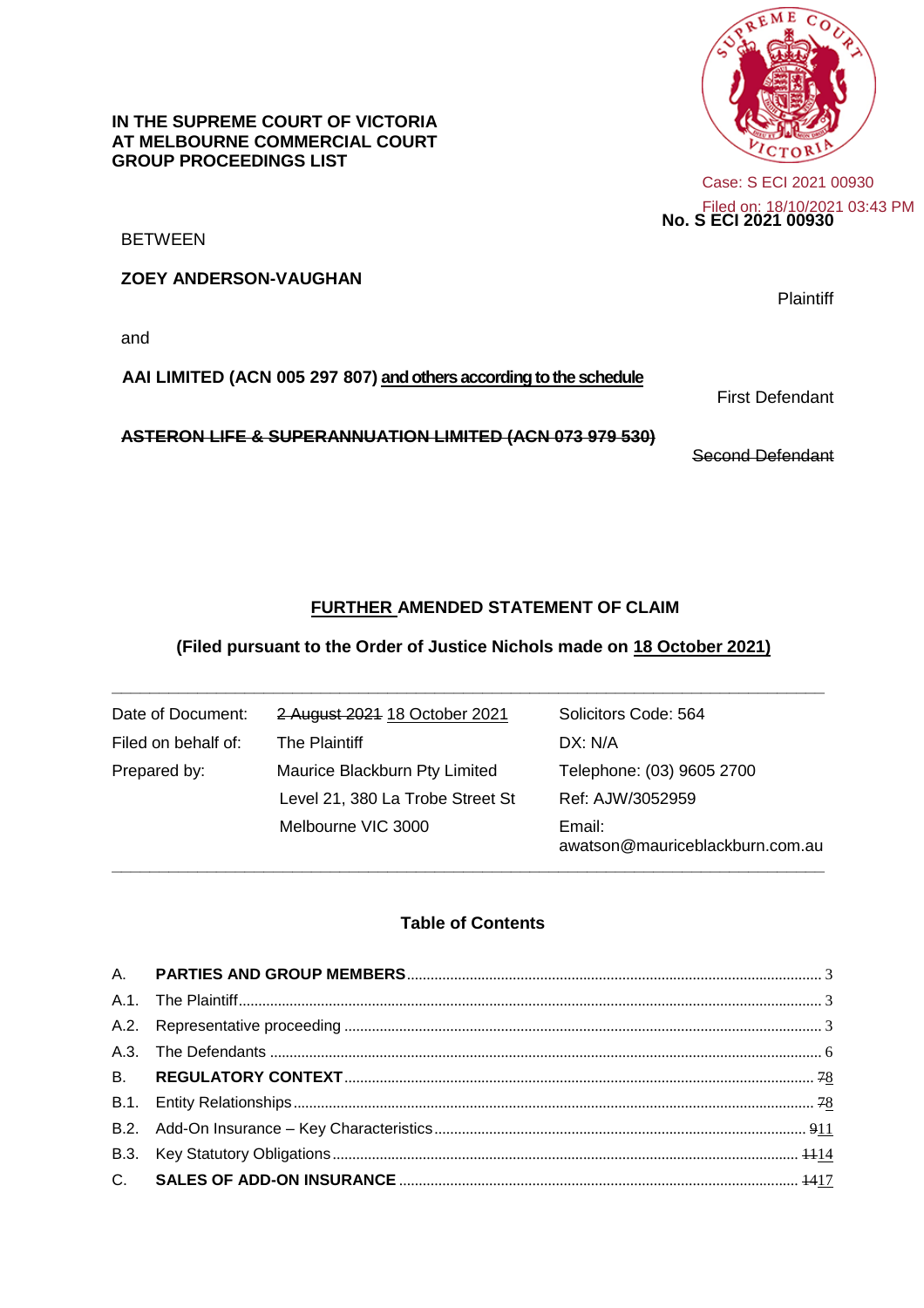| C.2.         |                                                               |  |
|--------------|---------------------------------------------------------------|--|
| D.           |                                                               |  |
| Е.           | PURCHASES OF ADD-ON INSURANCE PRODUCTS BY GROUP MEMBERS  2932 |  |
| F.           |                                                               |  |
| G.           |                                                               |  |
| $G.1$ .      |                                                               |  |
|              |                                                               |  |
|              |                                                               |  |
|              |                                                               |  |
| Н.           |                                                               |  |
| $\mathbf{L}$ |                                                               |  |
| J.           |                                                               |  |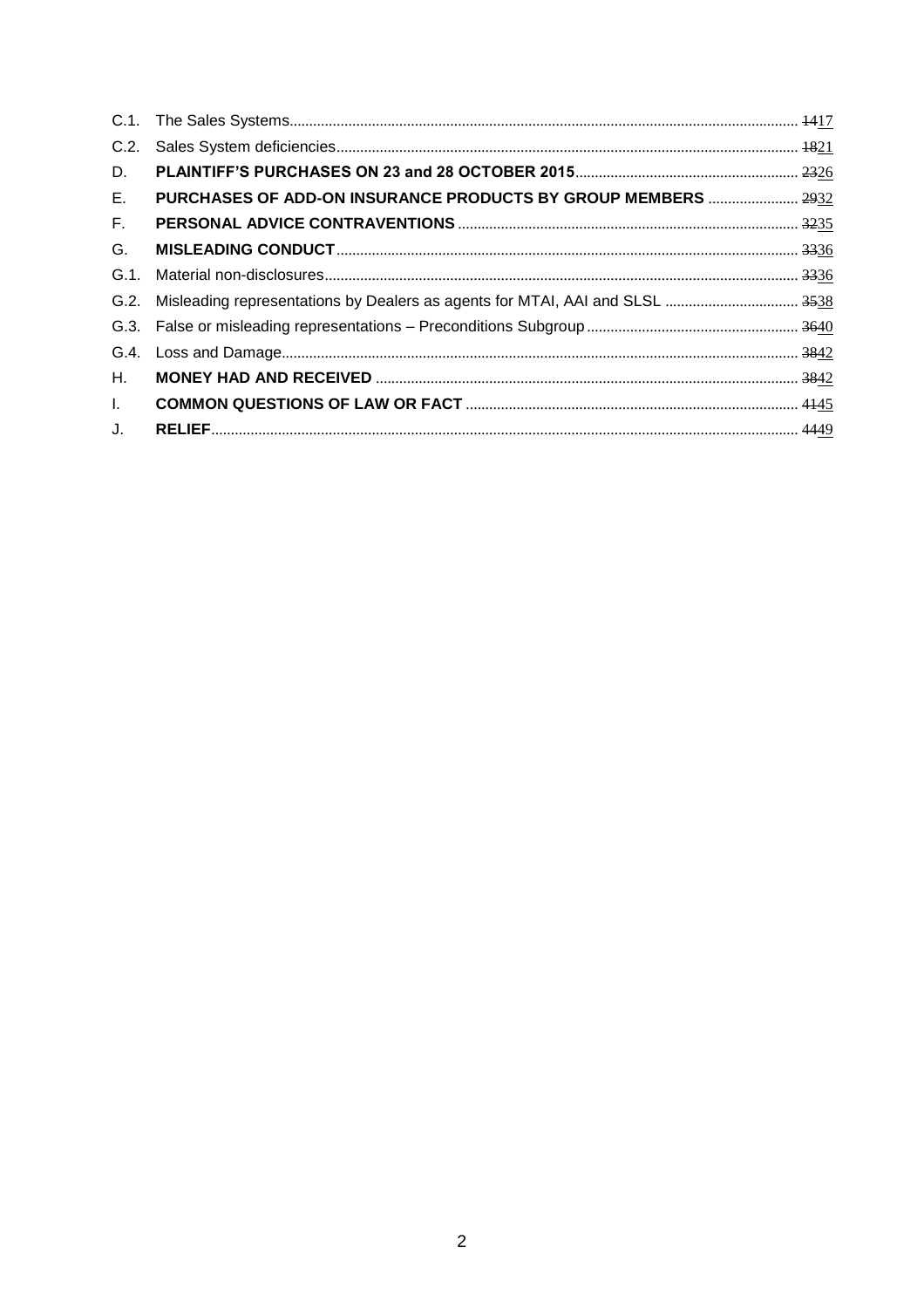## <span id="page-2-0"></span>**A. PARTIES AND GROUP MEMBERS**

### <span id="page-2-1"></span>**A.1. The Plaintiff**

- $1<sub>1</sub>$ The Plaintiff:
	- (a) is a natural person;
	- (b) was employed as a casual administrative officer with Queensland Health between in or around August 2015 and August 2016 and has been a permanent part time administrative officer with Queensland Health since then;
	- (c) was and is a member of QSuper, being a superannuation fund into which her employer was liable to pay and did pay the superannuation guarantee charge under the *Superannuation Guarantee (Administration) Act 1992* (Cth) (**SGA Payments**);
	- (d) by reason of the superannuation in (c) has had life insurance, income protection insurance and total and permanent disability cover since in or around August 2015; and
	- (e) was and is a 'consumer' within the meaning of section 12BC of the *Australian Securities and Investments Commission Act 2001* (Cth) (**ASIC Act**) in her dealings with the defendants.

## <span id="page-2-2"></span>**A.2. Representative proceeding**

- <span id="page-2-3"></span> $2.$ The Plaintiff commences this proceeding as a representative proceeding pursuant to Part 4A of the *Supreme Court Act 1986* (Vic) (**SC Act**) on her own behalf and on behalf of all persons who, subject to paragraph 3 below:
	- (a) at any time between 1 May 2006 and 30 June 2018 (**Period**):
		- (i) purchased or leased a motor vehicle or motorcycle (**Vehicle**) from a motor vehicle dealer (**Dealer**) who was a representative of the First Defendant (**AAI**) and/or Second Defendant, formerly known as Suncorp Life & Superannuation Limited (**SLSL**) and/or MTA Insurance Pty Ltd (ACN 070 583 701) (**MTAI**) for the purpose of arranging insurance for customers of the Dealer in connection with customers' purchases or leases of Vehicles;
		- (ii) purchased or leased the said Vehicle using loan finance arranged by the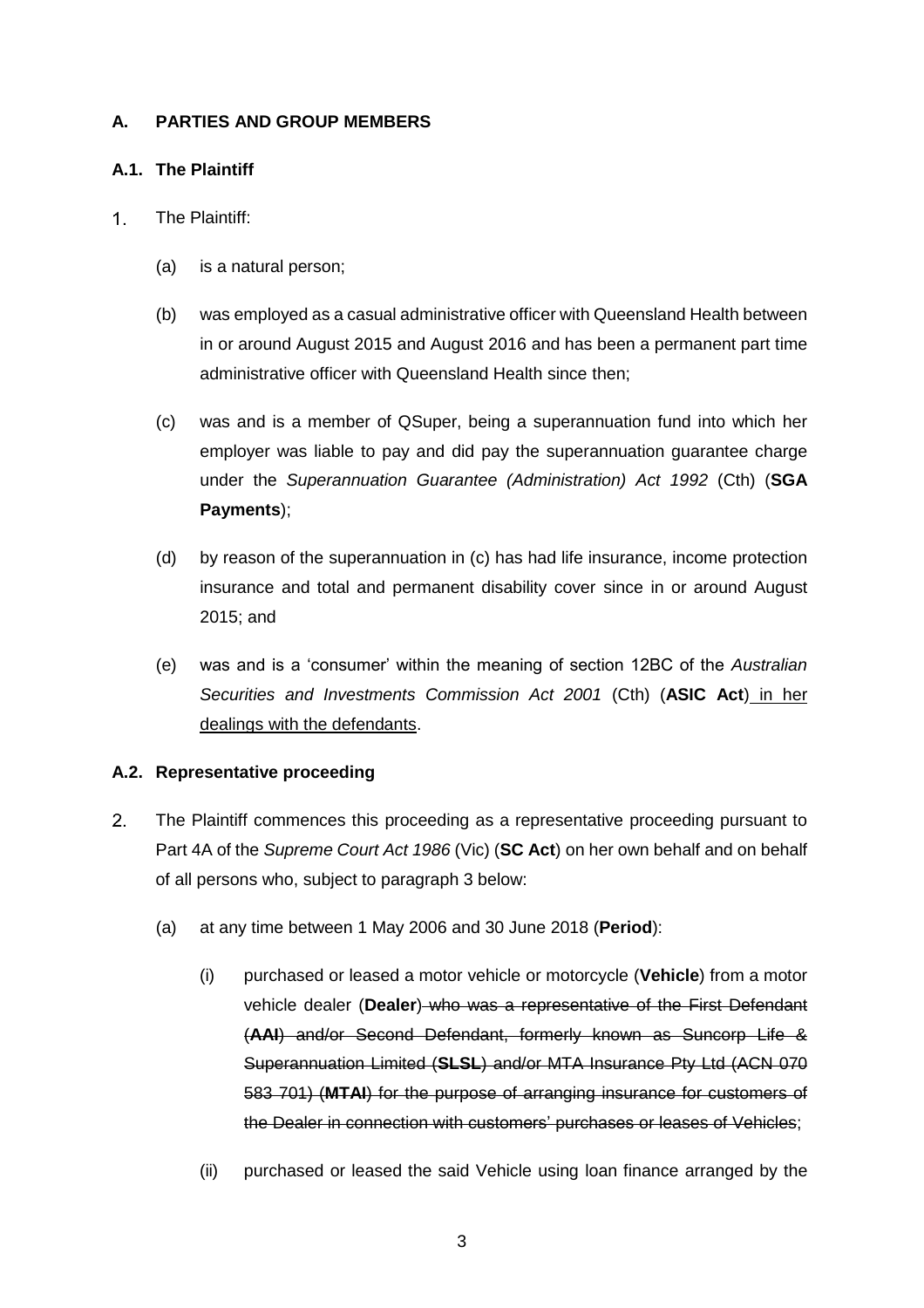### Dealer (**Finance**); and

- (iii) in conjunction with the purchase or lease in (ii) purchased any of:
	- A. **Loan Protection Insurance or Commercial Loan Protection Insurance** (also referred to as "consumer credit insurance") (**CCI**) issued by the First Defendant (**AAI**) and/or Asteron Life & Superannuation Limited (ACN 073 979 530), formerly known as Suncorp Life & Superannuation Limited (**SLSL**) and/or Third Defendant (**MTAI**);
	- B. **Equity or Equity Plus Insurance** (also referred to as "guaranteed asset protection insurance", "GAP insurance" or "shortfall insurance") (**GAP Insurance**) issued by AAI or MTAI;
	- C. **Cash Benefit Insurance** issued by AAI or MTAI**;**
	- D. **Extended Vehicle Warranty Insurance** (also referred to as "extended vehicle warranty", "mechanical insurance", "mechanical breakdown insurance" or "extended manufacturers warranty") (**Extended Warranty Insurance**) issued by AAI or MTAI; or
	- E. **Tyre and Rim Insurance** issued by AAI or MTAI;

(the products in (A) to (E) being together and severally **Add-On Insurance**) issued by AAI and/or SLSL and/or MTAI and, for the avoidance of doubt, excluding any such insurance distributed by NM Insurance Pty Ltd.

### *Particulars*

- *i. CCI purported to insure the consumer against circumstances where they might be unable to meet financial obligations associated with finance obtained to purchase or lease a vehicle, and could include "Trauma or Traumatic Event and Death" cover (trauma and death cover).*
- *ii.* GAP Insurance purported to insure the consumer against a potential *shortfall in the amount they owed under a Finance contract for a vehicle purchase and the amount of the comprehensive insurance payout on the vehicle in the event that the vehicle was written-off.*
- iii. Under Cash Benefit Insurance policies, a policyholder was purportedly *insured for a pre-agreed sum if the policyholder's motor vehicle, comprehensively insured on a market value basis, was written off by the motor vehicle insurer as a total loss.*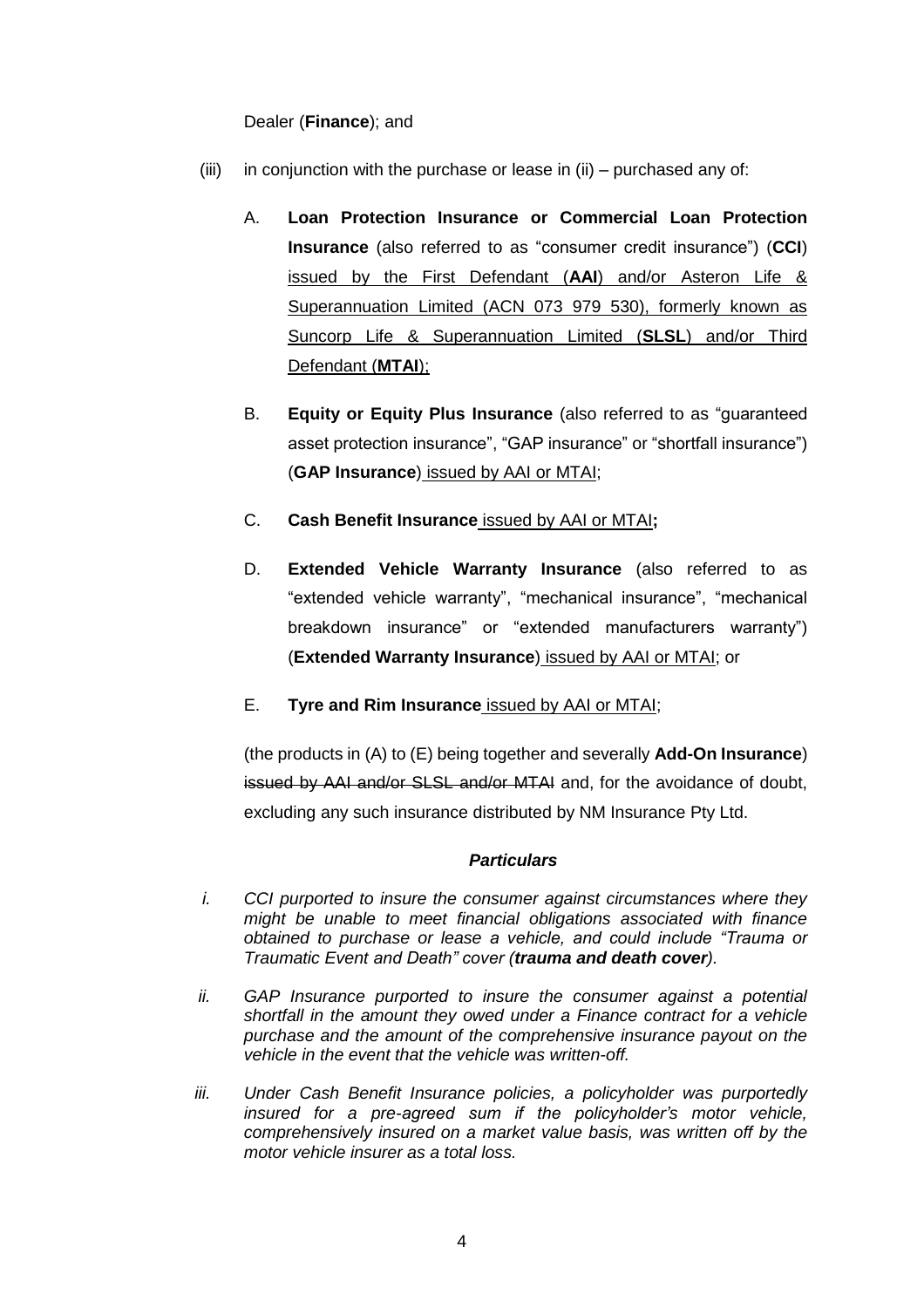- *iv. Extended Warranty Insurance purported to cover the cost of repairs and replacement of parts of a vehicle beyond the original manufacturer's warranty period or the standard warranty period for used cars.*
- *v. Tyre and Rim Insurance purported to insure against the risk of accidental damage to the wheels or tyres of a vehicle.*
- *vi. The terms and conditions upon which each of the said Add-On Insurance products was issued from time to time were set out in the Product Disclosure Statements (PDS) and Applications/Certificates of Insurance issued in respect of each of them.*
- *vii. Further particulars may be provided after discovery.*
- (b) by reason of the purchases in (a) made payments to AAI and/or SLSL and/or MTAI (directly or indirectly) for the Add-On Insurance (**Premiums**);
- <span id="page-4-0"></span>(c) were and are 'consumers' within the meaning of section 12BC of the ASIC Act in their dealings with the defendants;
- (d) in the case of persons who purchased Add-On Insurance on a day prior to 6 years before the date of filing of thethis Statement of Claim on 30 March 2021 (being the **General relation-back day**) – did not prior to the General relation-back day discover, and could not with reasonable diligence have discovered, any or all of the mistakes pleaded in paragraph [76](#page-42-0) below;
- (e) were not at the time of the purchases in (a), and are not, any of the following:
	- (i) a director, an officer, or a close associate (as defined in section 9 of the *Corporations* Act *2001* (Cth) (**Corporations Act**) of the Defendants; or
	- (ii) a judge, Associate Judge or Judicial Registrar of the Supreme Court of Victoria; and
- (f) have suffered loss or damage by reason of the contravening conduct of the Defendants as pleaded in this Further Amended Statement of Claim;

(the persons satisfying the criteria in (a) to (d) and (f) being the **Group Members**).

- $3<sub>1</sub>$ Persons whose claims are governed by the law of the Northern Territory (**NT Claimants**) are a Group Member if:
	- (a) sub-paragraphs  $2(a) 2(c)$  $2(a) 2(c)$  and (f) apply; and
	- (b) in the case of NT Claimants who purchased Add-On Insurance on a day prior to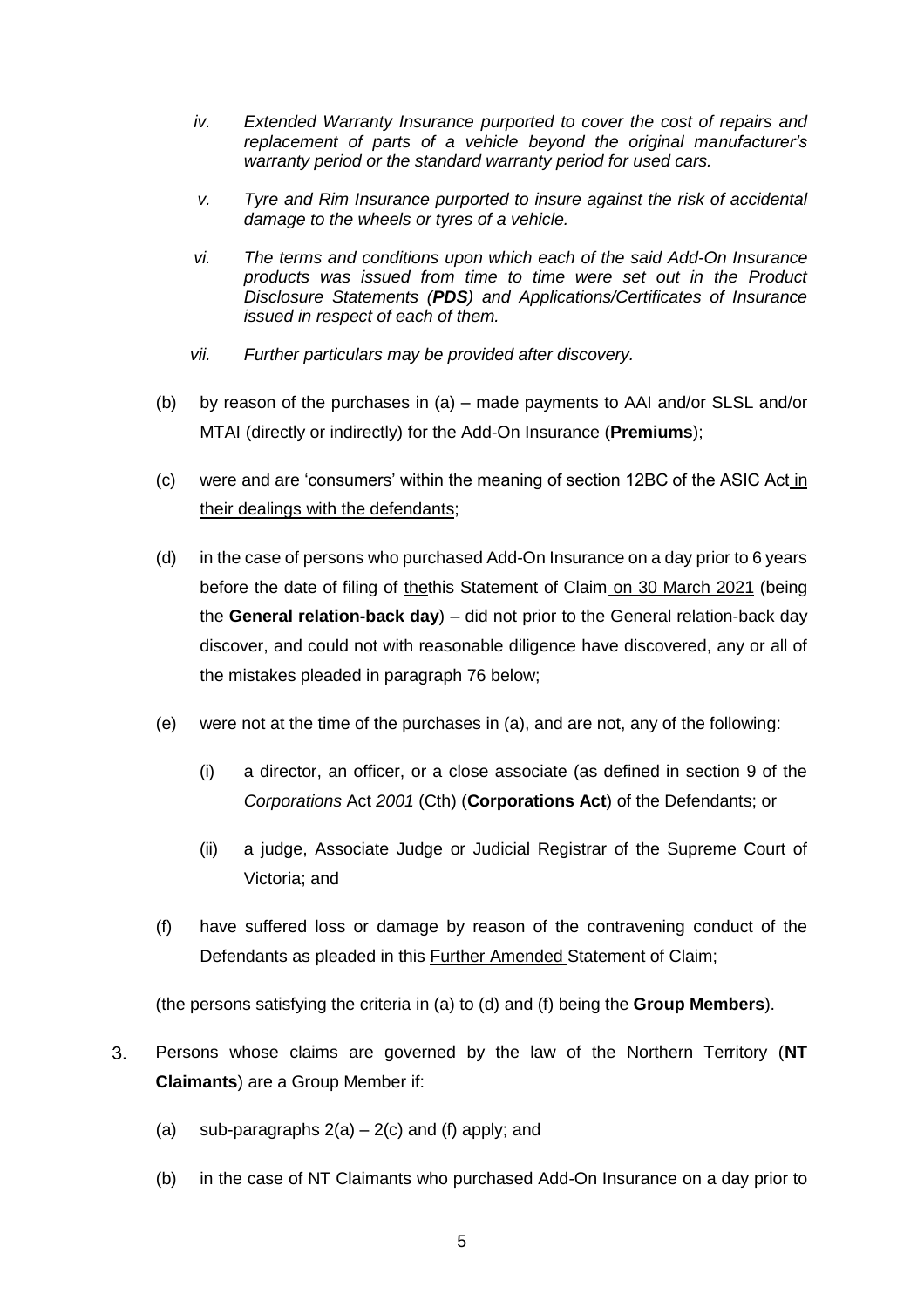3 years before the date of filing of thethis Statement of Claim on 30 March 2021 (being the **NT relation-back day**) – did not prior to the NT relation-back day discover, and could not with reasonable diligence have discovered, any or all of the mistakes pleaded in paragraph [76](#page-42-0) below.

4. As at the date of the commencement of this proceeding there are seven or more Group Members.

## <span id="page-5-0"></span>**A.3. The Defendants**

- <span id="page-5-1"></span> $5.$ At all material times, the First Defendant, AAI:
	- (a) was and is a corporation and capable of being sued;
	- (b) was and is a person and a corporation within the meaning of the ASIC Act;
	- (c) carried on and carries on the business of insurance throughout Australia;
	- (d) since 1 July 2015, was and is responsible for all "Insurance Contracts" entered into or assumed by MTAI as defined in the Scheme for the Transfer of the Insurance Business of MTAI to AAI effected on 1 July 2015 (**AAI's MTAI Transfer Liability**);

## *Particulars*

*Clause 1.1 and 10(b)(iv) of the Scheme for the Transfer of the Insurance Business of MTA Insurance Limited to AAI Limited filed with ASIC on 6 July 2015 and approved by the Federal Court of Australia in AAI Limited, application under the Insurance Act 1973 (Cth) (No. 2) [2015] FCA 617.*

- (e) was and is since 29 August 2014, the owner of all the issued share capital of MTAI; and
- (f) was and is the holder of an Australian Financial Services License (**AFSL**) (No 230859) (**AAI AFSL**).
- $6.$ At all material times, the Second Defendant, SLSL:
	- (a) was and is a corporation and capable of being sued;
	- (b) was and is a person and a corporation within the meaning of the ASIC Act;
	- (c) during the Period, carried on a business of, inter alia, issuing policies of insurance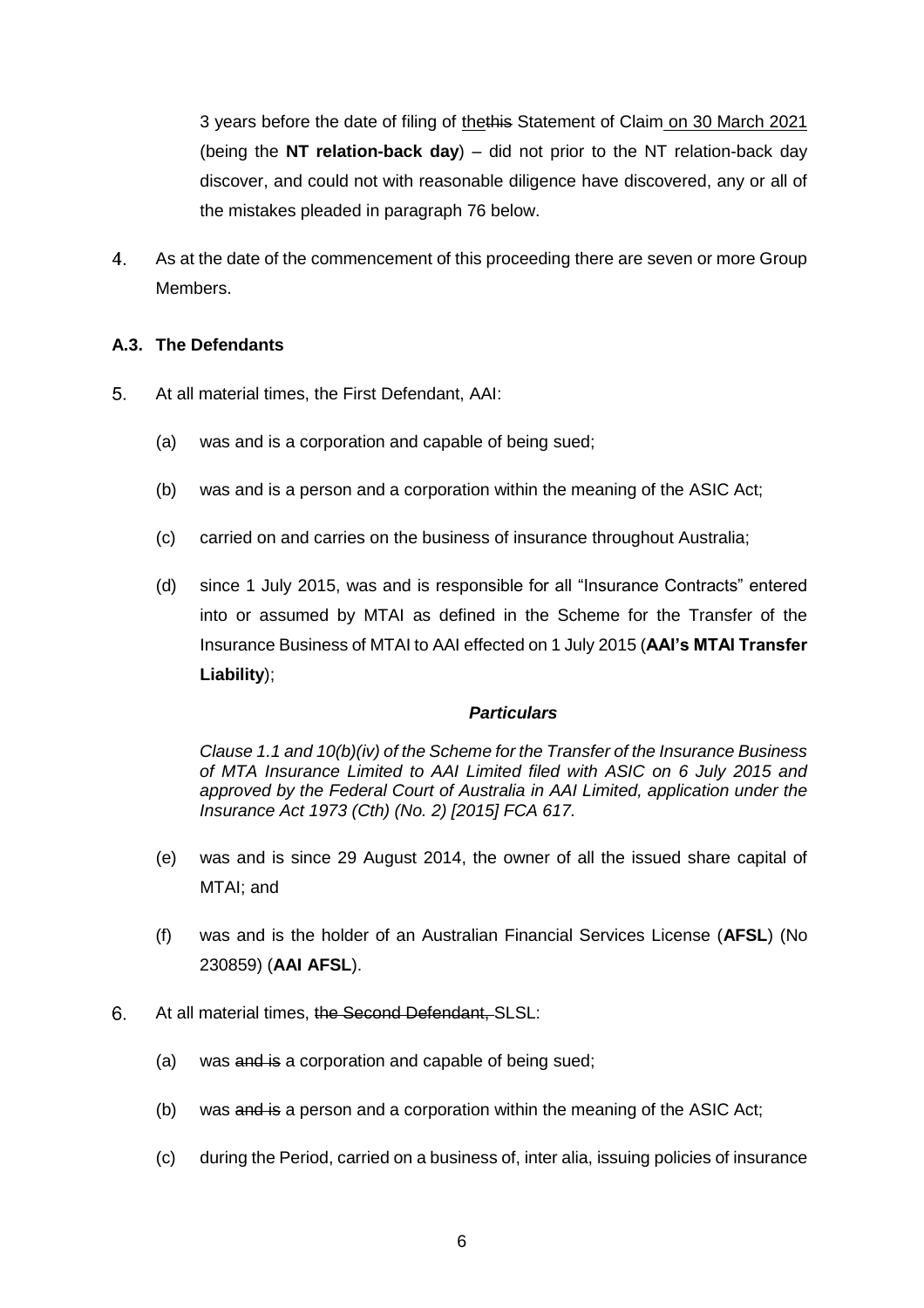in respect of trauma and death cover including in connection with CCI;

- (d) until 2019 was part of the same corporate group as AAI; and
- (e) was and is the holder of an AFSL (No 229880) (**SLSL AFSL**).

#### 6A. The Second Defendant, TAL Life Limited:

- (a) is a corporation and capable of being sued; and
- (b) accepts that:
	- (i) following orders made on 24 September 2021 in Federal Court proceeding No NSD575/2021, the scheme for the transfer of all of the life insurance business of Asteron Life & Superannuation Limited to TAL Life Limited took effect on and from 12.01 AEST on 1 October 2021;
	- (ii) by reason of that transfer, TAL Life Limited is substituted as the Second Defendant in this proceeding in place of Asteron Life & Superannuation Limited, which is referred to in this pleading as SLSL;
	- (iii) TAL Life Limited, as Second Defendant, is responsible for responding to the allegations made against SLSL; and
	- (iv) for the avoidance of any doubt, TAL Life Limited is responsible for responding to allegations made against 'the Defendants' to the extent that those allegations relate to SLSL.
- 6B. At all material times, the Third Defendant, MTAI:
	- (a) was and is a corporation and capable of being sued;
	- (b) was and is a person and a corporation within the meaning of the ASIC Act;
	- (c) carried on the business of, among other things, being an insurer;
	- (d) was and is since 29 August 2014, a wholly-owned subsidiary of AAI; and
	- (e) was and is the holder of an AFSL (No. 239912) (**MTAI AFSL**).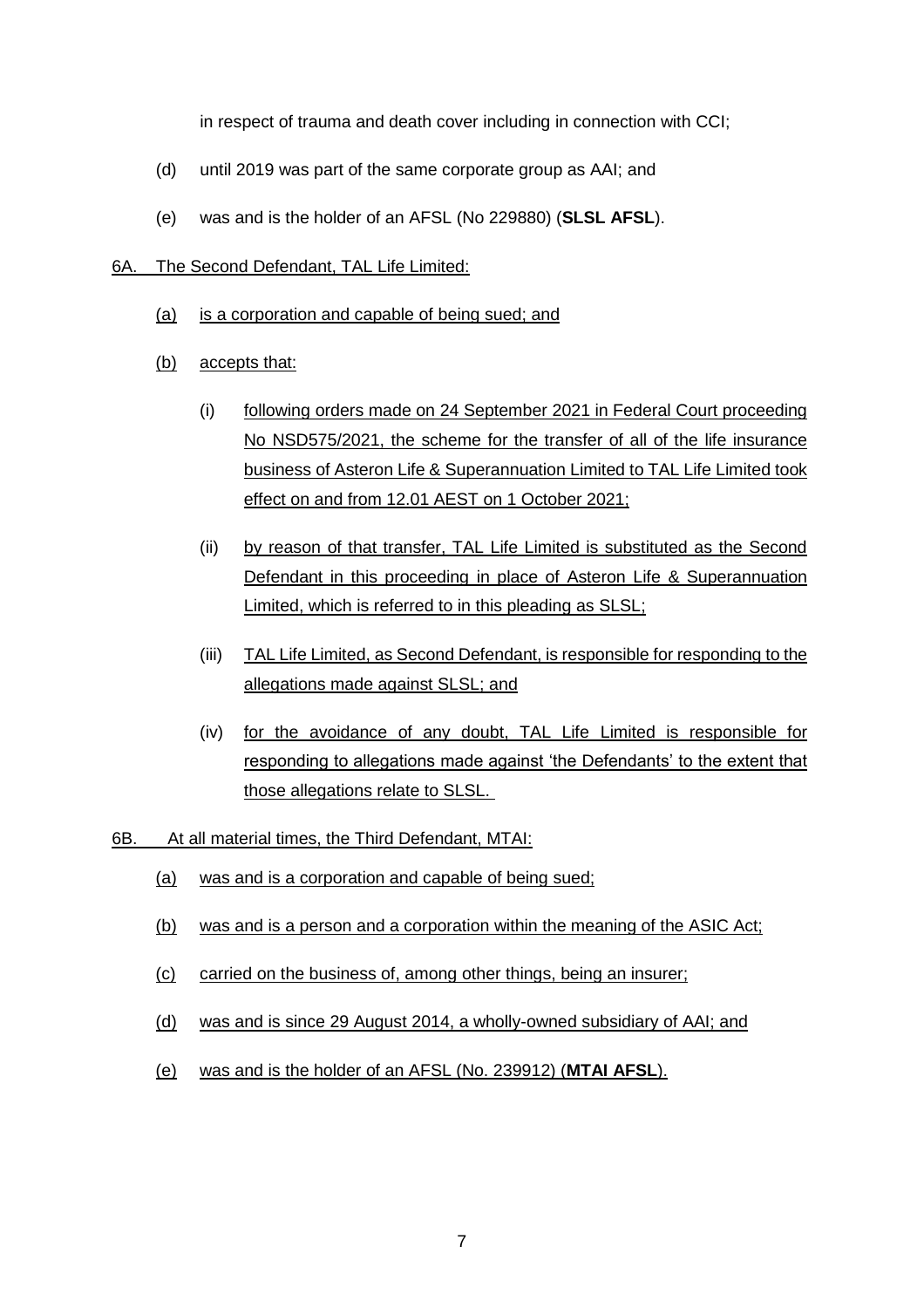## <span id="page-7-0"></span>**B. REGULATORY CONTEXT**

### <span id="page-7-1"></span>**B.1. Entity Relationships**

- $7<sup>1</sup>$ At all material times in the Period prior to 1 July 2015, MTAI:
	- (a) Offered the Add-On Insurance for purchase by consumers including the Group Members; in the Period prior to 1 July 2015:
		- (i) issued the Add-On Insurance (save for trauma and death cover in connection with CCI); and
		- (ii) arranged the issue of trauma and death cover in connection with CCI on behalf of SLSL; and/or
		- (iii) promoted and/or distributed the Add-On Insurance,

for purchase by consumers including the Group Members; and

- (b) held an AFSL (No. 239912) (**MTAI AFSL**)in the Period after 1 July 2015:
	- (i) arranged the issue of the Add-On Insurance on behalf of AAI and/or SLSL; and/or
	- (ii) promoted and/or distributed the Add-On Insurance,

for purchase by consumers including the Plaintiff and Group Members.

- $8<sub>1</sub>$ At all material times in the Period after 1 July 2015, AAI:
	- (a) offeredissued the Add-On Insurance (save for trauma and death cover in connection with CCI) for purchase by consumers including the Plaintiff and Group Members;
	- (b) appointed MTAI as its representative within the meaning of section 910A of the Corporations Act or as its agent to sell promote and/or arrange for the issue and/or distribute the Add-On Insurance to the Plaintiff and Group Members; and

## *Particulars*

*So far as the Plaintiff is able to say prior to discovery, the agency/representative relationship was disclosed in the product disclosure statements. Examples may be inspected by appointment at the offices of the Plaintiff's solicitors.*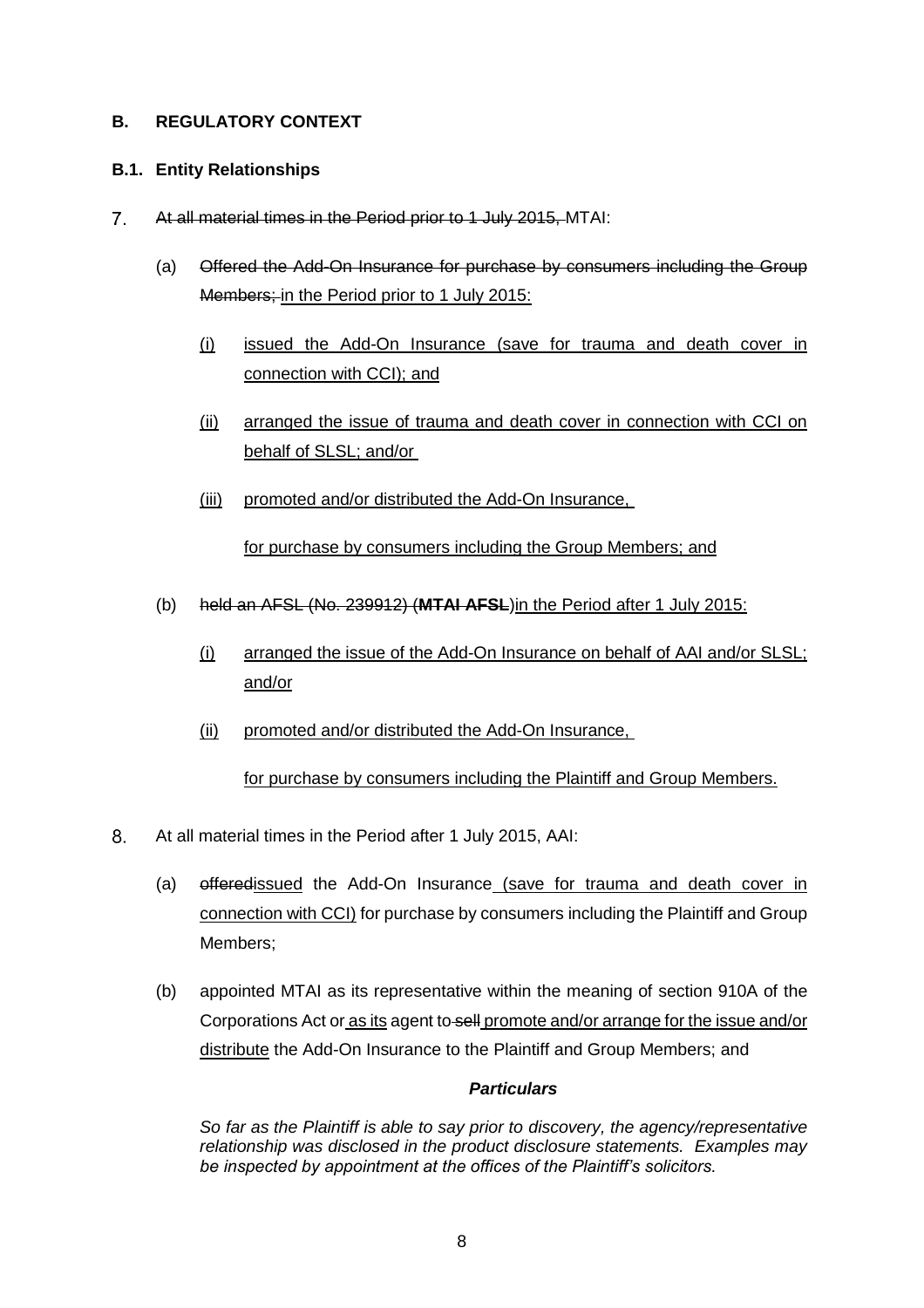(ba) further or in the alternative to (b):

- (i) appointed MTAI under a "binder" within the meaning of section 761A of the Corporations Act to, among other things, enter into the Add-On Insurance contracts with consumers including the Plaintiff and Group Members on behalf of AAI; and
- (ii) in the premises of (i) above and paragraphs  $35(e)$ ,  $38(e)$  and  $42(c)$ , section 916E(2) of the Corporations Act applied to MTAI's conduct in relation to the entry into the Add-On Insurance contracts with the Plaintiff and Group Members;
- (c) authorised MTAI to appoint agents on its behalf for the purpose of doing the matters pleaded at paragraph 8(b) above.

### *Particulars*

*The Plaintiff is not aware whether MTAI's authority to delegate its agency was express or implied. It is apparent from the conduct of MTAI, AAI and the Dealers in the MTAI Sales System pleaded at paragraphs [19](#page-16-2) to [26](#page-24-0) below. Further particulars may be provided after discovery.*

- 9. At all material times in the Period, SLSL:
	- (a) offeredissued the trauma and death cover included in CCI for purchase by consumers including the Plaintiff and Group Members;
	- (b) appointed MTAI as its representative within the meaning of section 910A of the Corporations Act or as its agent to promote and/or arrange the issue and/or distributeto sell that cover to the Plaintiff and Group Members; and

## *Particulars*

*So far as the Plaintiff is able to say prior to discovery, the agency/representative relationship was disclosed in the product disclosure statements. Examples may be inspected by appointment at the offices of the Plaintiff's solicitors.*

- (ba) further or in the alternative to (b):
	- (i) appointed MTAI under a "binder" within the meaning of section 761A of the Corporations Act to, among other things, enter into the CCI contracts with consumers including the Plaintiff and Group Members on behalf of SLSL;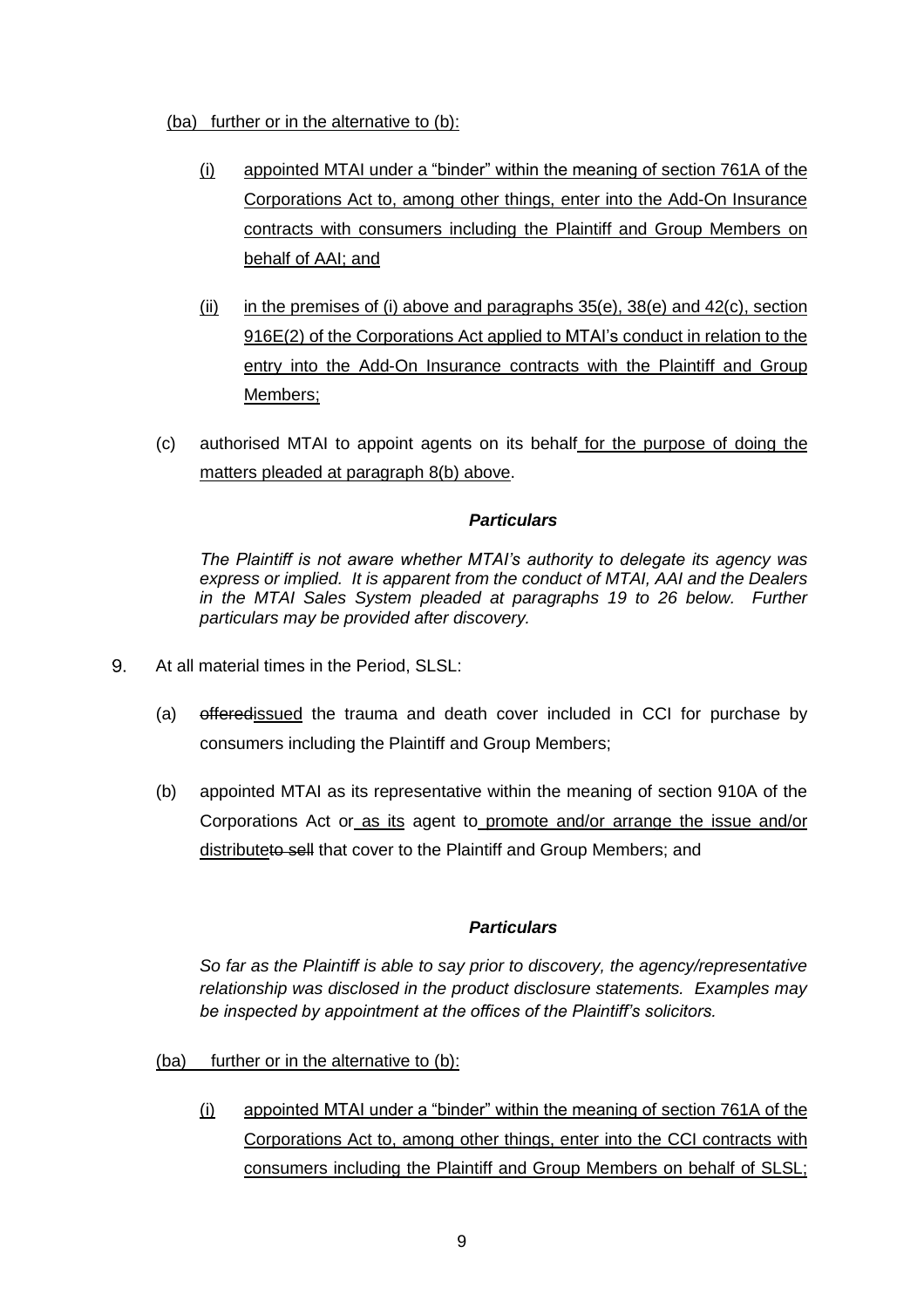and

- (ii) in the premises of (i) and paragraphs  $35(e)$  and  $42(c)$ , section  $916E(2)$  of the Corporations Act applied to MTAI's conduct in relation to the entry into the CCI contracts with the Plaintiff and Group Members;
- (c) authorised MTAI to appoint agents on its behalf for the purpose of doing the matters pleaded at paragraph 9(b) above.

### *Particulars*

*The Plaintiff is not aware whether MTAI's authority to delegate its agency was express or implied. It is apparent from the conduct of MTAI, SLSL and the Dealers in the MTAI Sales System pleaded at paragraphs [19](#page-16-2) to [26](#page-24-0) below. Further particulars may be provided after discovery.*

- At all material times in the Period, MTAI operated the sales system pleaded at paragraphs [19](#page-16-2) to [26](#page-24-0) below (**MTAI Sales System**) to sell the in relation to the Add-On Insurance to the Plaintiff and Group Members by appointing the Dealers (under **Dealer Agreements**) as:
	- (a) its agents or representatives within the meaning of section 910A of the Corporations Act;
	- (b) agents or representatives of SLSL within the meaning of section 910A of the Corporations Act; and/or
	- (c) after 1 July 2015, agents or representatives of AAI within the meaning of section 910A of the Corporations Act.
- 10A. In the premises, the Dealers referred to in paragraph 10 were representatives of more than one Australian Financial Services licensee such that section 917C of the Corporations Act applied with the effect that each of MTAI, AAI and/or SLSL are jointly and severally responsible for the Dealers' conduct in relation to the Add-On Insurance.
- 11. At all material times in the Period–prior to 1 July 2015, in relation to the purchase by consumers of the Add-On Insurance, MTAI was, in trade or commerce, by itself and by the Dealers as its representatives or agents:
	- (a) engaged in the supplyprovision of financial services to customersconsumers within the meaning of section 12BAB of the ASIC Act, being the saleprovision of financial product advice and/or the dealing in a financial productof the Add-On Insurance; and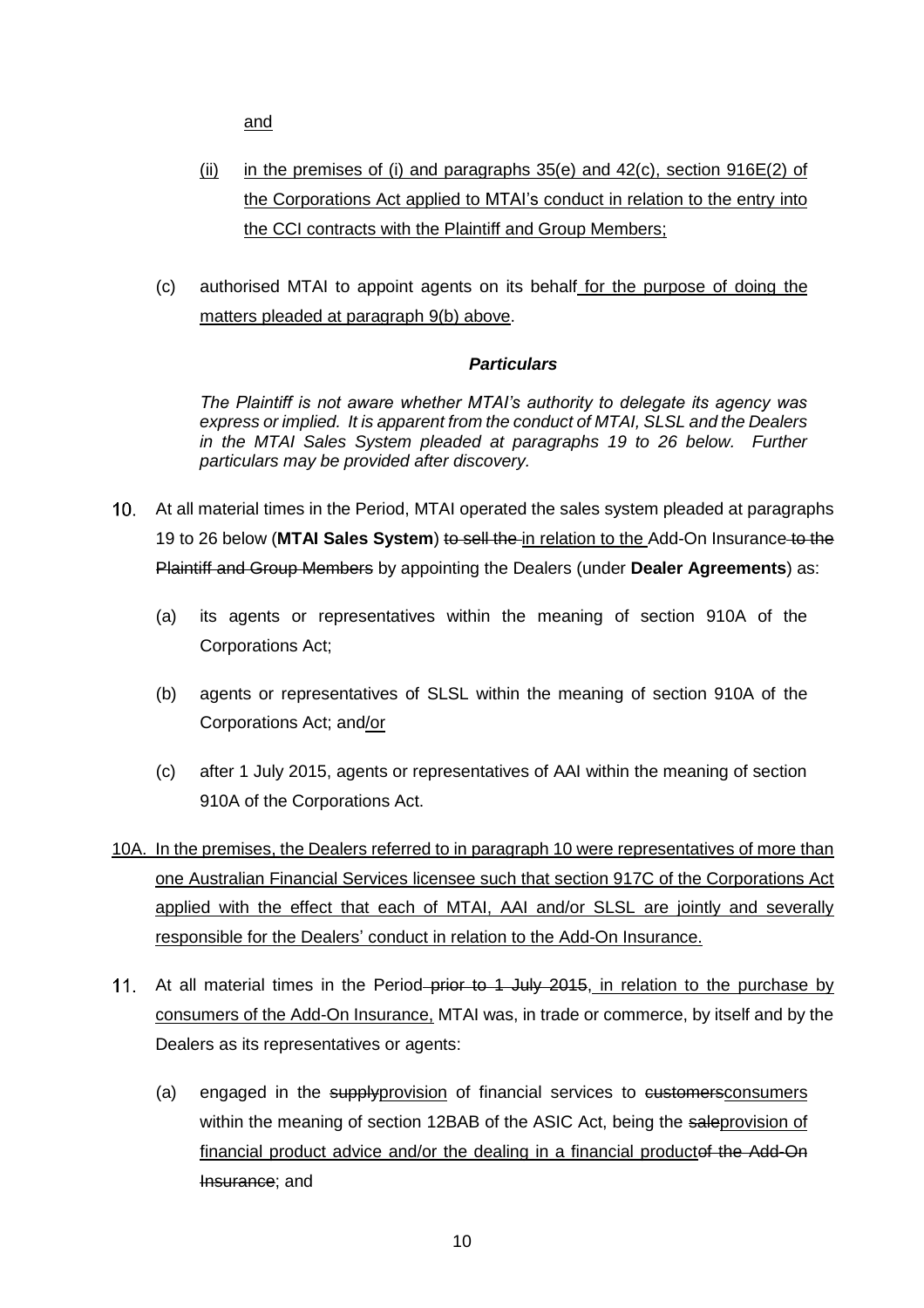- (b) providing a financial service, being the supply of the Add-On Insurance, within the meaning of sections 766A and 766C of the Corporations Act, being the provision of financial product advice and/or the dealing in a financial product.
- 12. At all material times in the Period after 1 July 2015, AAI was, in relation to the purchase by consumers of the Add-On Insurance, in trade or commerce, by itself and by MTAI and/or the Dealers as its representatives or agents:
	- (a) engaged in the supplyprovision of financial services to customersconsumers within the meaning of section 12BAB of the ASIC Act, being the provision of financial product advice and/or the dealing in a financial productsale of the Add-On Insurance; and
	- (b) providing a financial service, being the supply of the Add-On Insurance, within the meaning of sections 766A and 766C of the Corporations Act, being the provision of financial product advice and/or the dealing in a financial product.
- At all material times in the Period SLSL was, in relation to the purchase by consumers of the trauma and death cover included in CCI, in trade or commerce, by itself and by MTAI and/or the Dealers as its representatives or agents:
	- (a) engaged in the supplyprovision of financial services to eustomersconsumers within the meaning of section 12BAB of the ASIC Act, being the provision of financial product advice and/or the dealing in a financial productsale of the trauma and death cover included in the Add-On Insurance; and
	- (b) providing a financial service, being the supply of the trauma and death cover included in the Add-On Insurance, within the meaning of sections 766A and 766C of the Corporations Act, being the provision of financial product advice and/or the dealing in a financial product.

## <span id="page-10-0"></span>**B.2. Add-On Insurance – Key Characteristics**

- 14. Each of the Add-On Insurance products was:
	- (a) a financial product within the meaning of:
		- (i) section 12BAA of the ASIC Act; further or alternatively
		- (ii) sections 763A and 763C of the Corporations Act; and
	- (b) upon issue, a financial service within the meaning of section 12BAB(1)(b) of the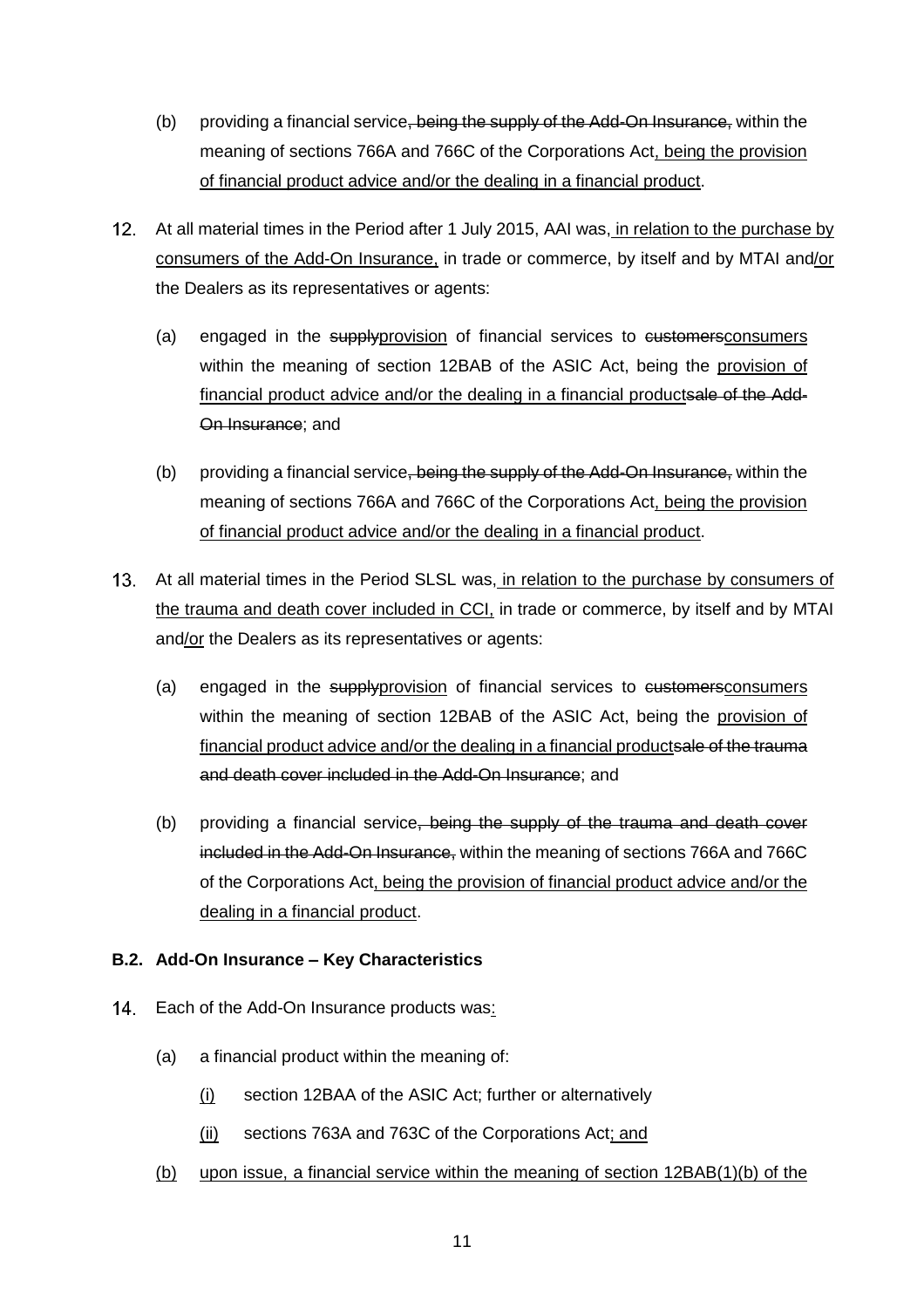### ASIC Act and section 766A(1)(b) of the Corporations Act.

- <span id="page-11-1"></span><span id="page-11-0"></span> $15.$ At all material times, the Add-On Insurance products:
	- (a) were complex financial instruments for protecting against the risks identified in the policy terms for each product; and
	- (b) had numerous and important exclusions, exceptions and limits to the protection offered, which significantly limited the circumstances in which the policies would respond;

### *Particulars*

- *i. Exclusions in CCI included that:*
	- *a. permanent employees who worked for less than 20 hours per week were ineligible to apply for disability cover, accidental injury cover, or involuntary unemployment and carer cover;*
	- *b. until around December 2015, casual employees were ineligible to apply for disability cover, accidental injury cover, or involuntary unemployment cover;*
	- *c. from around December 2015, casual employees who worked for less than 20 hours per week in their usual occupation were ineligible to apply for disability cover, accidental injury cover, or involuntary unemployment and carer cover;*
	- *d. self-employed persons who worked for less than 20 hours per week*  were ineligible to apply for disability cover, accidental injury cover, or *involuntary unemployment and carer cover;*
	- *e. consumers who were aged over 59-69 years of age at the time of application, depending on when the policy was entered into, were ineligible to apply for any cover; and*
	- *f. consumers who had pre-existing medical conditions had exclusions attached to their disability cover, accidental injury cover, trauma and death cover, and depending on when the policy was entered into, involuntary unemployment cover.*
	- *g. Examples of CCI Product Disclosure Statements may be inspected by appointment at the offices of the Plaintiff's solicitors.*
	- *h. Further particulars of CCI exclusions may be provided following discovery.*
- *ii. Exclusions in GAP Insurance included that:*
	- *a. For policies prior to around December 2015, no payment would be made if consumers' comprehensive insurers did not pay out the full market value or the full agreed value of a vehicle, following a total loss*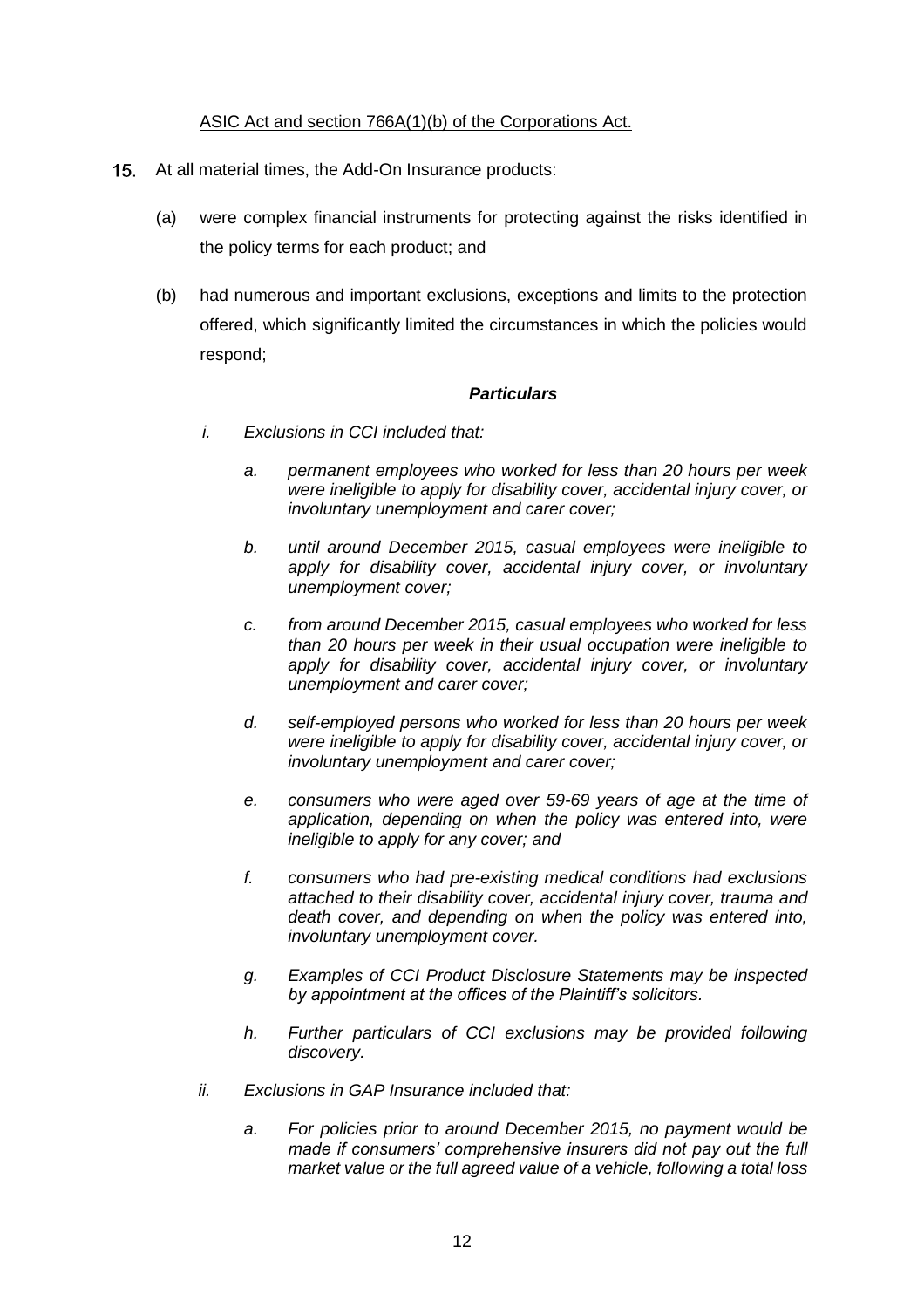*for any reason whatsoever.* 

- *b. For policies after around December 2015, no payment would be made if consumers' comprehensive insurers did not pay out the full market value or the full agreed value of a vehicle, or provide the consumer with a replacement vehicle, following a total loss for any reason whatsoever.*
- *c. Examples of GAP Insurance Product Disclosure Statements may be inspected by appointment at the offices of the Plaintiff's solicitors.*
- *d. Further particulars of GAP Insurance exclusions may be provided following discovery.*
- *iii. Exclusions in Cash Benefit Insurance included that:*
	- *a. No payment would be made if consumers' comprehensive insurers did not pay out the full market value or the full agreed value of a vehicle following a total loss for any reason whatsoever.*
	- *b. An example of a Cash Benefit Insurance Product Disclosure Statement dated 29 July 2014 may be inspected by appointment at the offices of the Plaintiff's solicitors.*
	- *c. Further particulars of Cash Benefit Insurance exclusions may be provided following discovery.*
- *iv. Exclusions in Tyre & Rim Insurance included that:*
	- *a. No cover would be provided for tyres and/or rims that had previously been repaired, other than punctures; and*
	- *b. No cover would be provided for re-tread tyres.*
	- *c. An example of a Tyre & Rim Product Disclosure Statement dated 3 September 2012 may be inspected by appointment at the offices of the Plaintiff's solicitors.*
	- *d. Further particulars of Tyre & Rim Insurance exclusions may be provided following discovery.*
- <span id="page-12-0"></span>(c) had a low "**Claims Loss Ratio**", indicating that:
	- (i) a relatively low proportion of claim payments were received by policyholders compared to premiums paid; and
	- (ii) the policies were commensurately likely to be of reduced or no value to the insureds.

#### *Particulars*

*The Claims Loss Ratio is the ratio of claim payments received by policyholders to*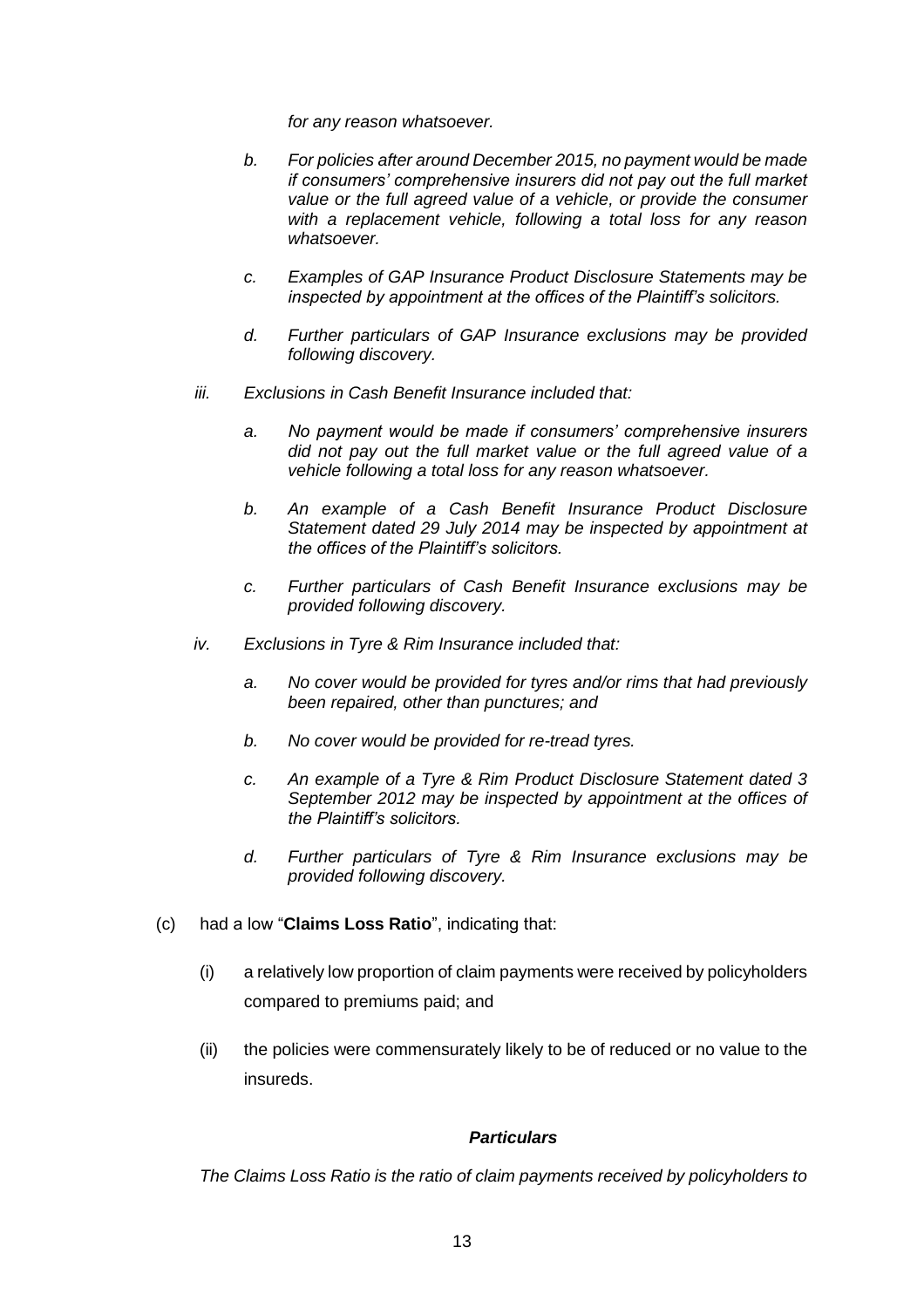*the premiums paid. It represents the proportion of premium returned to the policyholders in the form of claim payments. Because it represents the primary measure of what policy holders receive back from the insurer compared with what they pay the insurer, it is a primary indicator of consumer value by allowing a comparison of the premiums paid compared with the benefits received.*

## <span id="page-13-0"></span>**B.3. Key Statutory Obligations**

*AFSL obligations*

# 15A. At all material times, the financial services covered by the AAI AFSL, SLSL AFSL and MTAI AFSL included, among other things:

- (a) providing advice in relation to the Add-On Insurance; and
- (b) dealing in the Add-On Insurance.
- 16. In the premises, Atat all material times, AAI, and/or SLSL and/or MTAI as the holders of the AAI AFSL, SLSL AFSL and MTAI AFSL were, in relation to the supply by them of the Add-On Insurance products, required by:
	- (a) section 912A of the Corporations Act to:
		- (i) do all things necessary to ensure that the Add-On Insurance products were provided efficiently, honestly and fairly;
		- (ii) have in place adequate arrangements for the management of conflicts of interest that may arise wholly, or partially, in relation to activities undertaken by themselves as licensees, or by Dealers, in the provision of the Add-On Insurance products as part of their financial services businesses;
		- (iii) take reasonable steps to ensure the Dealers complied with the financial services laws; and
		- (iv) ensure that the Dealers were adequately trained to provide the Add-On Insurance products (including by complying with section 912D) and were competent to provide the Add-On Insurance products;
	- (b) section 961 of the Corporations Act to take reasonable steps to ensure that if personal advice was provided by Dealers to clients, then the Dealers:
		- $(i)$  in accordance with section 961B of the Corporations Act acted in the best interests of the clients in relation to the advice;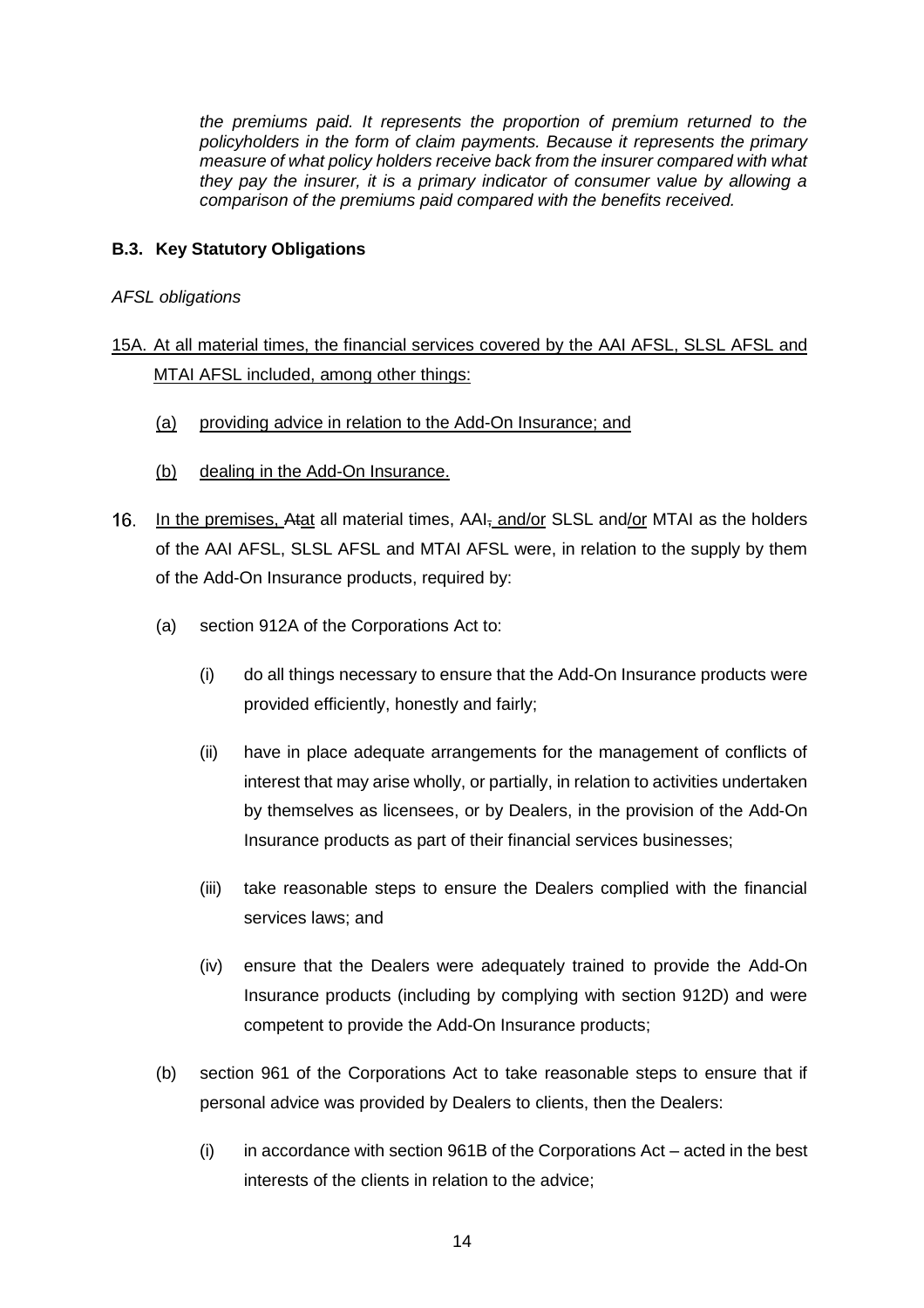- (ii) in accordance with section 961G of the Corporations Act only provided the advice to the clients if it would be reasonable to conclude that the advice was appropriate to the client;
- (iii) in accordance with section 961H of the Corporations Act warned the clients if it was reasonably apparent to the Dealer that information relating to the objectives, financial situation and needs of the client on which the advice was based was incomplete or inaccurate;
- (iv) in accordance with section 961J of the Corporations Act prior to 19 March 2016 – gave priority to the interests of the clients over any other interest;
- (v) in accordance with section 961J of the Corporations Act after 19 March 2016 *–* gave priority to the interests of the clients over any other interest in relation to policies that were not general insurance products.

### *Code of Practice*

- $17.$ The Insurance Industry Codes of Practice (**Codes**) issued by the Insurance Council of Australia were at all material times and are:
	- (a) applicable industry codes within the meaning of section 51ACA of the *Competition and Consumer Act 2010* (Cth); and
	- (b) binding on AAI and MTAI in respect of the supply of Add-On Insurance.

### *Particulars*

*The relevant Codes are dated 2006, 2010, 2012 and 2014. Copies of the said Codes may be inspected by appointment at the offices of the Plaintiff's solicitors.*

- <span id="page-14-0"></span>18. At all material times, the Codes required that AAI and/or MTAI in connection with the supply of (*inter alia*) Add-On Insurance products:
	- (a) under all versions of the Codes:
		- (i) require the Dealers, as representatives, to conduct their sales practices in an honest, efficient, fair and transparent manner;
		- (ii) only permit the Dealers, as representatives, to perform functions that matched their expertise;
		- (iii) train the Dealers, as representatives, to carry out their sales tasks and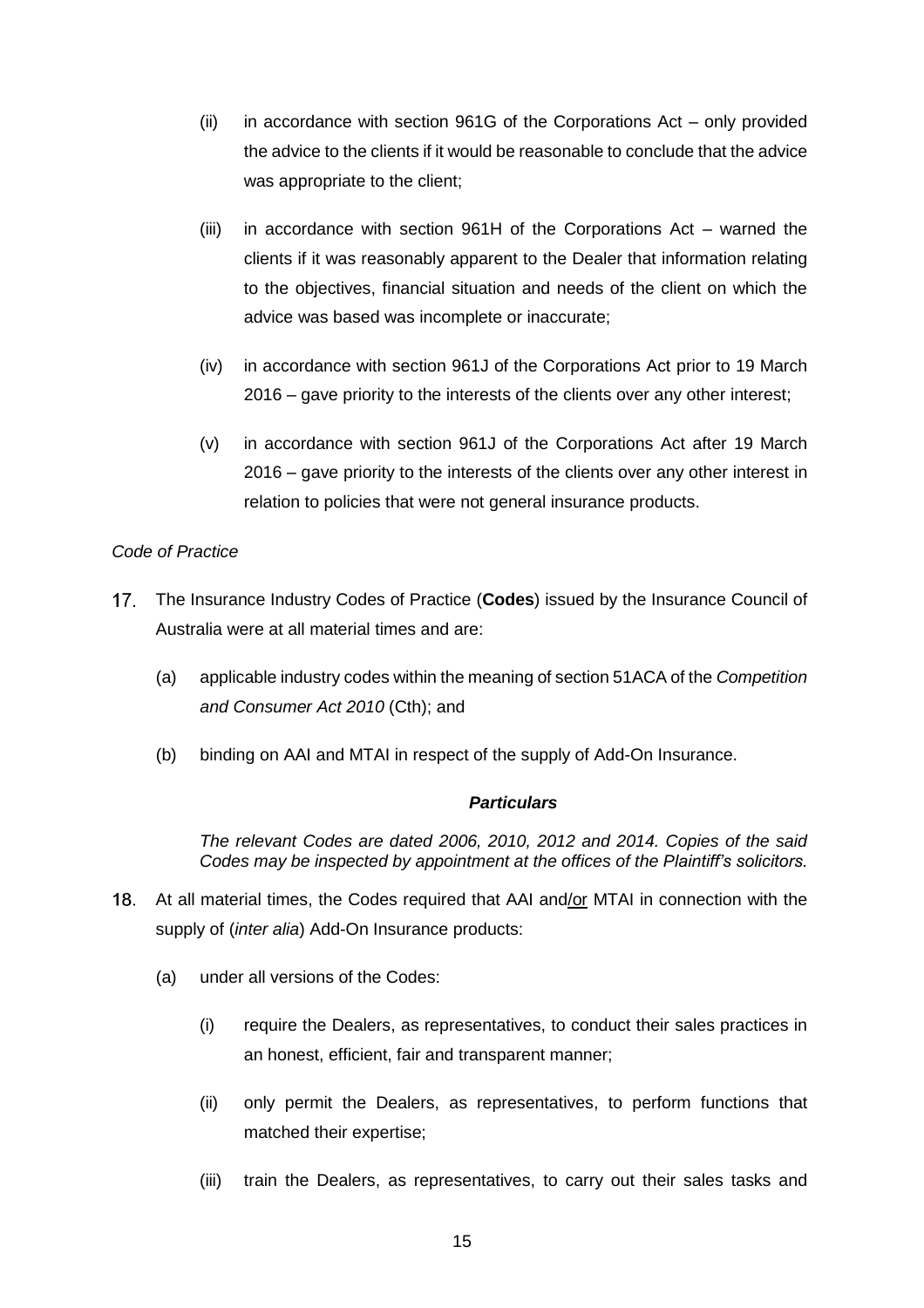functions competently; and

(iv) require the Dealers, as representatives, to inform the Plaintiff and Group Members of the service they have been asked to provide and the identity of the insurer;

#### *Particulars*

- *i. 2006, 2010 and 2012 Codes: clauses 2.4(1), 2.4(4), 2.4(5), 2.4(3);*
- *ii. 2014 Code: clauses 4.4, 5.1(b), 5.1(a), 5.3.*
- (b) under the 2006, 2010 and 2012 Codes:
	- (i) train the Dealers, as representatives, on the principles of general insurance and any relevant consumer protection law, product knowledge and the requirements of the Insurance Industry Code of Conduct;
	- (ii) measure the effectiveness of the said training by monitoring the performance of the Dealers; and
	- (iii) require additional or remedial training to address any identified deficiencies; and

#### *Particulars*

- *i. 2006, 2010 and 2012 Codes: clauses 2.4(6), 2.4(8)(a), 2.4(8)(b);*
- (c) under the 2014 Code:
	- (i) provide the Dealers, as representatives, with, or require them to receive, appropriate education and training to provide their services competently and to deal with consumers professionally, including training on the Code;
	- (ii) measure the effectiveness of training in (i) by monitoring the performance of representatives' services; and
	- (iii) correct any shortcoming identified as a result of (ii).

#### *Particulars*

*Clauses 5.1(a), 5.1(c), 5.1(d).*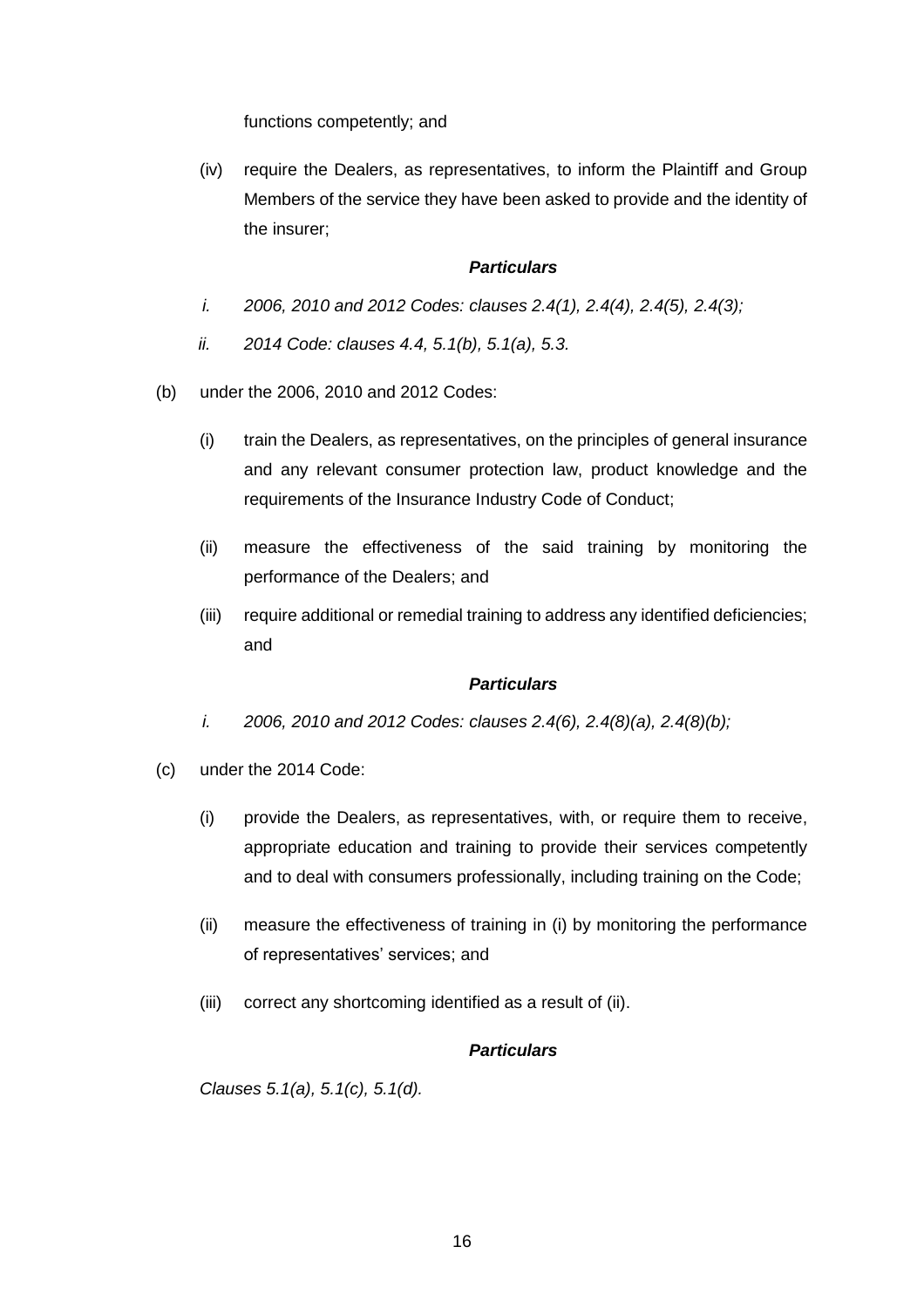#### <span id="page-16-0"></span>**C. SALES OF ADD-ON INSURANCE**

#### <span id="page-16-1"></span>**C.1. The Sales Systems**

- <span id="page-16-2"></span>At all material times in the Period, MTAI operated the MTAI Sales System pursuant to which, *inter alia*:
	- (a) MTAI provided training and instruction to the Dealers on how to promote and sell the Add-On Insurance to customers;
	- (b) Dealers were paid commissions by MTAI calculated by reference to:
		- (i) the promotion and sale of the Add-On Insurance products (**Product Commissions**); further or alternatively
		- (ii) the sale of specified volumes of some Add-On Insurance products (**Volume Commissions**);
	- (c) MTAI operated an electronic sales system (**MTAI Platform**) by which:
		- (i) Dealers were able to access the MTAI Platform to arrange or obtain Add-On Insurance for customers;
		- (ii) Dealers could calculate their potential commission on each sale of Add-On Insurance; and
		- (iii) MTAI could monitor the volumes of sales of Add-On Insurance arranged by each Dealer;
	- (d) Dealers in fact used the MTAI Platform as described in (c)(i) and (ii) above; and
	- (e) Dealers pursuant to the Dealer Agreements and as agents of MTAI<sub>7</sub> and/or AAI and/or SLSL, sold or arranged the sale of Add-On Insurance to customers, including the Plaintiff and Group Members.
- 20. At all material times in the Period, MTAI:
	- (a) by itself, by operating the MTAI Sales System; and
	- (b) by the Dealers as its representatives or agents;

engaged in conduct that was intended to influence customers, including the Plaintiff and Group Members, to acquire Add-On Insurance within the meaning of section 766B(1)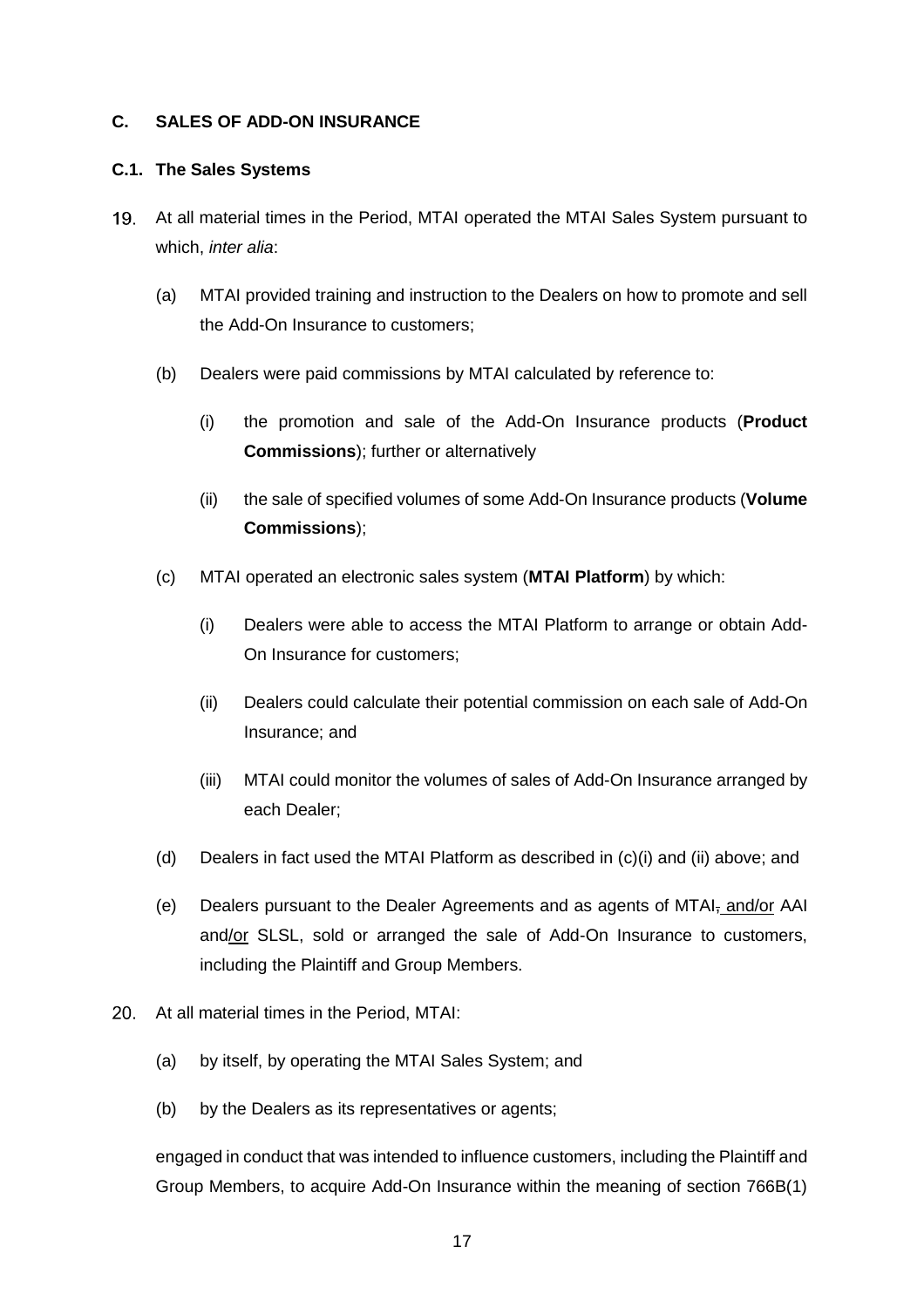of the Corporations Act.

#### *Particulars*

- *i. MTAI's intention is to be inferred from the nature of the MTAI Sales System as a mechanism for marketing and selling Add-On Insurance to customers.*
- *ii. Further particulars may be provided after discovery.*
- <span id="page-17-0"></span>At all material times in the Period, the officers of MTAI (within the meaning of the Corporations Act) with responsibility for:
	- (a) approving the terms of Dealer Agreements;
	- (b) approving or finalising the terms of MTAI documents provided to Dealers for use in connection with arranging Add-On Insurance for customers of the Dealers; further or alternatively
	- (c) training and supervising Dealers in relation to arranging Add-On Insurance for customers of the Dealers;

(being the **MTAI responsible officers**) were or ought reasonably to have been aware that:

- (i) the customers to whom the Dealers would or were likely to sell the Add-On Insurance attended the Dealers' businesses for the purpose of purchasing or leasing a vehicle and not for the purpose of purchasing Add-On Insurance;
- (ii) many of the said customers would need to obtain finance to purchase or lease a vehicle;
- (iii) in arranging the Finance for a vehicle, the Dealers would obtain the following personal financial information:
	- A. the customers' income, assets and liabilities;
	- B. whether the customers were employees with a regular income; and
	- C. the fact that some customers, as employees, were also therefore:
		- (1) members of superannuation funds; and
		- (2) likely to have income protection, total and permanent disability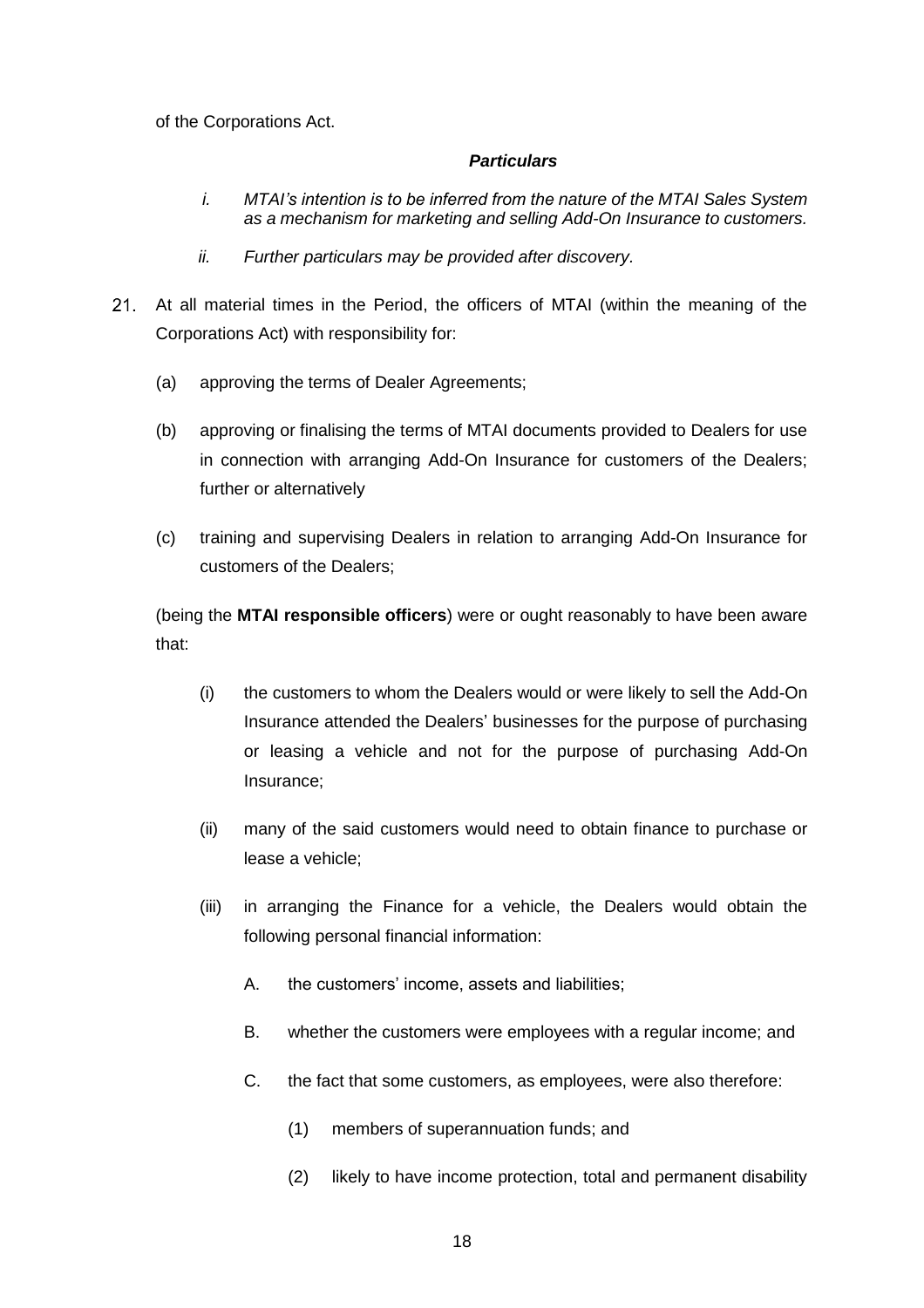insurance and/or trauma and death insurance through the said memberships;

(the information in (iii) being the **Personal Circumstances Information**).

### *Particulars*

- *i. MTAI's state of mind is to be inferred from the following matters:*
	- *a. MTAI's business arrangements with the Dealers, including the establishment of the Dealer Agreements and the operation of the MTAI Sales System;*
	- *b. MTAI's purported compliance with its obligations in respect of the sale of Add-On Insurance products pleaded in paragraphs 16 and [18](#page-14-0) above;*
	- *c. the circumstance that the process of negotiating and purchasing motor vehicles from Dealers is a matter of common experience;*
	- *d. the circumstance that, as representatives or agents of MTAI, the knowledge of the Dealers as to the characteristics of their customers is imputed to MTAI as principal;*
- *ii. Further particulars may be provided after discovery.*
- <span id="page-18-0"></span>At all material times in the Period, the MTAI responsible officers knew or ought reasonably to have known that, notwithstanding any terms of the Dealer Agreements, the Dealers in the circumstances set out in paragraph [21](#page-17-0) were likely to:
	- (a) refer to Add-On Insurance in terms that could reasonably be regarded as recommending the said insurance to the customer or expressing an opinion as to the necessity for, value of or desirability of the insurance for the customer; or alternatively
	- (b) add one or more Add-On Insurance products to the customer's Finance documents without drawing the addition to the customer's attention adequately or at all, and by omission represent to the customer that the insurance was necessary, valuable or desirable;
	- (c) in the premises in (a) or, alternatively, (b) make a recommendation or a statement of opinion that could reasonably be regarded as intending to influence the customer in making a decision in relation to the Add-On Insurance, within the meaning of section 766B(1) of the Corporations Act; and
	- (d) engage in the conduct in  $(c)$  in circumstances where a reasonable person might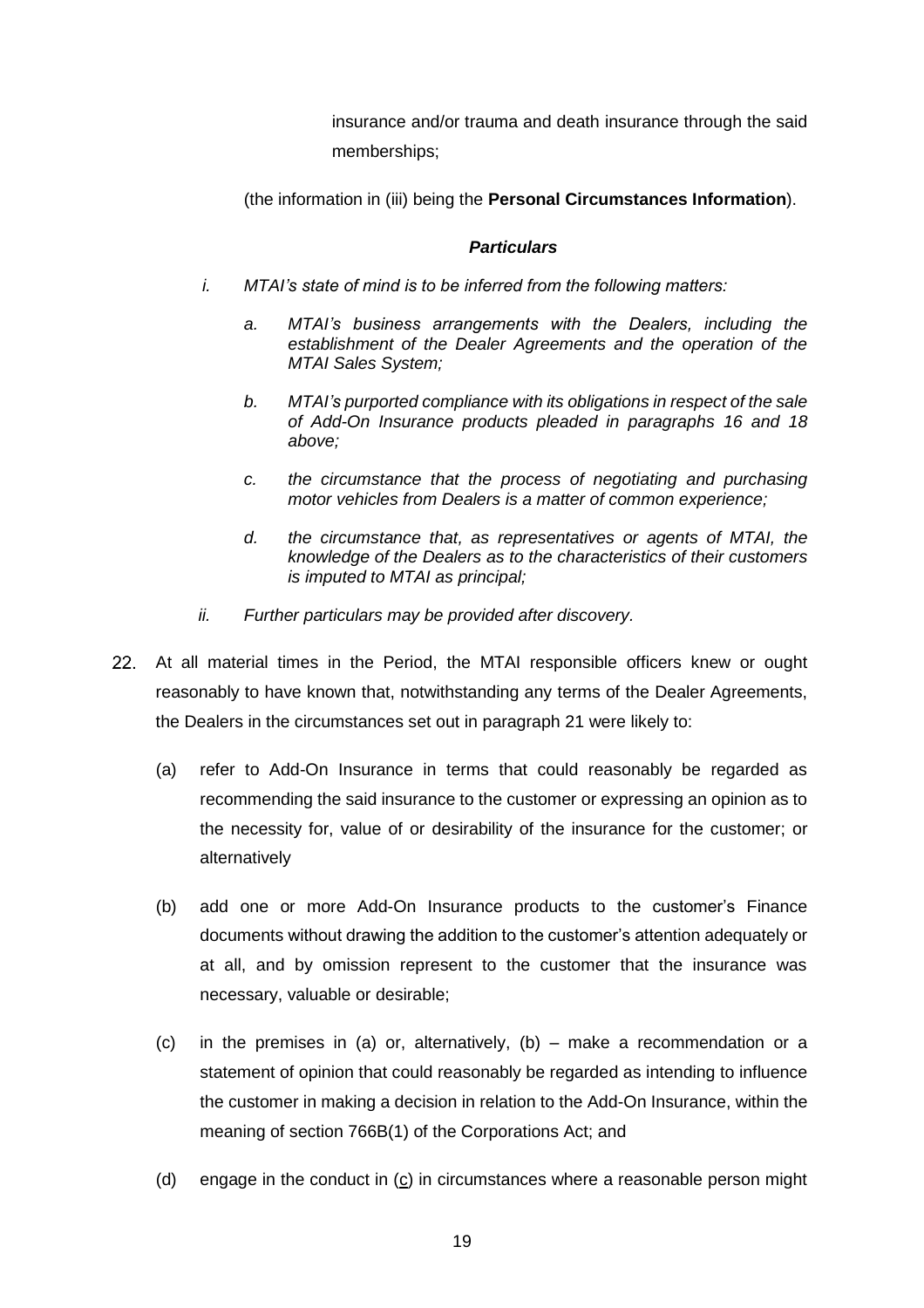expect the Dealers to have considered one or more of the following matters:

- (i) the customer's objectives;
- (ii) the customer's financial situation; and
- (iii) the customer's needs;

within the meaning of section 766B(3) of the Corporations Act.

#### *Particulars*

*The Plaintiff refers to and repeats the particulars under paragraph [21](#page-17-0) above.*

- <span id="page-19-0"></span>23. At all material times in the Period, the MTAI responsible officers knew or ought to have known that, by reason of the Product Commissions and/or the Volume Commissions, the Dealers had a financial incentive to:
	- (a) sell as many of the Add-On Insurance products as possible, irrespective of whether the insurance was suitable for the customers' needs;
	- (b) emphasise to customers the advantages of the Add-On Insurance, rather than providing fair and balanced information to customers about the advantages and disadvantages of the Add-On Insurance or about alternative products that were available and likely to be suitable;
	- (c) convey to customers the impression that purchasing one or more of the Add-On Insurance products was necessary or desirable in order for the customers to obtain Finance for the purchase or lease of the Vehicle they were considering buying or leasing;
	- (d) add one or more Add-On Insurance products to the customers' Finance documents without drawing the addition to the attention of the customer adequately or at all;
	- (e) not afford the customers any or any sufficient opportunity to obtain independent advice as to whether Add-On Insurance was suitable for the customers, having regard to the customers' personal circumstances;
	- (f) not encourage customers to review and consider the PDS and/or the Financial Services Guide (**FSG**) in respect of the Add-On Insurance;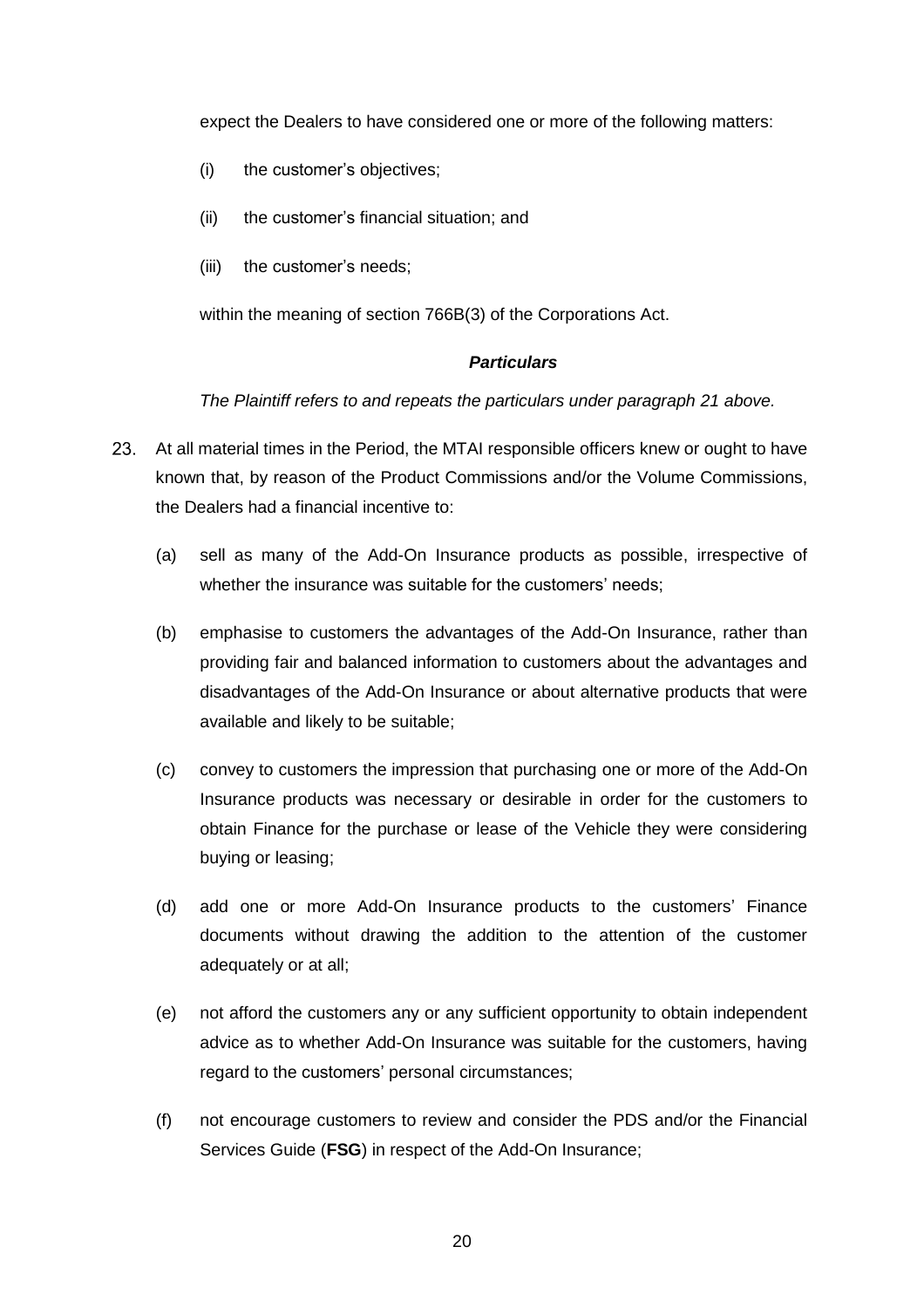- (g) not provide the customers with the PDS or FSG in respect of the Add-On Insurance products at all, alternatively with sufficient opportunity for the customers to review, consider and take advice about the PDS or FSG; further or alternatively
- (h) not disclose or adequately disclose the terms by which the Product Commissions or the Volume Commissions were calculated.

## *Particulars*

- *i. MTAI's state of mind is to be inferred from the design of the Product Commissions and Volume Commissions.*
- *ii. The Plaintiff otherwise refers to and repeats the particulars under paragraph [21.](#page-17-0)*

### <span id="page-20-0"></span>**C.2. Sales System deficiencies**

- 24. At all material times, it was the case that:
	- (a) the purchase of Add-On Insurance was not a condition of obtaining Finance for the purchase or lease of a Vehicle;
	- (b) the terms of the Add-On Insurance were not able to be negotiated by customers, including the Plaintiff and the Group Members;
	- (c) the purchase of the Add-On Insurance was added to a customer's Finance documents at a late stage of the dealings between the Dealer and a customer and, in particular, after a customer had otherwise agreed to purchase or lease the Vehicle;
	- (d) Dealers frequently added Add-On Insurance to a customer's Finance documents without drawing the addition to the attention of a customer;
	- (e) customers for whom Add-On Insurance was included in the Finance were likely to pay more for the insurance than if the insurance was not included in the Finance;

### *Particulars*

<span id="page-20-1"></span>*Consumers paid interest and other charges in respect of the Add-On Insurance that was included in the Finance, which charges were capitalised into the total value of the Finance.*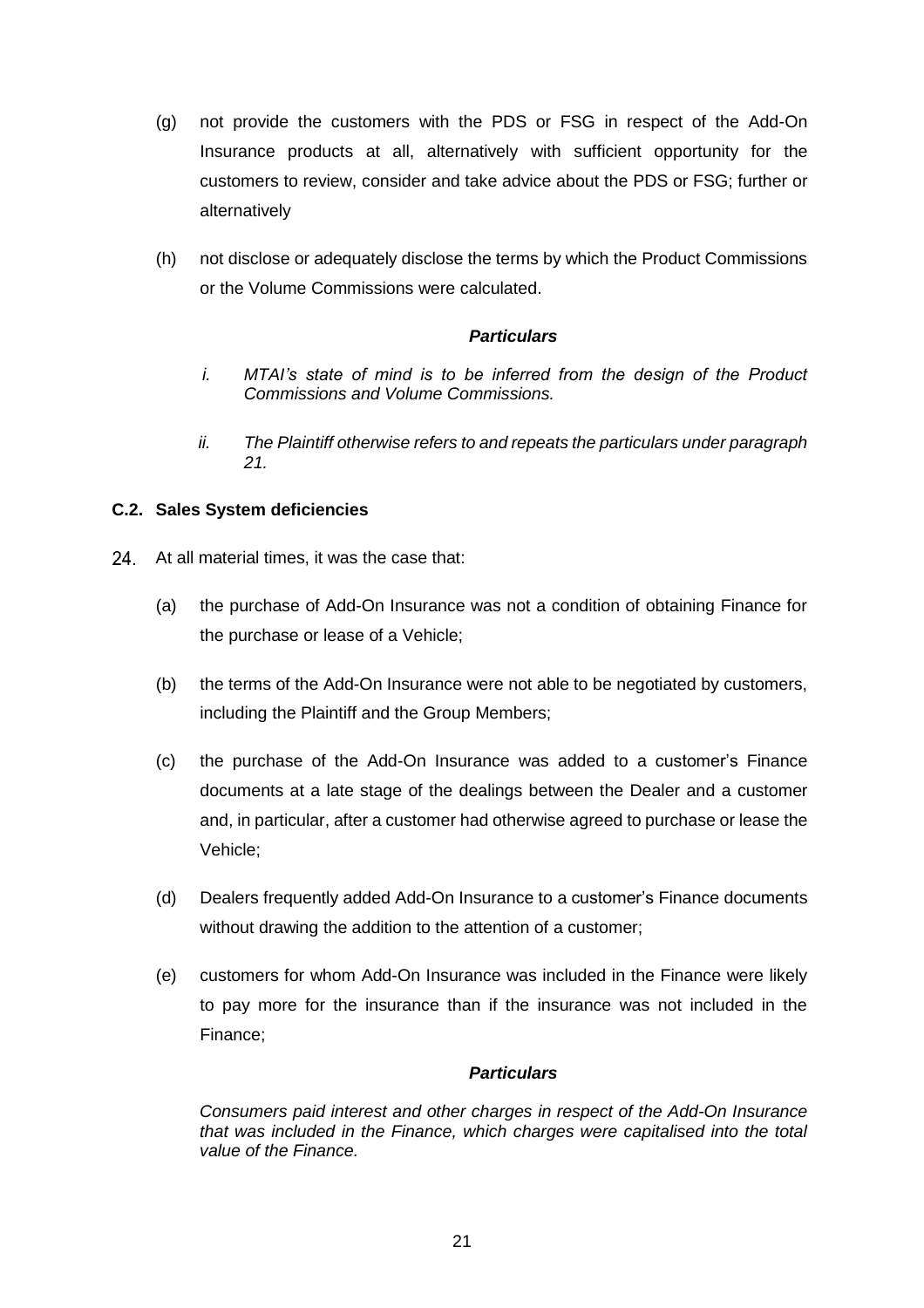- <span id="page-21-0"></span>(f) CCI, GAP Insurance and Cash Benefit Insurance offered coverage that:
	- (i) overlapped or was likely to overlap with other insurance coverage already held by consumers and in particular in the case of CCI, the Plaintiff and employed Group Members;
	- (ii) was or may be unnecessary or largely unnecessary; further or alternatively
	- (iii) was likely to be available by means of other insurance policies for a lower price;

#### *Particulars*

- *i. If consumers were employees, at least some cover under CCI overlapped or was likely to overlap with cover the consumers already held under insurance policies through their superannuation funds.*
- *ii. If consumers also had CCI, at least some cover under GAP Insurance overlapped or was likely to overlap with cover under their CCI policies. For example, if the amount outstanding under the consumer's Finance contract was paid out due to a trauma and death benefit claim under their CCI policy, the consumer's GAP Insurance would or may become unnecessary.*
- *iii. At least some cover under CCI was or may be unnecessary for some consumers given their Personal Circumstances Information. In the case of some CCI policies, consumers would be ineligible to claim under their policies because of the terms of their employment. Some consumers were also sold life insurance coverage under their CCI policies that they did not need because they were under a certain age and/or had no dependants.*
- *iv. Some consumers would be unable to claim on their GAP Insurance policies. One example being because they may have paid a large deposit on the car loan so that the insured value of the car was more than the amount borrowed.*
- *v. Many consumers did not receive rebates under their GAP Insurance policies when they paid out their loan early, even though cover under those policies had ended.*
- *vi. GAP Insurance and Cash Benefit Insurance became void and therefore were unnecessary for consumers in circumstances where the comprehensive insurance for their Vehicle had ended or been cancelled without replacement.*
- *vii. Dealers sold most CCI, GAP Insurance and Cash Benefit Insurance as single premium policies such that consumers would incur interest charges, increasing the cost of the insurance.*
- *viii. Further particulars may be provided after discovery.*
- <span id="page-21-1"></span>(g) cover provided by the Extended Warranty Insurance was or may be unnecessary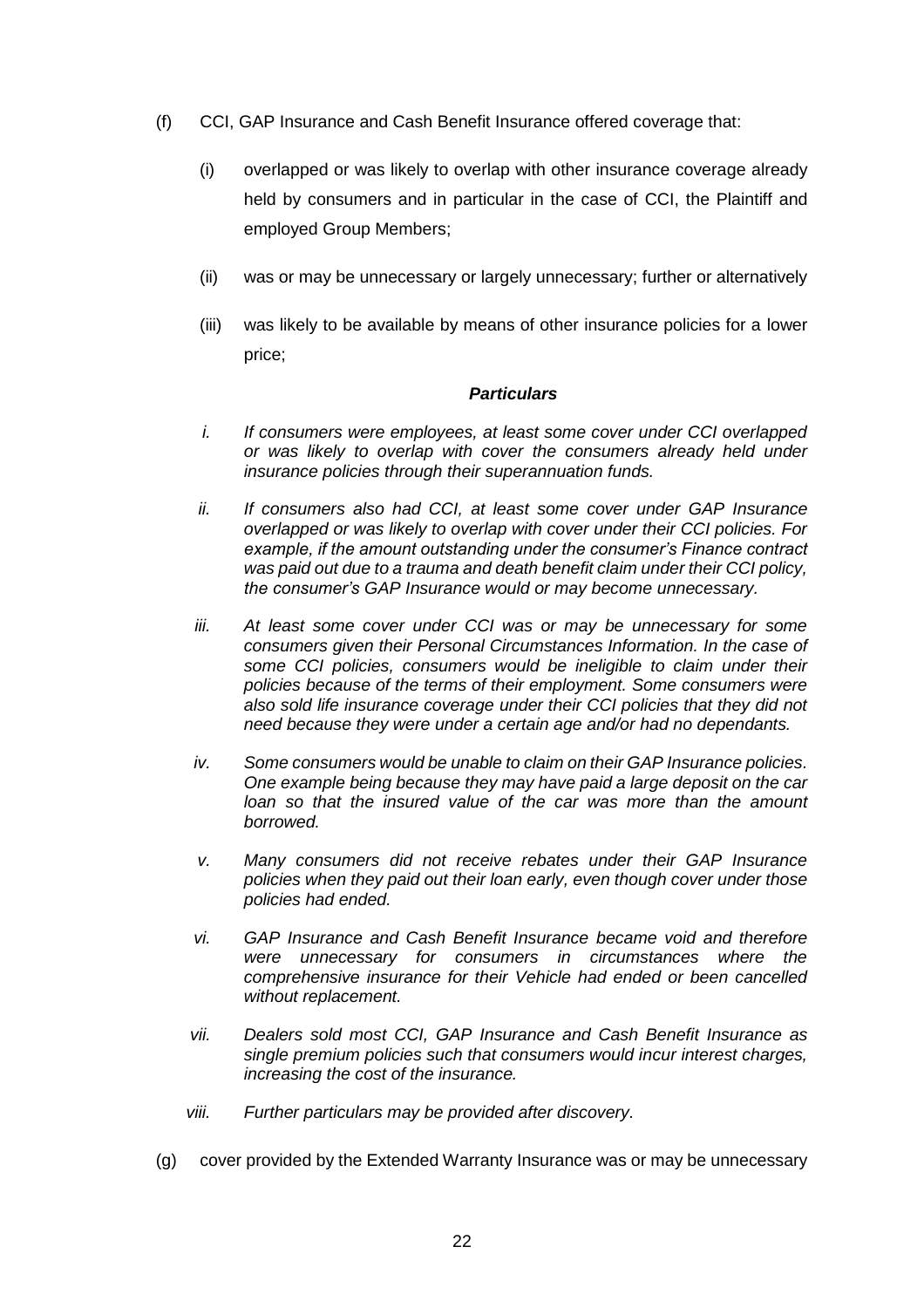or largely unnecessary, given the provisions of the *Trade Practices Act 1974* (Cth) (**TPA**) or, after 1 January 2011, the *Australian Consumer Law* (**ACL**); and

## *Particulars*

- *i. Consumers already had the benefit of guarantees under the TPA and ACL, which required the dealer and manufacturer to meet the cost of repairs if the Vehicle was not of an acceptable quality. This position was further exacerbated if the Vehicle was a new Vehicle, given the usual manufacturer's warranties.*
- *ii. Dealers sold most Extended Warranty Insurance as single premium policies such that consumers would incur interest charges, increasing the cost of the insurance.*
- *iii. Further particulars may be provided after discovery.*
- (h) offering Add-On Insurance products immediately after the sale or lease of the Vehicle (a high value product):
	- (i) presented the cost of the insurance as relatively minor compared to the price of the Vehicle or the cost of leasing, thereby distorting customers' perceptions of the cost of the Add-On Insurance product; and
	- (ii) created the impression that the Add-On Insurance products offered value for money in their own right.
- <span id="page-22-0"></span>25. At all material times MTAI (in the period prior to 1 July 2015), AAI (in the period after 1 July 2015) and/or SLSL (in respect to trauma and death cover) failed to disclose or adequately disclose, in documentation to be provided to customers in connection with the Add-On Insurance (**Product Information**) that:
	- (a) Add-On Insurance featured a low "Claims Loss Ratio", indicating that:
		- (i) a relatively low proportion of claim payments were received by policyholders compared to premiums paid; and
		- (ii) the policies were commensurately likely to be of reduced or no value to the insureds;

### *Particulars*

*The Plaintiff repeats the particulars under subparagraph [15\(c\)](#page-12-0) above.*

(b) the purchase of Add-On Insurance was not a condition of obtaining Finance for the purchase or lease of a Vehicle;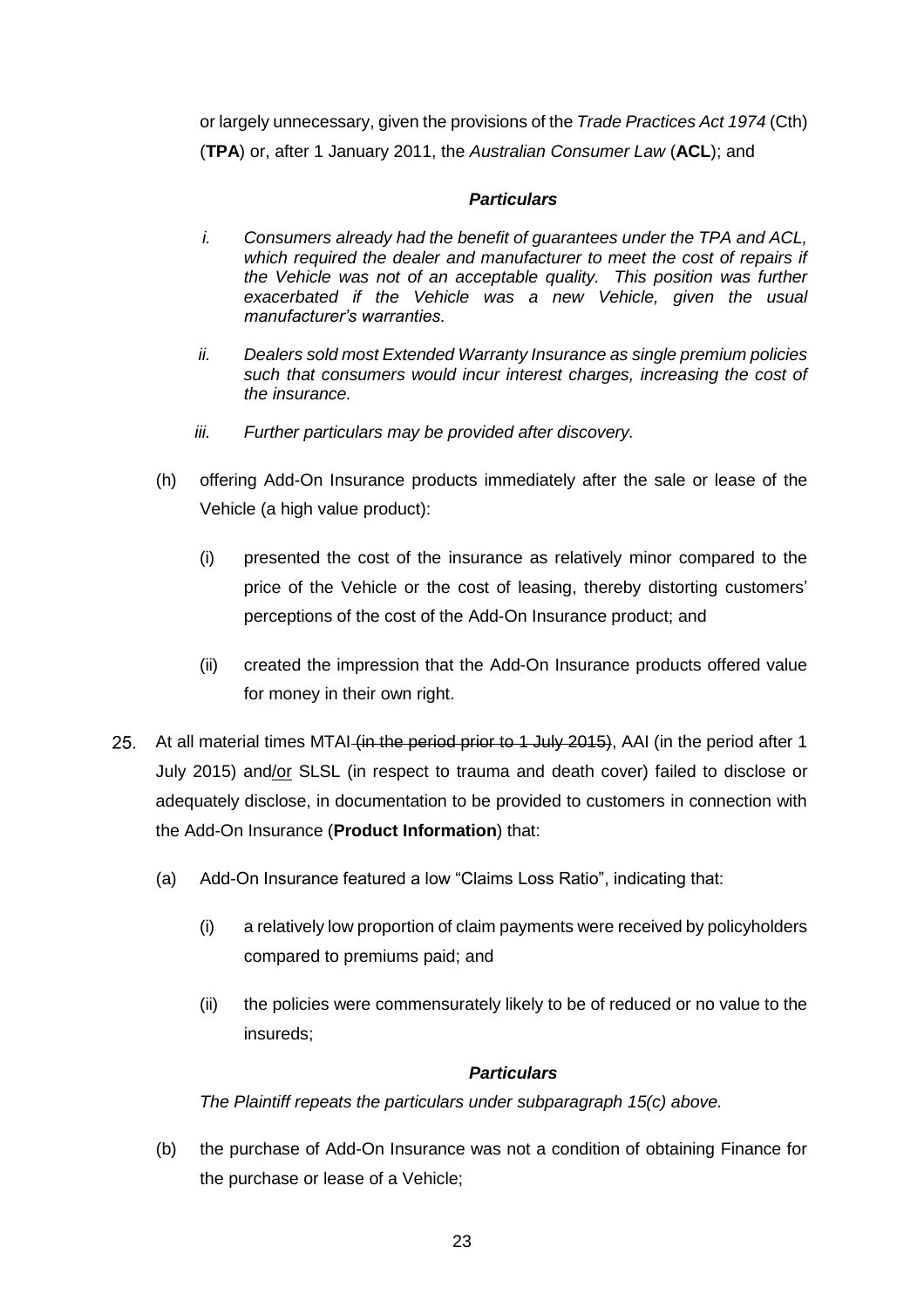(c) by reason of the Product Commissions and/or the Volume Commissions, Dealers had a financial incentive to sell as many Add-On Insurance products as possible;

### *Particulars*

- *i. Because Product Commissions were paid to Dealers in respect of each Add-On Insurance product sold, Dealers received a greater amount of Product Commissions the more Add-On Insurance products they sold;*
- *ii. Because Volume Commissions were paid to Dealers when they reached certain volumes of sales of some Add-On Insurance products, Dealers had a financial incentive to sell high volumes of these Add-On Insurance products.*
- (d) customers for whom Add-On Insurance was included in the Finance were likely to pay more for the insurance than if the insurance was not included in the Finance;

### *Particulars*

*The Plaintiff repeats the particulars under subparagraph [24\(e\)](#page-20-1) above.*

- (e) CCI, GAP Insurance and Cash Benefit Insurance offered coverage that:
	- (i) overlapped or was likely to overlap with other insurance coverage already held by the customer, particularly in the case of CCI those who were employed and received SGA payments;
	- (ii) was or may be unnecessary or largely unnecessary; further or alternatively
	- (iii) was likely to be available by means of other insurance policies for a lower price;

### *Particulars*

*The Plaintiff repeats the particulars under subparagraph [24\(f\)](#page-21-0) above.*

(f) cover provided by the Extended Warranty Insurance was or may be unnecessary or largely unnecessary, given the provisions of the TPA or ACL as the case may be; and

### *Particulars*

*The Plaintiff repeats the particulars under subparagraph [24\(g\)](#page-21-1) above.*

(g) the matters identified in ( $\underline{a}$ ) and ( $\underline{d}$ ) to (f) meant there was a substantial likelihood that prospective purchasers would be better off financially by declining to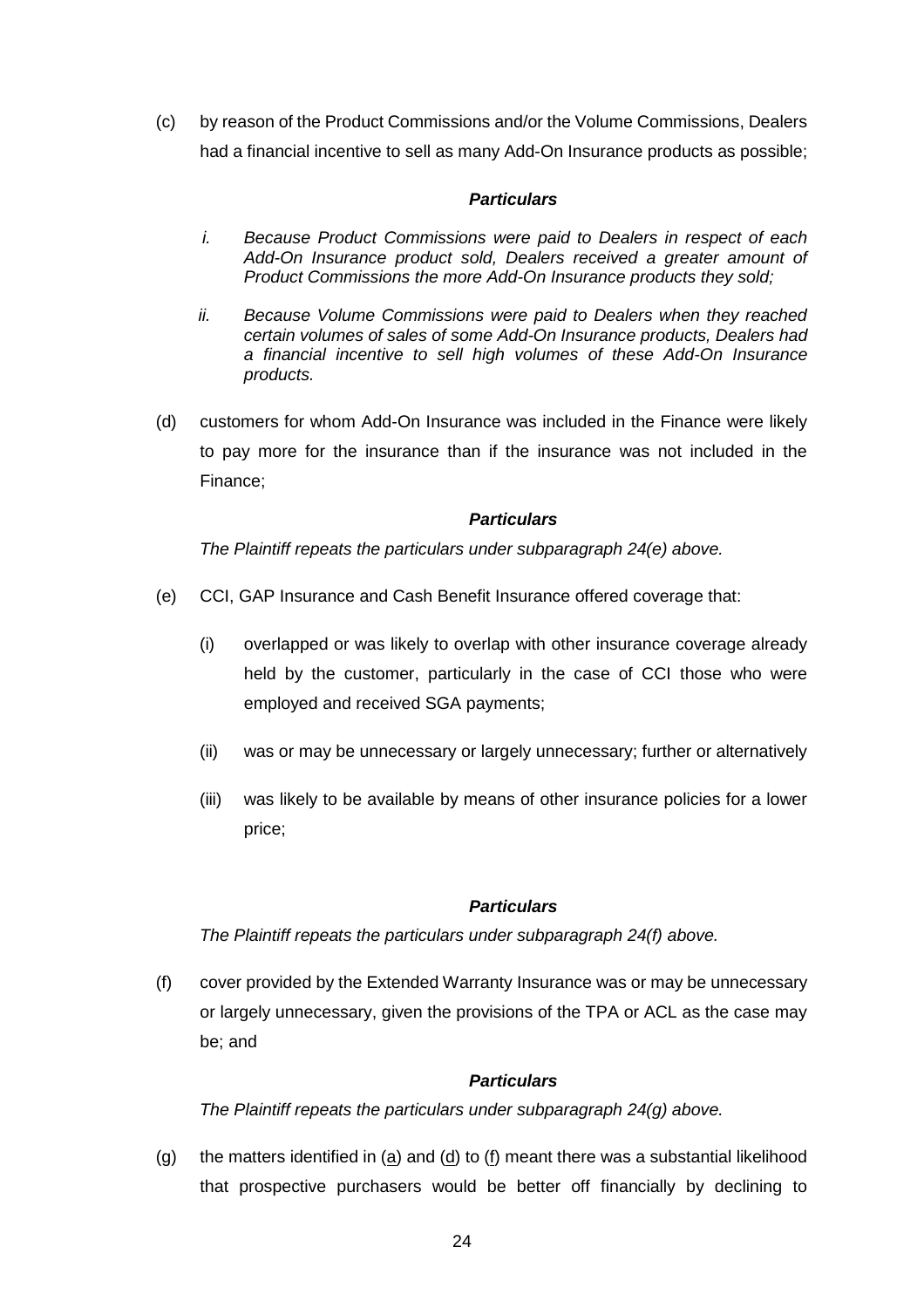purchase the Add-On Insurance;

(the matters in (a) to (g) being together and severally the **Non-disclosures**).

#### <span id="page-24-1"></span>*Particulars*

- *i. The Product Information included, for each Add-On Insurance product:*
	- *a. the Applications/Certificates of Insurance;*
	- *b. the PDS and/or Supplementary PDS; and*
	- *c. the FSG.*
- *ii. Further particulars may be provided after discovery.*
- <span id="page-24-0"></span>26. Further or in the alternative, during the Period MTAI (in the period prior to 1 July 2015). AAI (in the period after 1 July 2015) and/or SLSL (in respect to trauma and death cover) failed to have or implement any or any adequate system for:
	- (a) training Dealers' personnel to ensure adequate disclosure to customers of the matters the subject of the Non-disclosures (**Cautionary Matters**);
	- (b) monitoring compliance by Dealers' personnel with any protocols or guidelines for interactions with customers in respect of Add-On Insurance; further or alternatively
	- (c) identifying and correcting Dealers' non-compliance with any protocols or guidelines for interactions with customers in respect of Add-On Insurance.
- <span id="page-24-2"></span> $27.$ In the premises set out in:
	- (a) paragraph [25;](#page-22-0) further or alternatively
	- (b) paragraph [26;](#page-24-1)

MTAI (in the period prior to 1 July 2015), AAI (in the period after 1 July 2015) and/or SLSL (in respect to trauma and death cover):

- (i) failed to take any or any adequate step to ensure the Dealers did not engage in conduct as described in paragraphs [22](#page-18-0) and [23;](#page-19-0) further or alternatively
- $(i)$  in the premises set out in paragraphs [21](#page-17-0) to [23](#page-19-0) inclusive acquiesced in the conduct of the Dealers as described in paragraphs [22](#page-18-0) and [23.](#page-19-0)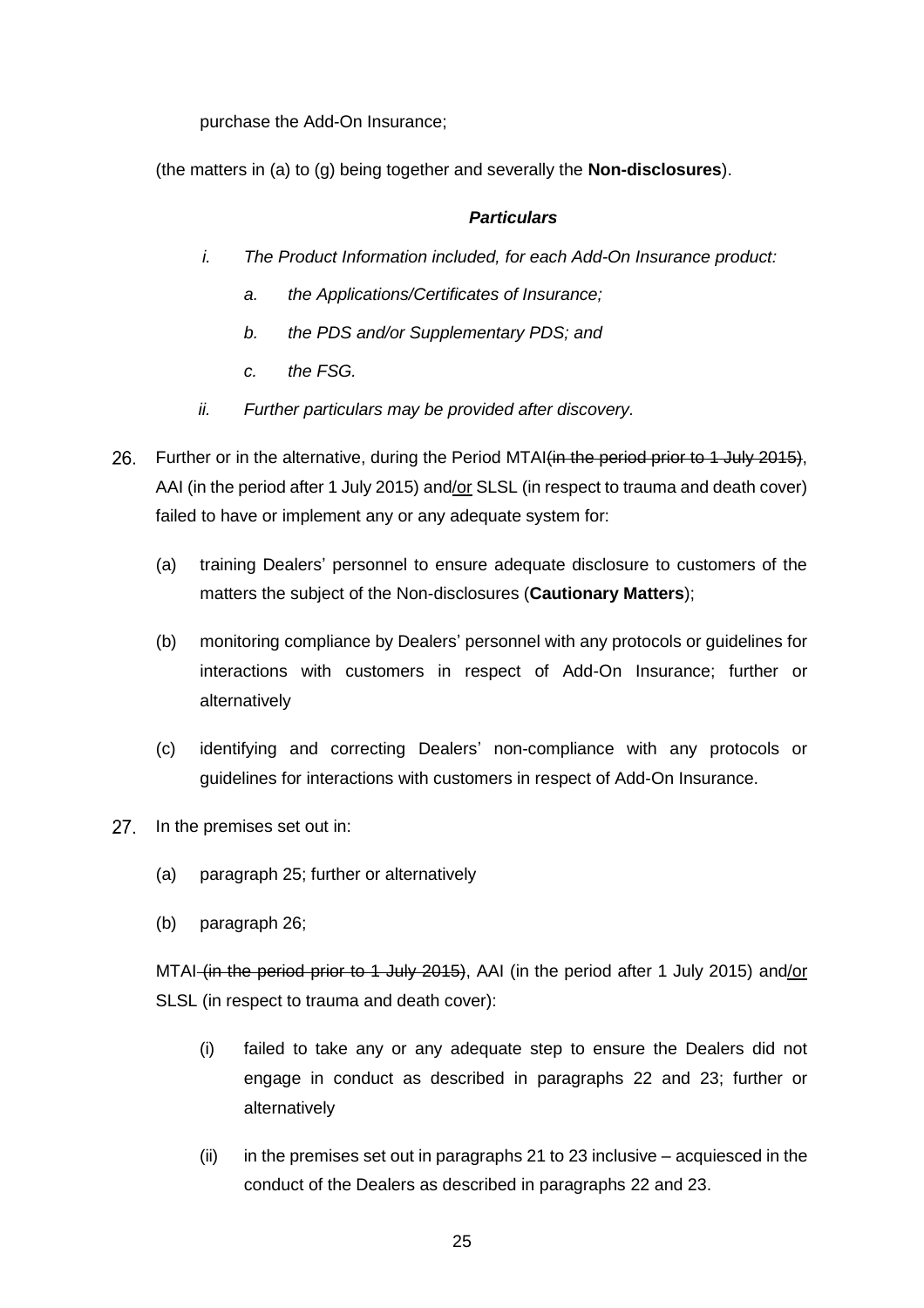## <span id="page-25-0"></span>**D. PLAINTIFF'S PURCHASES ON 23 and 28 OCTOBER 2015**

28. At times presently not known to the Plaintiff, On or around 29 July 2014, AP Motors (No. 3) Pty Ltd (A.C.N 010 585 252) (**AP Motors**) entered into its second a Dealer Agreement with MTAI (**AP Motors Agreement**).

## *Particulars*

## *MTAI Financial Services Distribution Agreement with document ID SUN.0001.1500.0252.*

- At all material times AP Motors while dealing with the Plaintiff was, by reason of the AP Motors Agreement and the authority to delegate pleaded at paragraphs 8(c) and 9(c), in relation to the sale of the Add-On Insurance:
	- (a) a representative of MTAI and/or AAI and/or SLSL within the meaning of section 910A of the Corporations Act; further or alternatively
	- (b) an agent of MTAI and/or AAI and/or SLSL.
- Prior to 23 October 2015, the Plaintiff's husband telephoned Mr Jason Bovey at AP Motors to arrange a finance appointment at the vehicle dealership operated by AP Motors on or about 23 October 2015.

### *Particulars*

*Telephone conversation between the Plaintiff's husband and Jason Bovey.* 

- <span id="page-25-1"></span>On or about 23 October 2015, the Plaintiff and her husband:
	- (a) attended the vehicle dealership operated by AP Motors for the purpose of purchasing two Vehicles for them to use;
	- (b) offered to purchase from AP Motors:
		- (i) a second hand Toyota Corolla sedan (**Corolla**); and
		- (ii) a second hand Ford Ranger Utility (**Ranger**);
	- (c) requested that AP Motors arrange Finance to facilitate the said purchases.

### *Particulars*

<span id="page-25-2"></span>*i. The Plaintiff does not recall the name of the car salesperson at AP Motors with whom she and her husband had this conversation but does recall*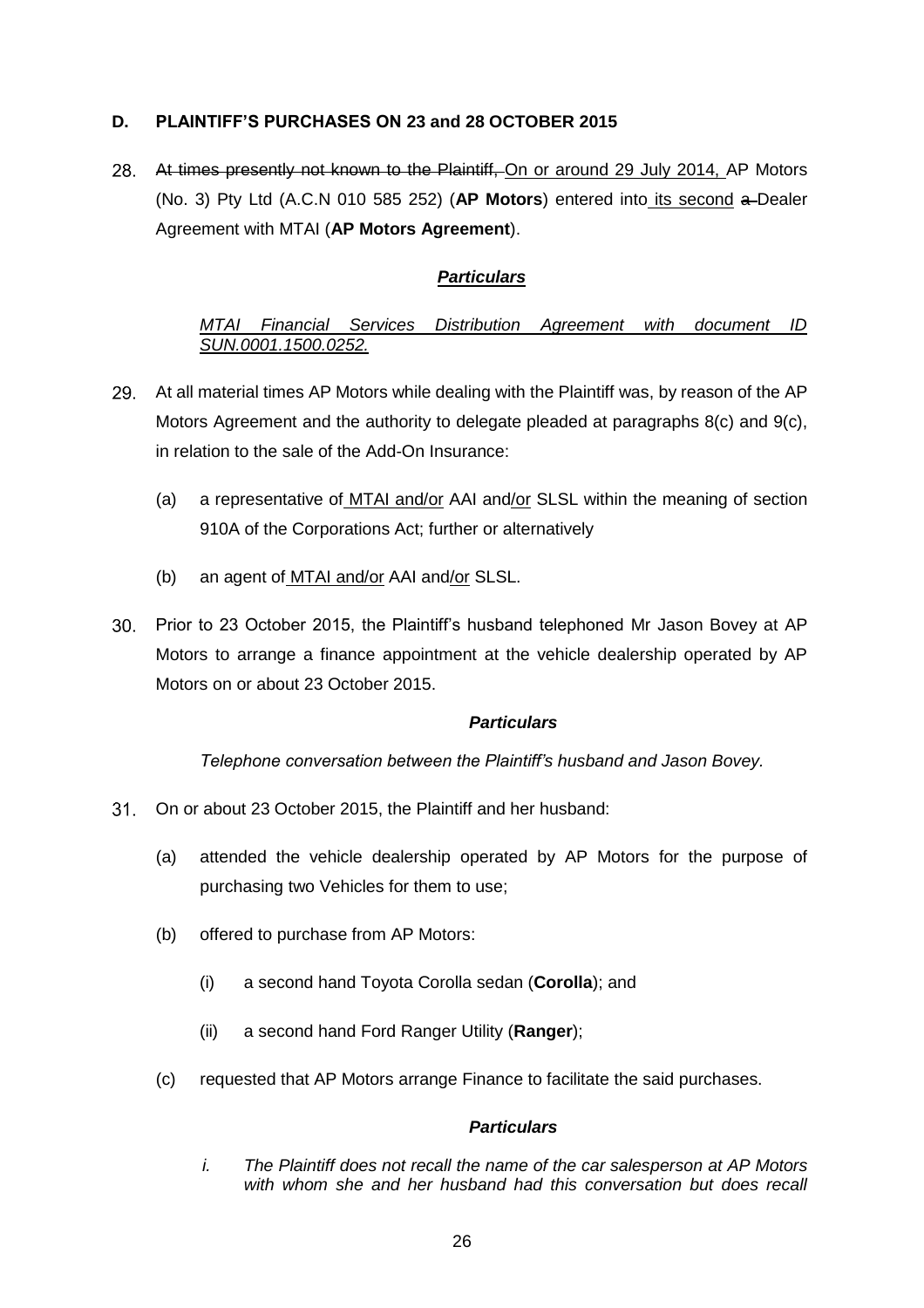*he/she referred them to Jason Bovey who then arranged the Finance.* 

- *ii. Further particulars may be provided after discovery.*
- <span id="page-26-1"></span>For the purpose of assisting the Plaintiff and her husband to obtain the Finance referred to in the preceding paragraph, AP Motors, acting as a credit representative of the credit provider, obtained the following Personal Circumstances Information from the Plaintiff:
	- (a) that the Plaintiff was employed;
	- (b) details of the Plaintiff's personal financial circumstances including that:
		- (i) she was living in rented accommodation with her husband;
		- (ii) she did not have any assets other than her current car;
		- (iii) she did not have any debts or credit cards;

### (**Plaintiff's Personal Circumstances Information**).

- <span id="page-26-2"></span>33. By reason of having obtained the Plaintiff's Personal Circumstances Information, AP Motors knew or ought to have known that:
	- (a) the Plaintiff was a member of a superannuation fund; and accordingly
	- (b) it was likely that the Plaintiff would have income protection insurance, total and permanent disability insurance, and trauma and death insurance associated with the said membership, that covered some or most of the risks covered by the Add-On Insurance products.

### *Particulars*

- *i. AP Motors' state of mind is to be inferred from of the fact that it knew:*
	- *a. the Plaintiff was an employee; and*
	- *b. the legal requirement for the Plaintiff's employer to make the SGA payments, since that requirement also applied to AP Motors in respect of its own employees. Further, as an employer obliged to make SGA payments, AP Motors ought to have known that superannuation funds include insurance benefits.*
- *ii. Further particulars may be provided after discovery.*
- <span id="page-26-0"></span>On or about 23 October 2015:
	- (a) AP Motors submitted some or all of the Plaintiff's Personal Circumstances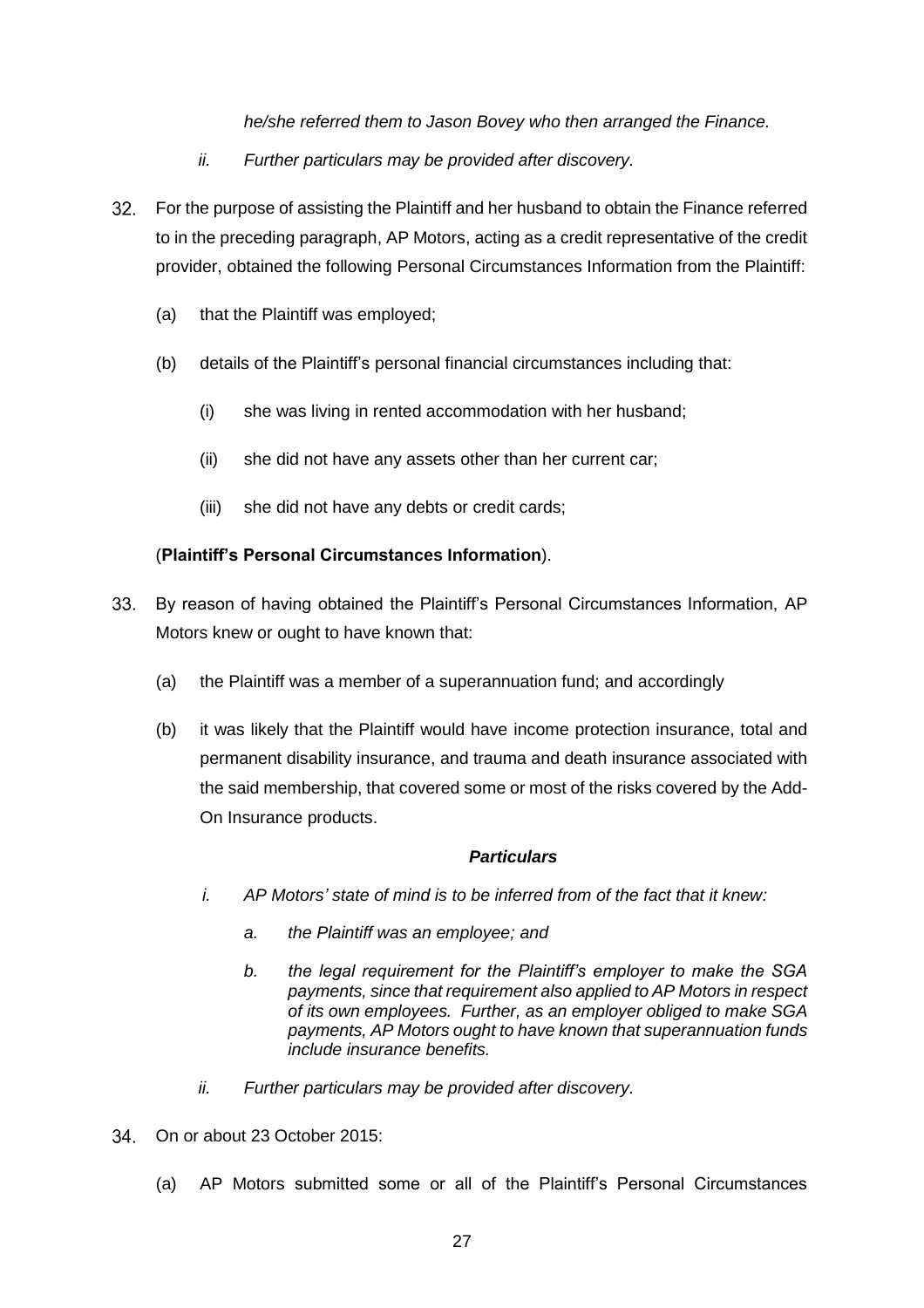Information to St George Bank for the purchase of the Corolla (**St George**);

(b) AP Motors presented at least one document to the Plaintiff to sign to effect the purchase of the Corolla (**First St George Loan**);

#### *Particulars*

- *i. St George Loan Contract number 96544048 dated by the Plaintiff on 23 October 2015:*
- *ii. Further particulars may be provided after discovery or subpoenas.*
- (c) AP Motors, informed the Plaintiff of:
	- (i) the fortnightly repayment amounts;
	- (ii) the interest rate; and
	- (iii) that she was purchasing comprehensive insurance.

### *Particulars*

*Conversation between the Plaintiff, the Plaintiff's husband and Jason Bovey.*

- (d) AP Motors did not inform the Plaintiff that the First St George Loan was also being used to purchase for the Plaintiff:
	- (i) CCI; and
	- (ii) Shortfall insurance;

offered by AAI and SLSL and badged as "MTAI Insurance" (**Plaintiff's First Add-On Insurance Products**);

- (e) the Plaintiff signed the paperwork in the belief that it contained the items which had been discussed in paragraphs [31\(b\)\(i\),](#page-25-1) and [34\(](#page-26-0)b) and (c) above.
- $35.$ By executing the First St George Loan, the Plaintiff, *inter alia*:
	- (a) directed St George to pay AP Motors the amount of \$16,977 to purchase the Corolla and \$770 as an 'Origination Fee';
	- (b) directed St George to pay MTAI the amounts of \$3,866.28 and \$2,135 for the purchase of the Plaintiff's First Add-On Insurance Products;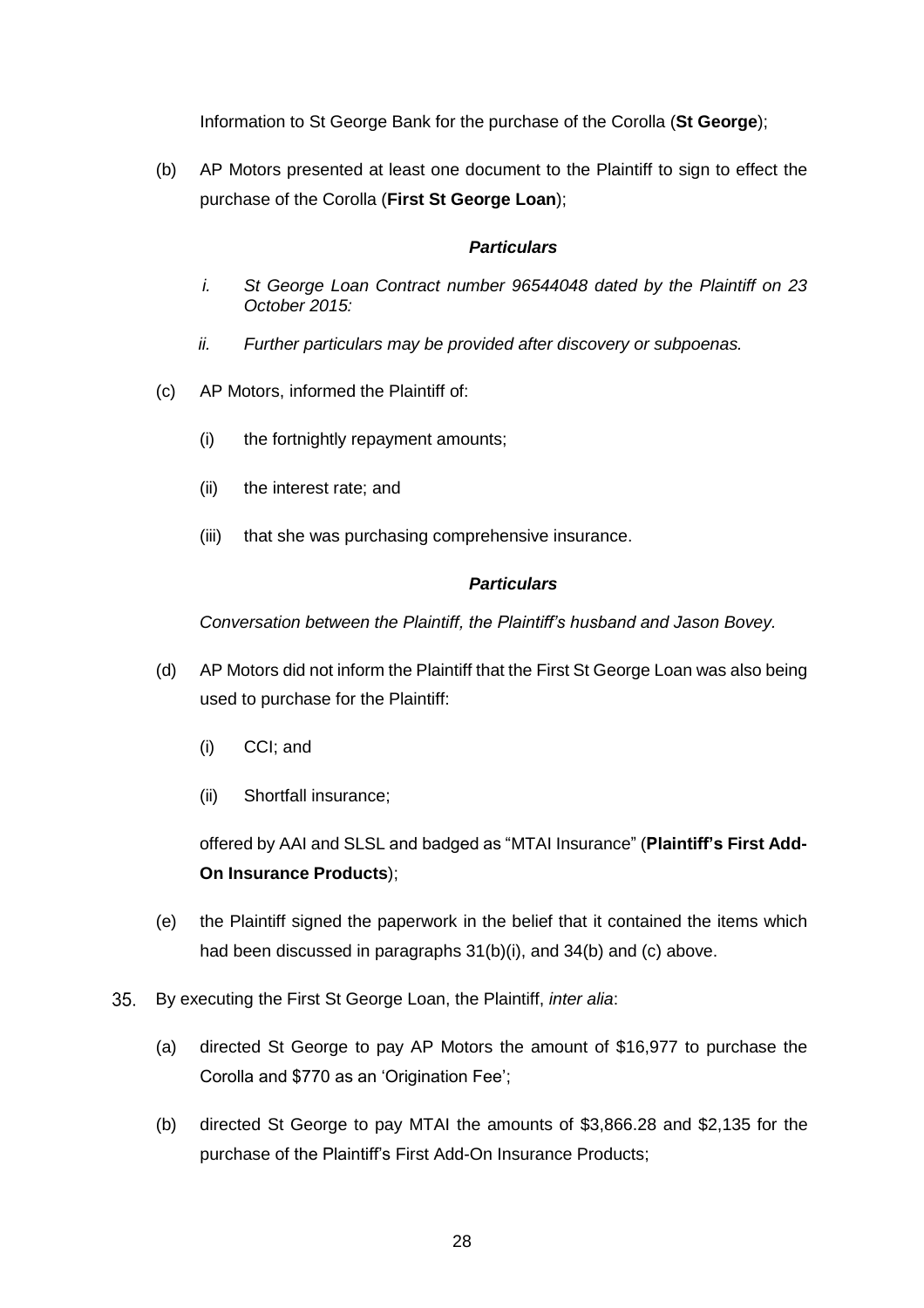- (c) directed St George to pay itself a \$399 establishment fee and to pay the Personal Property Securities Registrar \$6.80 for the registration of St George's mortgage over the Corolla; and
- (d) upon St George approving the loan, became liable to repay these amounts to St George in fortnightly repayments of \$214.83 for 7 years with an annual interest of rate of 14% and an estimate of \$14,016.48 accruing in interest charges;
- (e) relied in good faith upon the conduct of MTAI in relation to the purchase of the Plaintiff's First Add-On Insurance Products.
- $36.$ Shortly prior to 28 October 2015, AP Motors informed the Plaintiff that St George had approved the First St George Loan but that St George would not lend to her husband and that she needed to purchase the Ranger for her husband.

### *Particulars*

*Telephone conversation between the Plaintiff and Jason Bovey.*

- <span id="page-28-0"></span>37. On or about 28 October 2015:
	- (a) AP Motors presented at least one document to the Plaintiff to sign to effect her purchase of the Ranger for her husband (**Second St George Loan**);

### *Particulars*

- *i. St George Loan Contract number 96580254 dated by the Plaintiff on 28 October 2015.*
- *ii. Further particulars may be provided after discovery or subpoenas.*
- <span id="page-28-1"></span>(b) AP Motors informed the Plaintiff of:
	- (i) the total amount being borrowed from St George;
	- (ii) the fortnightly repayment amounts; and
	- (iii) that she was purchasing comprehensive insurance.

### *Particulars*

*Conversation between the Plaintiff, the Plaintiff's husband and Jason Bovey.*

(c) AP Motors did not inform the Plaintiff that the Second St George Loan was also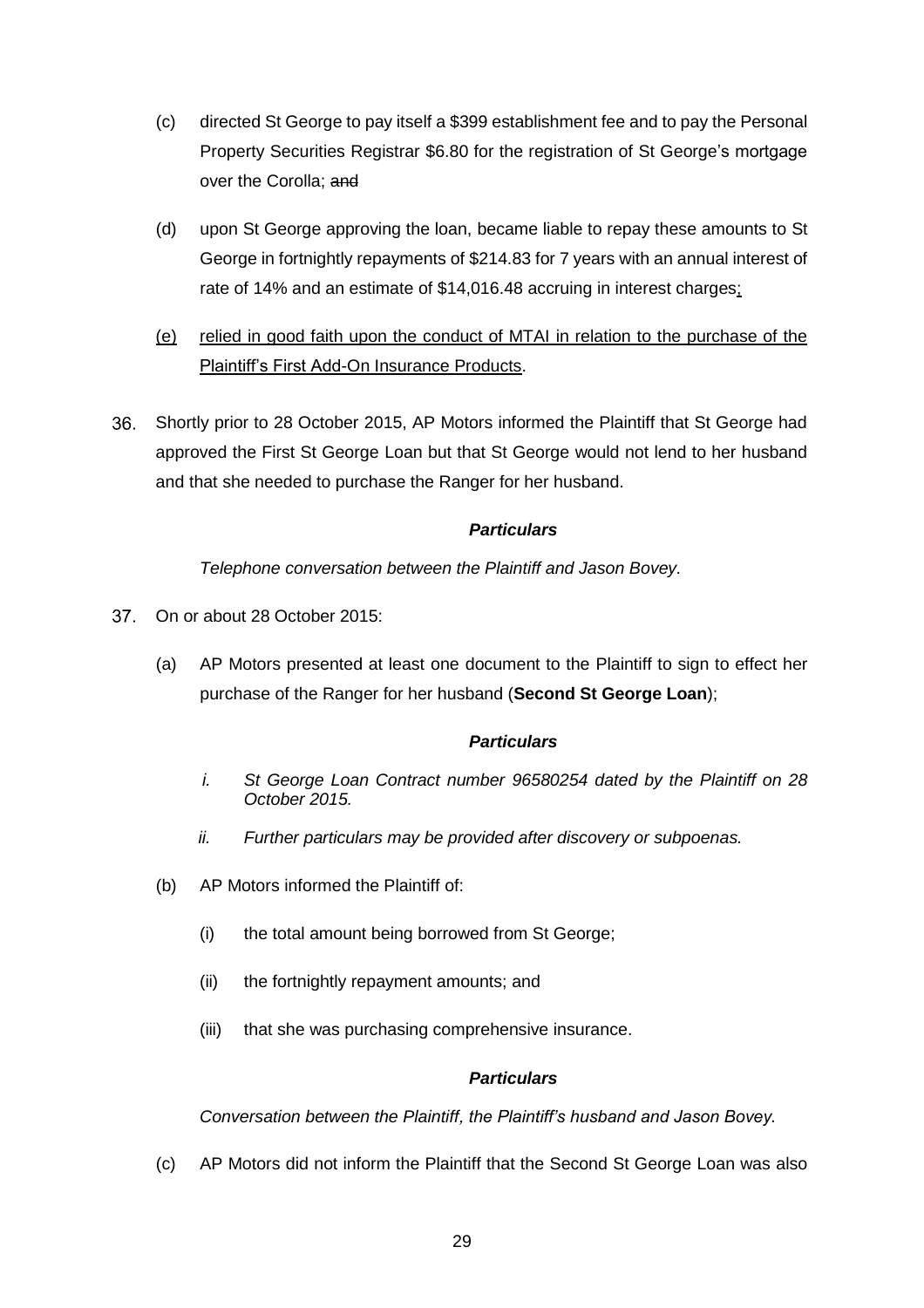being used to purchase for the Plaintiff Shortfall insurance offered by AAI and badged as "MTAI Insurance" (**Plaintiff's Second Add-On Insurance Product**);

- (d) the Plaintiff signed the paperwork in the belief that it contained the items which had been discussed in paragraphs [31\(b\)\(ii\)](#page-25-2) and [37\(a\)](#page-28-0) and [\(b\)](#page-28-1) above.
- 38. By executing the Second St George Loan, the Plaintiff, *inter alia*:
	- (a) directed St George to pay AP Motors the amount of \$28,485 to purchase the Ranger and \$770 as an 'Origination Fee';
	- (b) directed St George to pay MTAI the amount of \$2,135 for the purchase of the Plaintiff's Second Add-On Insurance Product;
	- (c) directed St George to pay itself a \$399 establishment fee and to pay the Personal Property Securities Registrar \$6.80 for the registration of St George's mortgage over the Ranger; and
	- (d) upon St George approving the loan, became liable to repay these amounts to St George in fortnightly repayments of \$297.89 for 7 years with an annual interest of rate of 16.1% and an estimate of \$21,531.68 accruing in interest charges;
	- (e) relied in good faith upon the conduct of MTAI in relation to the purchase of the Plaintiff's Second Add-On Insurance Products.
- <span id="page-29-0"></span>In the premises set out in paragraphs [32](#page-26-1) and [33,](#page-26-2) and by presenting the Plaintiff with paperwork that included the Plaintiff's First and Second Add-On Insurance Products included, AP Motors:
	- (a) made a recommendation or a statement of opinion that could reasonably be regarded as intending to influence the Plaintiff in making a decision in relation to the Plaintiff's First and Second Add-On Insurance Products, within the meaning of section 766B(1) of the Corporations Act; and
	- (b) engaged in the conduct in (a) in circumstances where a reasonable person might expect AP Motors to have considered one or more of the following matters:
		- (i) the Plaintiff's objectives;
		- (ii) the Plaintiff's financial situation; and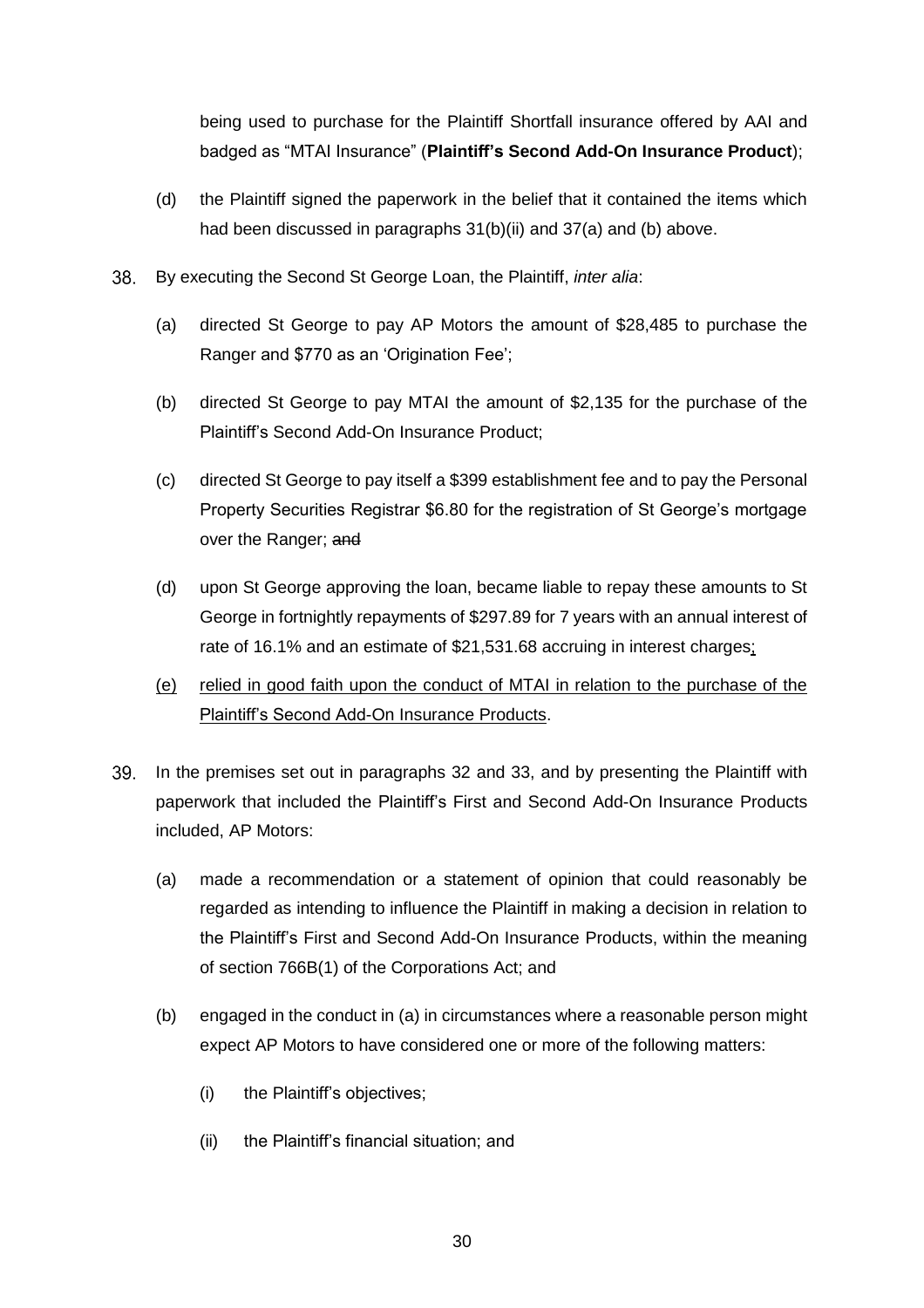(iii) the Plaintiff's needs;

within the meaning of section 766B(3) of the Corporations Act.

- <span id="page-30-0"></span>In selling to the Plaintiff the Plaintiff's First and Second Add-On Insurance Products, AP 40. Motors:
	- (a) was acting within the scope of its apparent authority as authorised-representative or agent of MTAI and/or AAI and/or SLSL;
	- (b) was effecting the ordinary role of a Dealer within the MTAI Sales System;
	- (c) advised the Plaintiff to purchase the Plaintiff's First and Second Add-On Insurance Products despite the fact it was not reasonable to conclude that the advice was appropriate to the Plaintiff;

### *Particulars*

- *i. The advice was not appropriate for the Plaintiff as she:*
	- *a. did not seek to purchase the Plaintiff's First and Second Add-On Insurance Products;*
	- *b. already had the benefit of the insurance attached to her membership of her superannuation fund;*
	- *c. was 25 years old, had no children and little to no need for the trauma and death component of the CCI product, in particular as she had no substantial liabilities other than the First and Second St George Loans that her superannuation fund's insurance would likely cover; and*
	- *d. was then a casual employee of Queensland Health and was therefore likely to be ineligible for the CCI disability cover, accidental injury cover, and involuntary unemployment cover.*
- (d) failed to warn the Plaintiff about the Cautionary Matters; and
- (e) did not give priority to the interests of the Plaintiff over any other interest.

### *Particulars*

*AP Motors prioritised its own commercial interests to earn commissions, over the Plaintiff's interest in not incurring the cost of insurance she did not want or need.*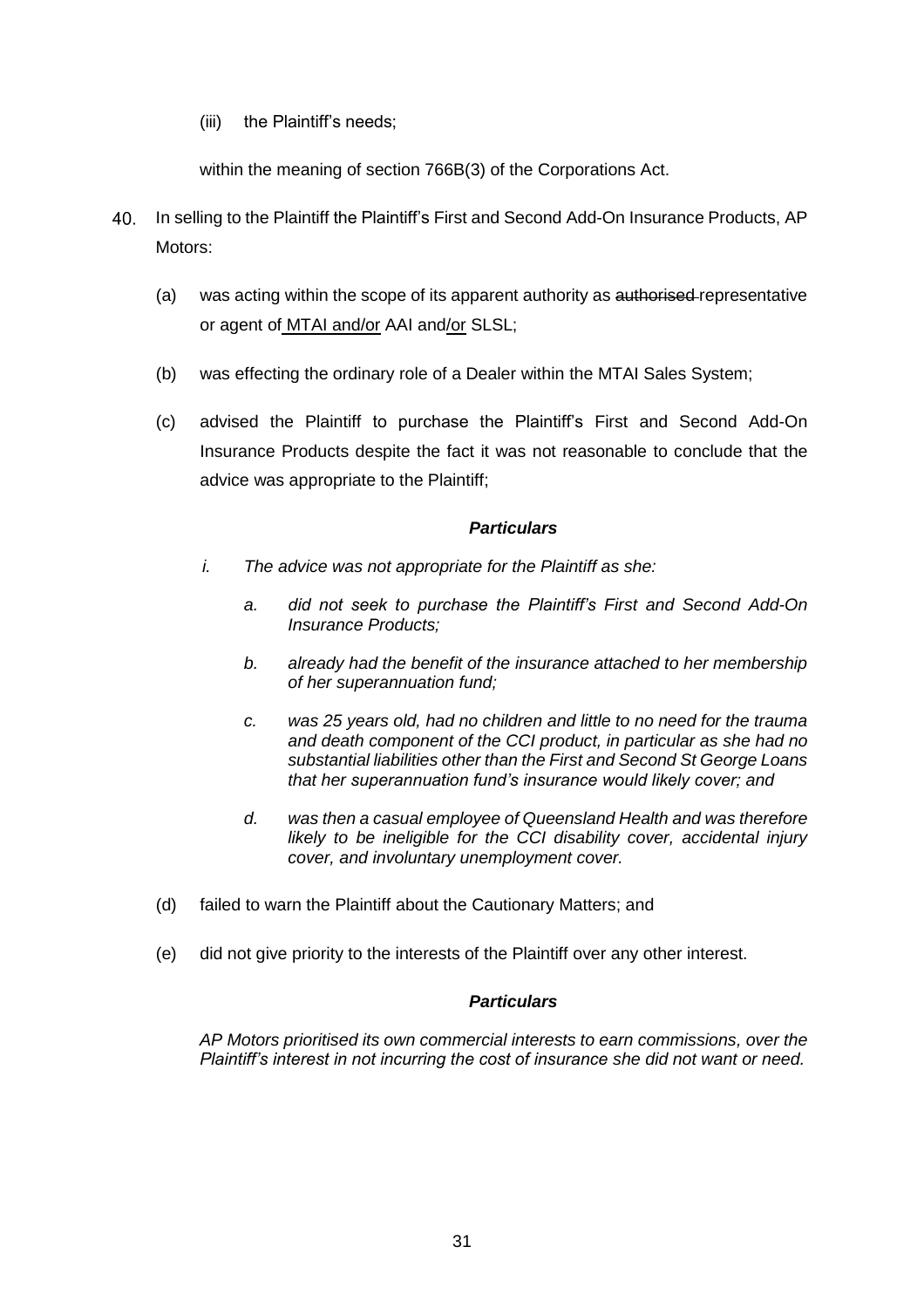### <span id="page-31-0"></span>**E. PURCHASES OF ADD-ON INSURANCE PRODUCTS BY GROUP MEMBERS**

- Each of the Group Members during the Period purchased or leased a Vehicle from a 41. Dealer who:
	- (a) had entered into a Dealer Agreement with MTAI;
	- (b) was a representative of MTAI and/or AAI and/or SLSL; further or alternatively
	- (c) was an agent of AAI and/or MTAI and/or SLSL.
- 42. In connection with each purchase or lease referred to in the preceding paragraph, each Group Member purchased one or more Add-On Insurance products and:
	- (a) paid or became liable to pay the Premiums; and
	- (b) paid other charges associated with the Add-On Insurance products, such as GST and stamp duty;

### *Particulars*

*Particulars relating to individual Group Members may be provided following the trial of common questions or otherwise as the Court may direct.*

- (c) relied in good faith upon the conduct of MTAI in relation to the purchase of the Add-On Insurance products.
- 43. Each of the Group Members financed the purchase or lease of the Vehicle using Finance in respect of which their Dealer acted as the credit assistance provider, alternatively as the agent of the credit provider.
- <span id="page-31-1"></span>44 Many or most of the Group Members:
	- (a) financed the purchase or lease of the Add-On Insurance using Finance in respect of which their Dealer acted as the credit assistance provider, alternatively as the agent of the credit provider; and accordingly

### *Particulars*

*Particulars relating to individual Group Members may be provided following the trial of common questions or otherwise as the Court may direct.*

(b) paid interest and other charges in respect of the financing of the Add-On Insurance, which charges were capitalised into the total value of the Finance.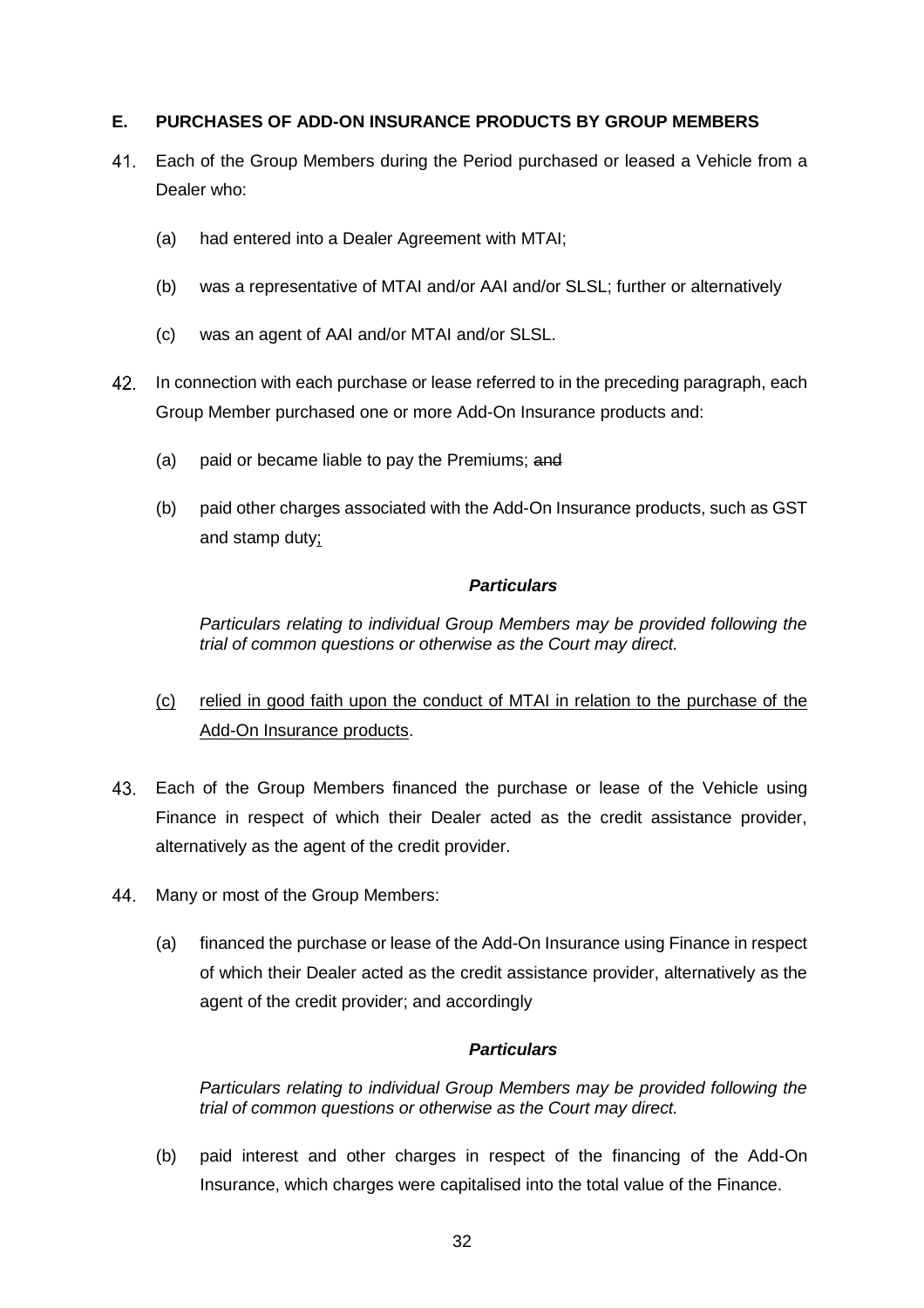#### *Particulars*

*Particulars relating to individual Group Members may be provided following the trial of common questions or otherwise as the Court may direct.*

<span id="page-32-0"></span>In obtaining the Finance, some or all of the Group Members provided to the Dealers the Personal Circumstances Information, including whether they were employees or unemployed.

#### *Particulars*

*Particulars relating to individual Group Members may be provided following the trial of common questions or otherwise as the Court may direct.*

- <span id="page-32-1"></span>By reason of having obtained the Personal Circumstances Information for each Group Member referred to in paragraph [45,](#page-32-0) each Dealer knew or ought to have known that:
	- (a) in the case of employees:
		- (i) because the Group Member was an employee the Group Member was a member of a superannuation fund and entitled to SGA payments; and accordingly
		- (ii) it was likely that the Group Member would have income protection insurance, total and permanent disability insurance and/or trauma and death insurance that covered some or most of the risks covered by the Add-On Insurance products;

#### *Particulars*

- *i. The Dealers' state of mind is to be inferred from the fact that they knew the Group Members were employees and the legal requirement for the Group Members' employers to make the SGA payments. This was also a legal obligation owed by the Dealers to their employees.*
- *ii. Further as employers obliged to make SGA payments to their own employees, the Dealers should have known that superannuation policies include insurance benefits.*
- *iii. Further particulars may be provided after discovery.*
- (b) in the case of the Group Members who were unemployed, the Group Member was unlikely to be entitled to claim involuntary unemployment and carer cover, and in certain situations unlikely to be entitled to claim disablement cover or accidental injury cover under CCI.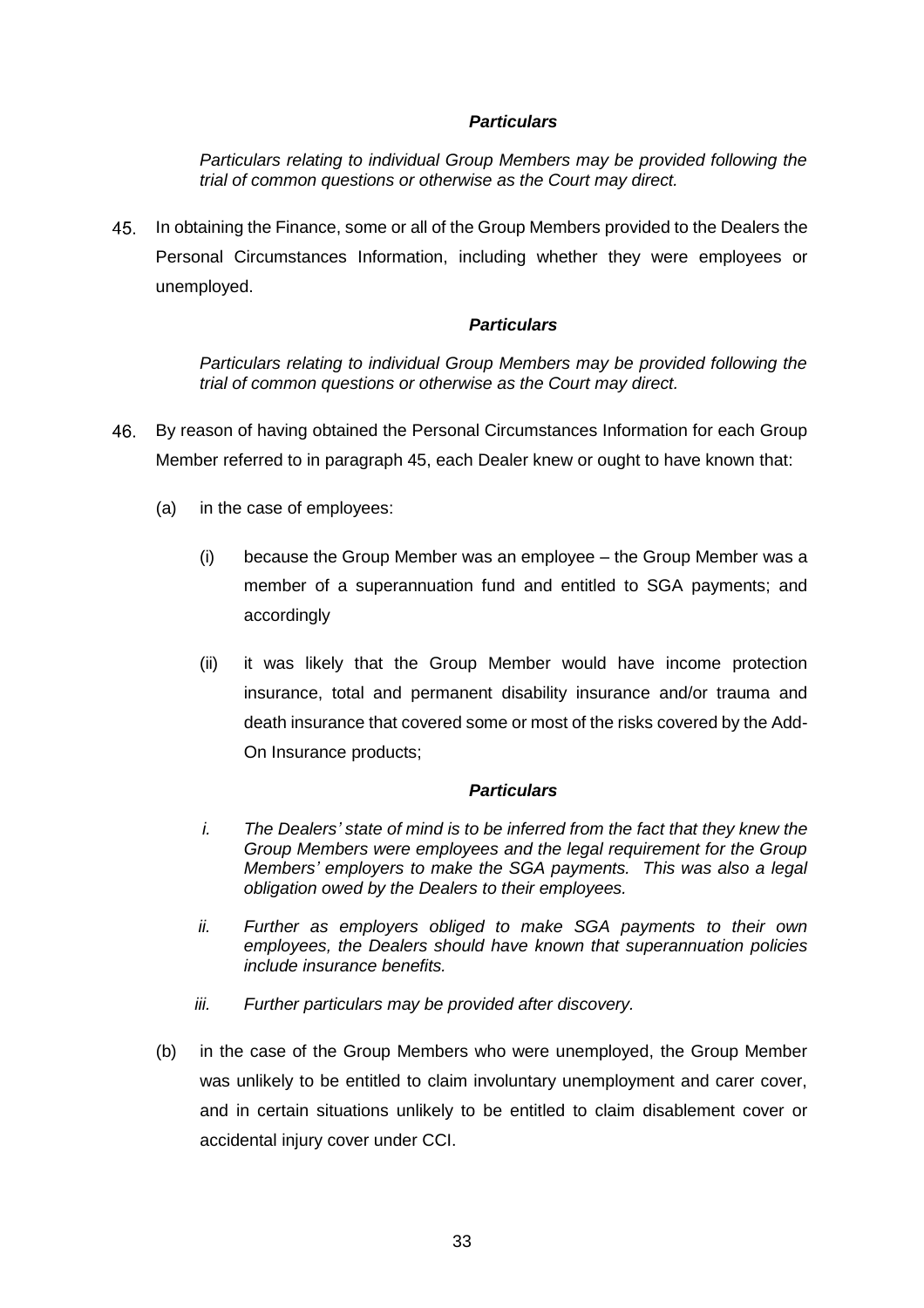- <span id="page-33-0"></span>47. In the premises of paragraphs [45](#page-32-0) and [46,](#page-32-1) and by the sale to the Group Members of the Add-On Insurance products, each Dealer in respect of each Group Member's acquisition of Add-On Insurance products:
	- (a) made a recommendation or a statement of opinion which could reasonably be regarded as intending to influence the Group Member in making a decision in relation to the Add-On Insurance products within the meaning of section 766B(1) of the Corporations Act; and
	- (b) engaged in the conduct in (a) in circumstances where a reasonable person might expect the Dealers to have considered one or more of the following matters:
		- (i) the Group Member's objectives;
		- (ii) the Group Member's financial situation; and
		- (iii) the Group Member's needs;

within the meaning of section 766B(3) of the Corporations Act.

- <span id="page-33-1"></span>48. In selling the Add-On Insurance to the Group Members, each Dealer:
	- (a) was acting within the scope of its apparent authority as a representative or agent of MTAI and/or (in the period prior to 1 July 2015), AAI (in the period after 1 July 2015) and/or SLSL (in respect to trauma and death cover);
	- (b) was effecting the ordinary role of a Dealer within the MTAI Sales System;
	- (c) advised each Group Member to purchase the Add-On Insurance despite the fact it was not reasonable to conclude that the advice was appropriate to the Group Members;
	- (d) failed to warn the Group Members about the Cautionary Matters; and
	- (e) did not give priority to the interests of the Group Members over any other interest, and in particular the interest of the Dealer in earning the Product Commissions or the Volume Commissions.

### *Particulars*

*i. The Dealers prioritised their own commercial interests to earn commissions over those of the Group Members not to have insurance that did not meet their needs.*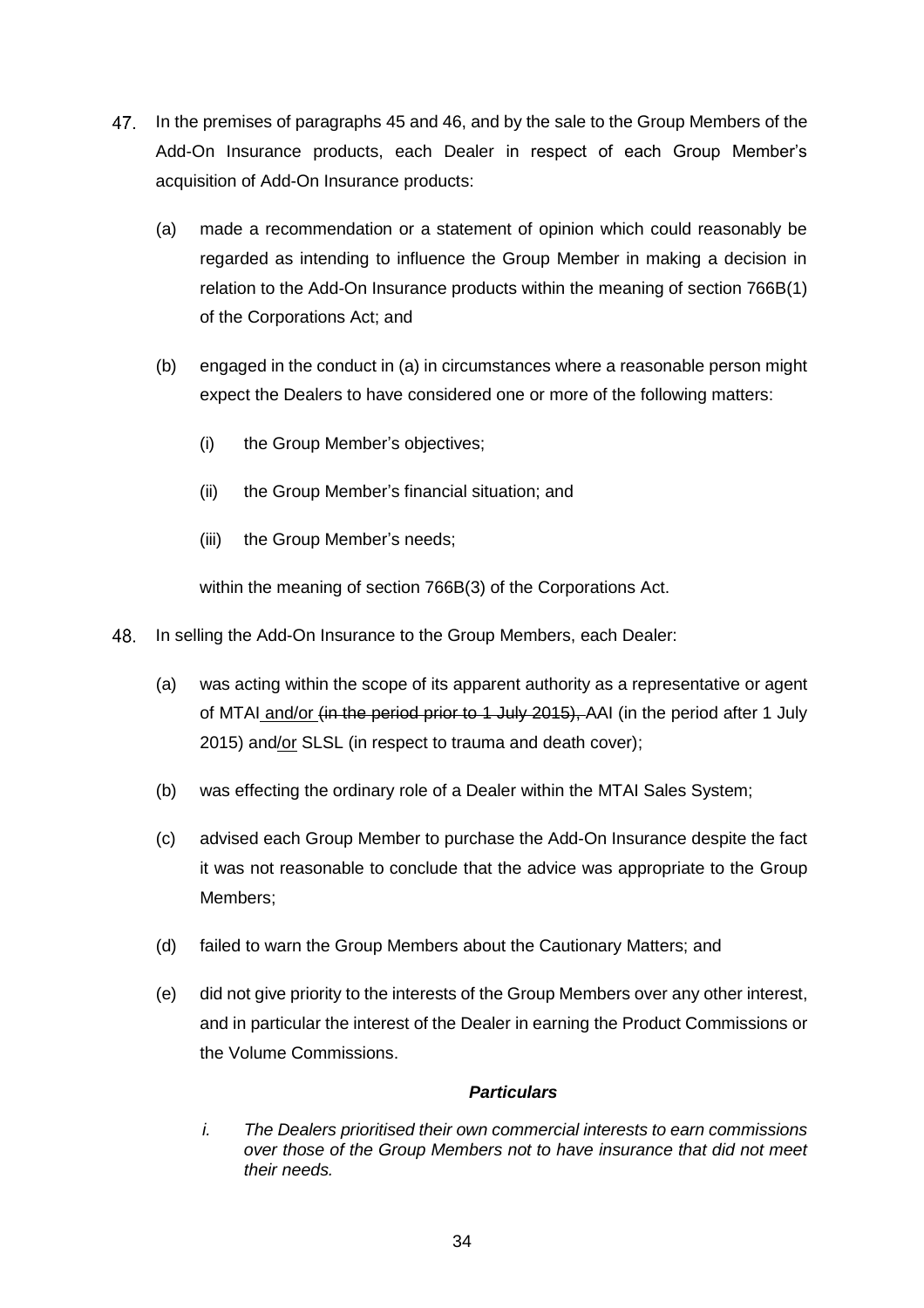*ii. Further particulars may be provided after discovery.*

## <span id="page-34-0"></span>**F. PERSONAL ADVICE CONTRAVENTIONS**

- <span id="page-34-2"></span>49. In the premises set out in paragraphs [39](#page-29-0) to [40](#page-30-0) and [47](#page-33-0) to [48,](#page-33-1) the Dealers (including AP Motors) contravened sections 961B and 961J of the Corporations Act.
- <span id="page-34-1"></span> $50<sub>1</sub>$ Further and in the alternative, by reason of the matters set out in paragraphs [25](#page-22-0) to [27,](#page-24-2) during the Period MTAI(in the period prior to 1 July 2015). AAI (in the period after 1 July 2015) and/or SLSL (in respect of the trauma and death cover) failed to ensure that the Dealers (including AP Motors) complied with sections 961B and 961J of the Corporations Act.
- <span id="page-34-3"></span> $51<sub>1</sub>$ In the premises and by reason of paragraph [50:](#page-34-1)
	- (a) MTAI during the Periodin the period prior to 1 July 2015; and/or
	- (b) AAI in the period after 1 July 2015; and/or
	- (c) SLSL during the Period,

contravened section 961L of the Corporations Act.

- <span id="page-34-4"></span>By reason of the conduct pleaded in paragraphs [49,](#page-34-2) further or alternatively [50](#page-34-1) and [51](#page-34-3) (**Personal Advice Contraventions**) the Plaintiff and Group Members:
	- (a) acquired Add-On Insurance products as aforesaid; and thereby
	- (b) suffered loss or damage.

### *Particulars of loss*

- *i. Payment by the Plaintiff and Group Members of the Premiums and interest and other charges paid or incurred with respect to those Premiums.*
- *ii. In the alternative, the difference between the amount paid by the Plaintiff and Group Members for the Add-On Insurance products and their true value (if any).*
- *iii. Further particulars of loss and damage for the Plaintiff may be provided after discovery. Particulars relating to individual Group Members may be provided after discovery or otherwise as the Court may direct.*
- <span id="page-34-5"></span>Pursuant to section 961M(2)(a), further or alternatively, section 961M(2)(b), MTAI and/or AAI by its own conduct and by reason of AAI's MTAI Transfer Liability and/or SLSL are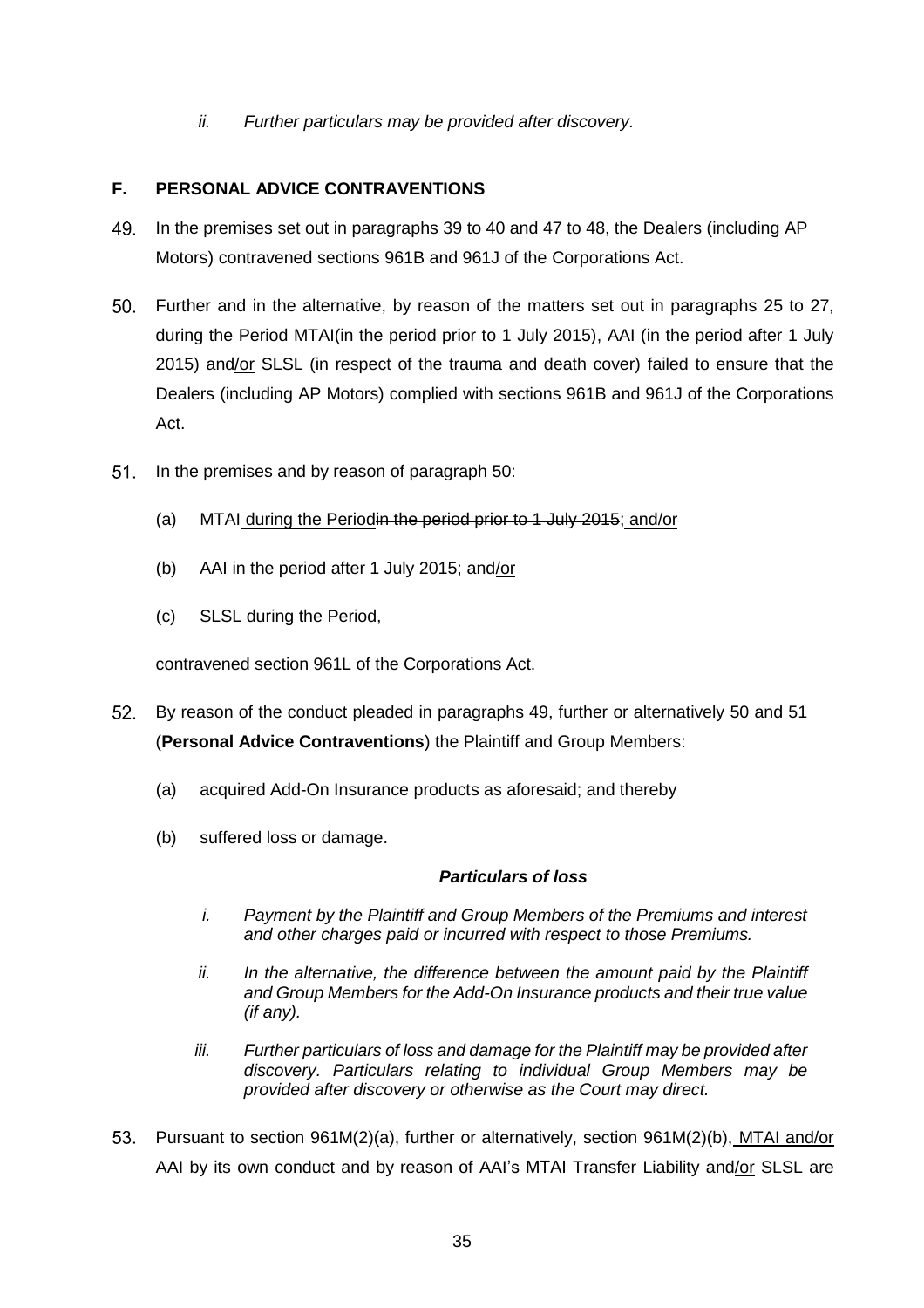liable to pay compensation for any loss or damage suffered by the Plaintiff and Group Members as a result of the Personal Advice Contraventions.

54. Pursuant to section 961M(4) of the Corporations Act, the Plaintiff and Group Members seek recovery of the profits made by MTAI and/or AAI and/or SLSL resulting from the Personal Advice Contraventions, as part of the damage they suffered.

## <span id="page-35-0"></span>**G. MISLEADING CONDUCT**

### <span id="page-35-1"></span>**G.1. Material non-disclosures**

- <span id="page-35-2"></span> $55.$ In the premises where:
	- (a) MTAI, AAI and SLSL were required to comply with the statutory obligations pleaded at paragraphs 16 and/or [18;](#page-14-0)
	- (b) customers (including the Plaintiff and Group Members) approached or were likely to approach the Dealers:
		- (i) for the purpose of purchasing or leasing the Vehicles; and
		- (ii) not for the purpose of purchasing Add-On Insurance;
	- (c) the Add-On Insurance was or was likely to be offered to customers after the customers had agreed to purchase or lease the Vehicles;
	- (d) the customer was requested by the Dealer to provide, and did provide, the Personal Circumstances Information for the purpose of obtaining the Finance; further or alternatively
	- (e) the Dealer represented to the customer, expressly or by implication, that the Add-On Insurance was necessary, or alternatively was recommended, in respect of the customer's Finance;
	- (f) each Dealer, in respect of the customer's purchase of Add-On Insurance, dealt with the customer within the Dealer's apparent authority as a representative or agent of MTAI, and/or AAI and/or SLSL;

it was reasonable for customers to expect that MTAI, and/or AAI and/or SLSL:

(i) by the Dealers; further or alternatively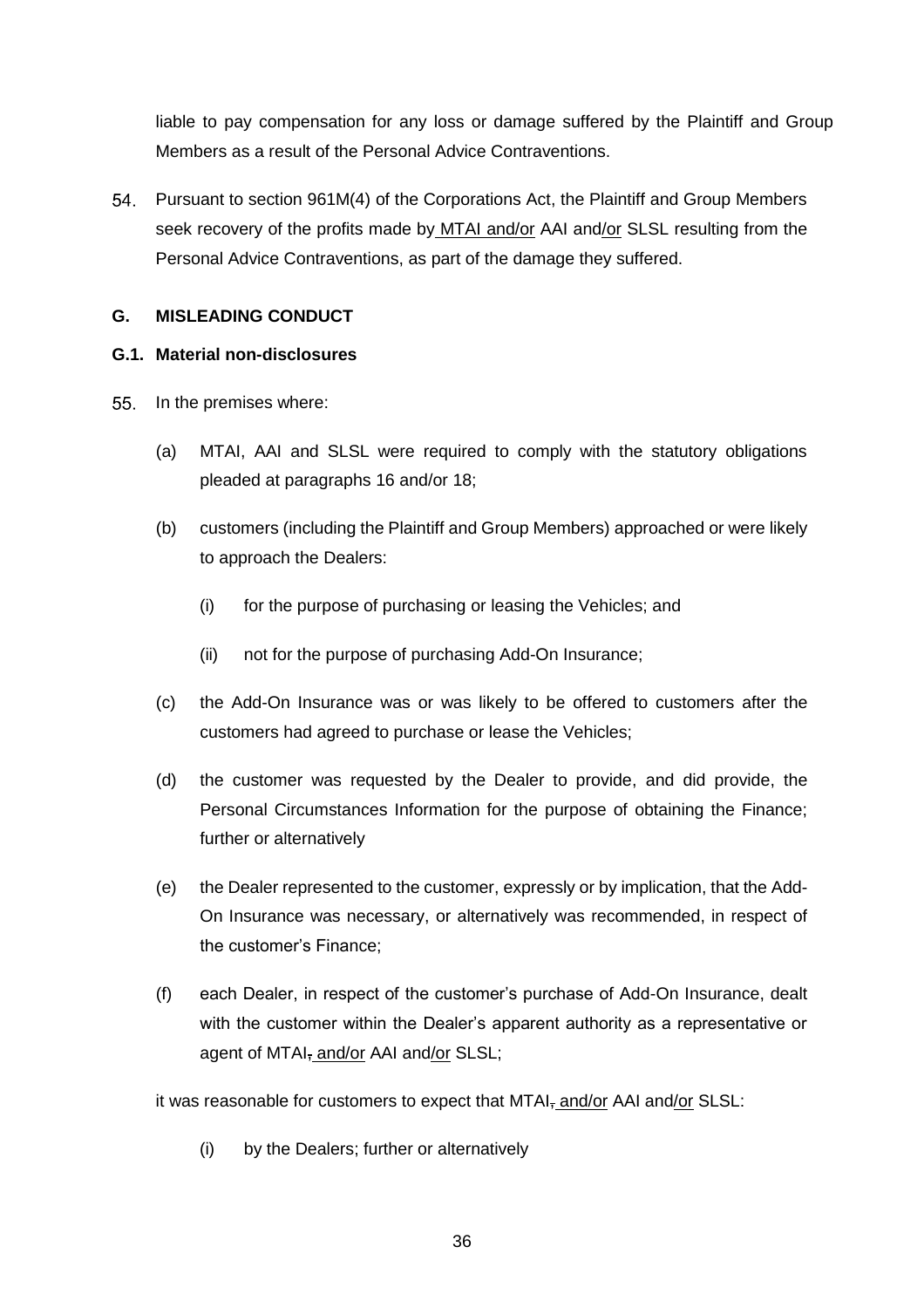(ii) in documentation to be provided to customers prior to them making the application for insurance, or prior to the expiry of any cooling-off period in respect of the insurance (being the Product Information as defined);

would adequately disclose to customers the Cautionary Matters.

- <span id="page-36-1"></span>56. Further or alternatively, at all material times, MTAI (in the period prior to 1 July 2015), AAI (in the period after 1 July 2015) and/or SLSL (in respect of death and trauma cover), ought reasonably to have known that, in the absence of disclosure of the Cautionary Matters, there was a material risk that customers of the Dealers:
	- (a) would or might purchase Add-On Insurance based on incomplete information;
	- (b) would not or might not be able to make an informed decision as to whether Add-On Insurance was suitable for them;
	- (c) would or might purchase Add-On Insurance that was not suitable for them; and
	- (d) in the premises would or might incur costs that:
		- (i) an informed person would not have incurred; and
		- (ii) were not necessary or prudent having regard to the personal financial circumstances of the customers.

### *Particulars*

*The knowledge of the Dealers and/or MTAI arising from the MTAI Sales System should be attributed to MTAI.AAI and SLSL. The knowledge of MTAI arising from the MTAI Sales System (including the knowledge attributed to it) should be attributed to AAI and SLSL. The Plaintiff relies upon the principle of attribution identified in Sargent v ASL Development Ltd (1974) 131 CLR 634 at 659. Further particulars may be provided after discovery.*

- <span id="page-36-0"></span>57. Further MTAI (in the period prior to 1 July 2015), AAI (in the period after 1 July 2015) and/or SLSL (in respect of death and trauma cover) took no or no adequate step to:
	- (a) ensure the Dealers adequately disclosed;
	- (b) ensure MTAI, through the Dealers, adequately disclosed; further or alternatively
	- (c) ensure the Product Information adequately disclosed;

the Cautionary Matters to customers.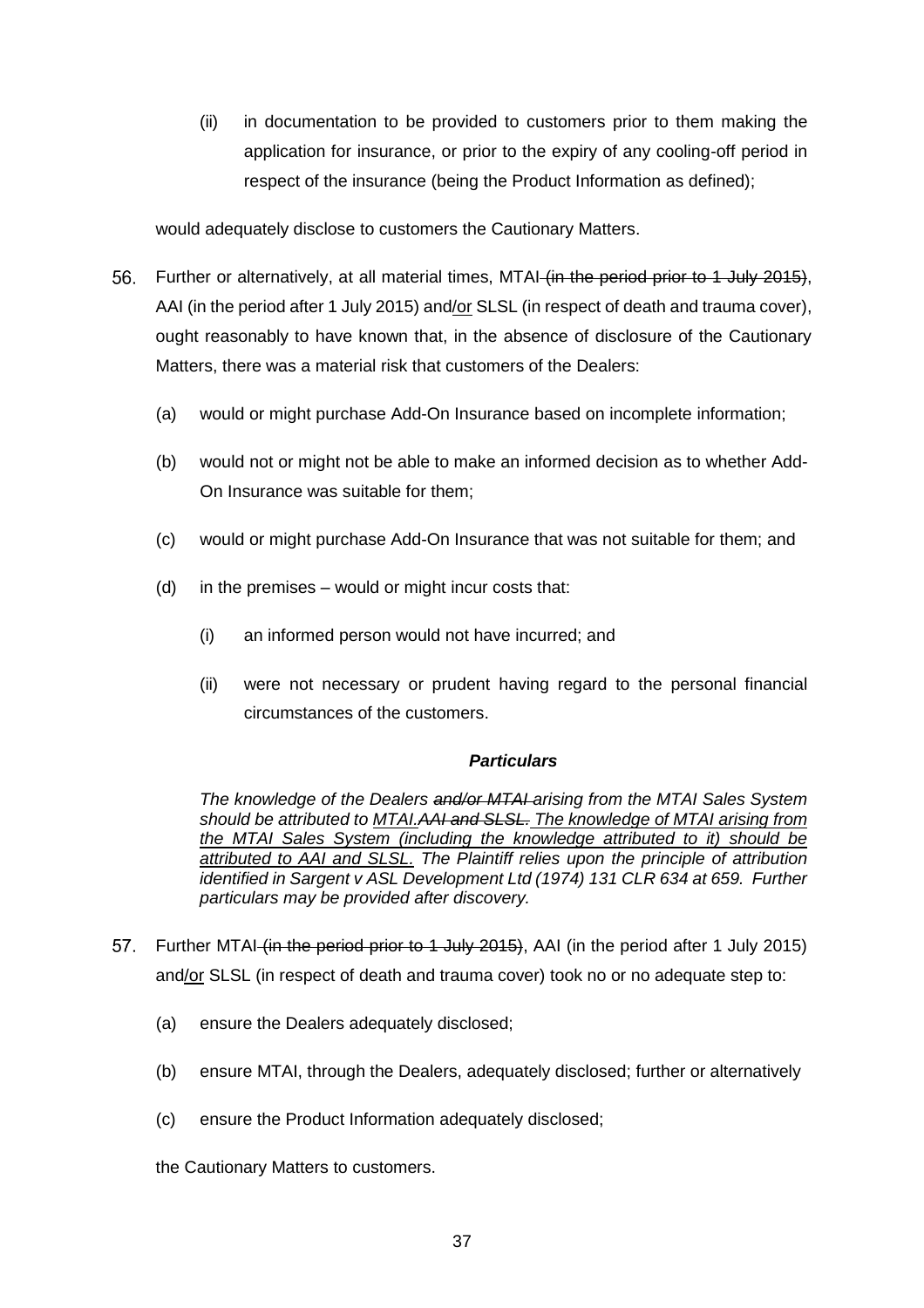### *Particulars*

*The Plaintiff refers to and repeats paragraphs [25](#page-22-0) and [26.](#page-24-0)*

- 58. In the premises set out in paragraphs [55](#page-35-2) to [57,](#page-36-0) MTAI (in the period prior to 1 July 2015), and/or AAI (in the period after 1 July 2015) and/or SLSL:
	- (a) engaged in conduct that was misleading or deceptive or likely to mislead or deceive customers including the Plaintiff and Group Members; and
	- (b) in the premises, contravened:
		- (i) section 1041H of the Corporations Act; further or alternatively
		- (ii) section 12DA of the ASIC Act;

## (together and severally the **Misleading Conduct Contraventions**).

<span id="page-37-2"></span>59. By reason of AAI's MTAI Transfer Liability, AAI is liable for MTAI's Misleading Conduct Contraventions in the period prior to 1 July 2015.

## <span id="page-37-0"></span>**G.2. Misleading representations by Dealers as agents for MTAI, AAI and SLSL**

- <span id="page-37-1"></span>Further and in the alternative, in the premises set out in paragraphs [39](#page-29-0) to [40](#page-30-0) and [47](#page-33-0) to [48,](#page-33-1) the Dealers:
	- (a) represented to customers including the Plaintiff and Group Members that or to the effect that:
		- (i) there were no Cautionary Matters applicable to the customer that a reasonable person would expect to be disclosed but had not been disclosed; further or alternatively
		- (ii) the Add-On Insurance had material value to the customer, such that a prudent person would rationally purchase the insurance;

## (together and severally **False Reassurance Representations**) and

- (b) in the premises in (a) made a false or misleading representation:
	- (i) in connection with the supply, or possible supply, of financial services or the promotion by any means of the supply or use of financial services, being the sale of the Add-On Insurance products the Add-On Insurance and/or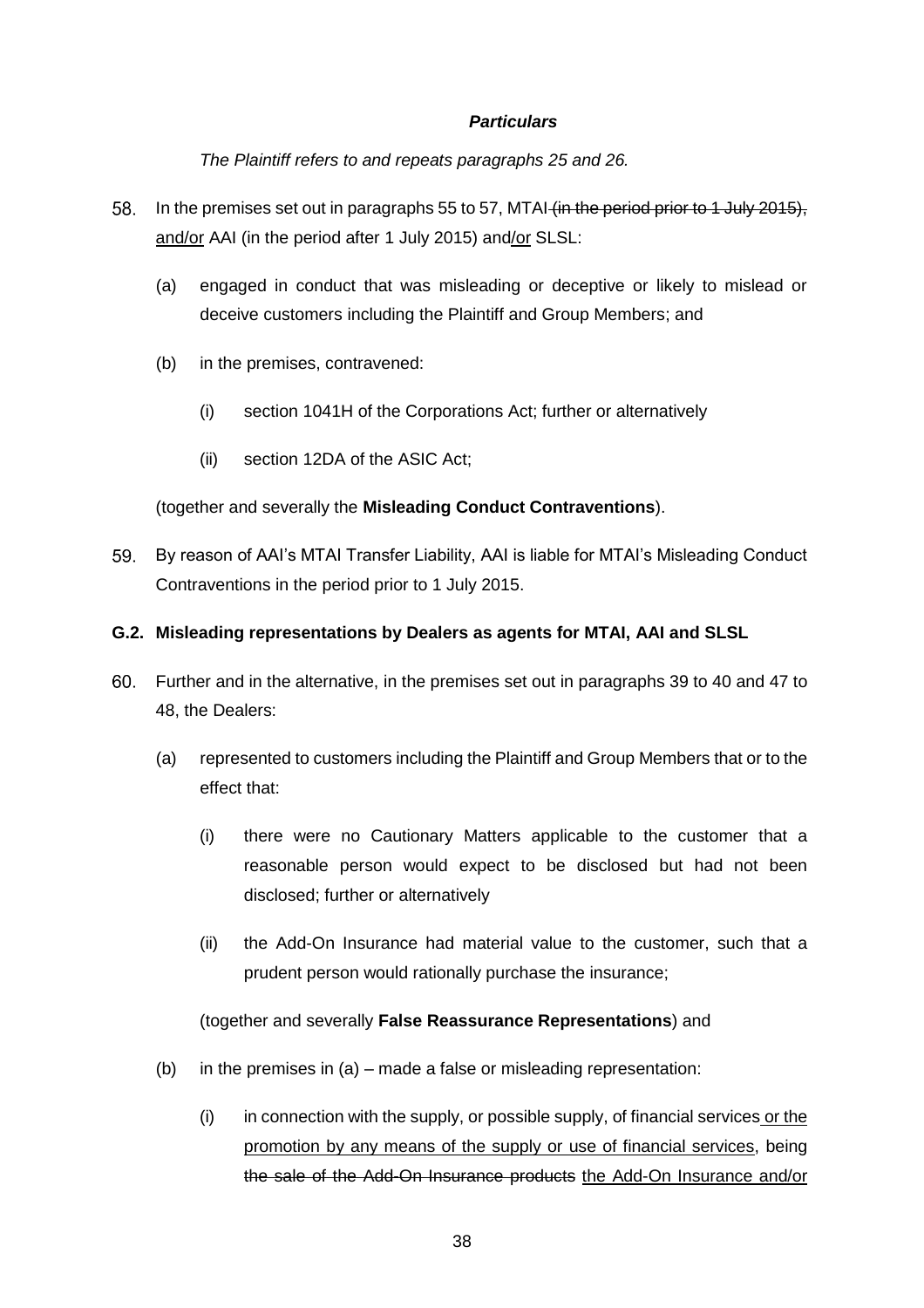### the dealing in the Add-On Insurance; and

(ii) concerning the services being of a particular standard, quality or value within the meaning of section 12DB(1)(a) of the ASIC Act-;

### *Particulars*

*The False Reassurance Representations are to be implied from the conduct of the Dealers described in paragraphs set out in paragraphs [39](#page-29-0) to [40](#page-30-0) and [47](#page-33-0) to [48](#page-33-1) inclusive.*

- (c) in the alternative to (b), in the premises of (a) engaged in conduct that was misleading or deceptive or likely to mislead or deceive customers including the Plaintiff and Group Members in relation to:
	- (i) financial services within the meaning of section 12DA of the ASIC Act and section 1041H(1) of the Corporations Act; and/or
	- (ii) a financial product within the meaning of section 1041H(1) of the Corporations Act.
- At all material times, the Dealers, in engaging in the conduct pleaded in paragraph [60](#page-37-1) above, engaged in conduct within the scope of their apparent authority as representatives or agents of MTAI (in the period prior to 1 July 2015), and/or AAI (in the period after 1 July 2015) and/or SLSL within the meaning of section 12GH(2)(a) of the ASIC Act and section 769B(1)(a) of the Corporations Act.
- By reason of the matters pleaded in paragraph 61 above and section 12GH(2) of the ASIC Act and section 769B(1) of the Corporations Act, MTAI (in the period 1 July 2015), and/or AAI (after 1 July 2015) and/or SLSL are taken:
	- (a) for the purposes of Division 2 of the ASIC Act;
	- (b) for the purposes of Division 7 of the Corporations Act;

to have engaged in the conduct pleaded in paragraph [60](#page-37-1) above.

63. In the premises, MTAI (in the period 1 July 2015), and/or AAI (after 1 July 2015) and/or SLSL made false or misleading representations in connection with the supply, or possible supply, of financial services or in connection with the promotion by any means of the supply or use of financial services being of a particular standard, quality or value within the meaning of section 12DB(1)(a) of the ASIC Act.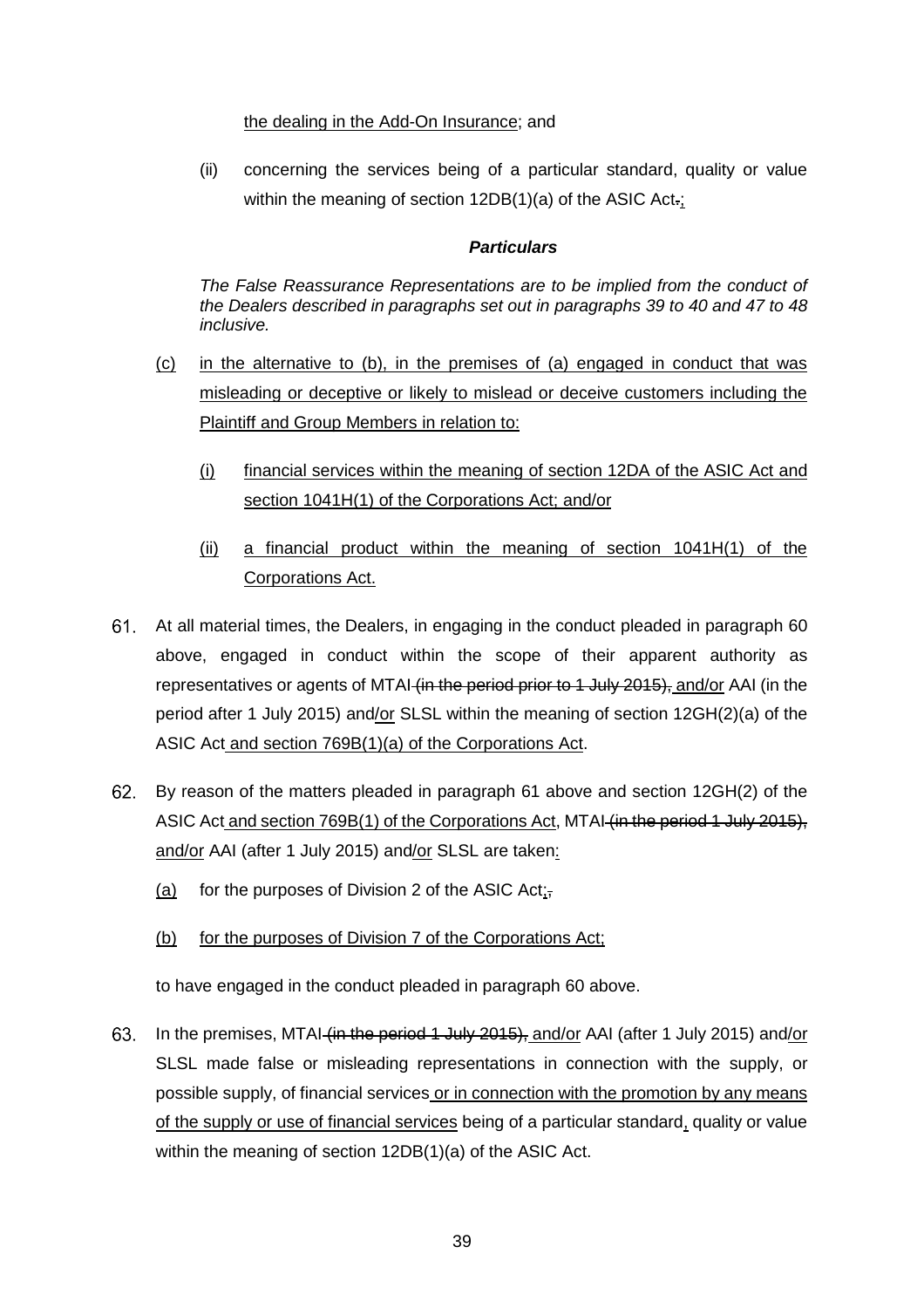- 64. In the premises set out in the preceding paragraph MTAI (in the period prior to 1 July 2015), and/or AAI (in the period after 1 July 2015) and/or SLSL contravened section 12DB of the ASIC Act (the **False Reassurance Contraventions**).
- 64A. In the alternative to 63 and 64, in the premises of 60(c), 61 and 62, MTAI and/or AAI (in the period after 1 July 2015) and/or SLSL:
	- (a) engaged in conduct that was misleading or deceptive or likely to mislead or deceive customers including the Plaintiff and Group Members in relation to financial services and/or financial products; and
	- (b) in the premises, contravened:
		- (i) section 12DA of the ASIC Act and section 1041H of the Corporations Act in relation to financial services; further or alternatively
		- (ii) section 1041H of the Corporations Act in relation to financial products;

## (the **Alternative False Reassurance Contraventions**).

<span id="page-39-3"></span>By reason of AAI's MTAI Transfer Liability, AAI is liable for MTAI's False Reassurance Contraventions or the Alternative False Reassurance Contraventions in the period prior to 1 July 2015.

## <span id="page-39-0"></span>**G.3. False or misleading representations – Preconditions Subgroup**

<span id="page-39-1"></span>Further and in the alternative, during the Period, the Dealers stated to some of the Group Members (**Preconditions Subgroup**) that or to the effect that the Add-On Insurance was a precondition to the Finance (**False Precondition Representation**).

## *Particulars*

*Particulars relating to individual Group Members may be provided following the trial of common questions or otherwise as the Court may direct.*

- <span id="page-39-2"></span>At all material times, the Dealers, in engaging in the conduct pleaded in paragraph [66](#page-39-1) above, engaged in conduct within the scope of their apparent authority as representatives or agents of MTAI (in the period prior to 1 July 2015), and/or AAI (in the period after 1 July 2015) and/or SLSL within the meaning of:
	- (a) section 769B(1)(a) of the Corporations Act; and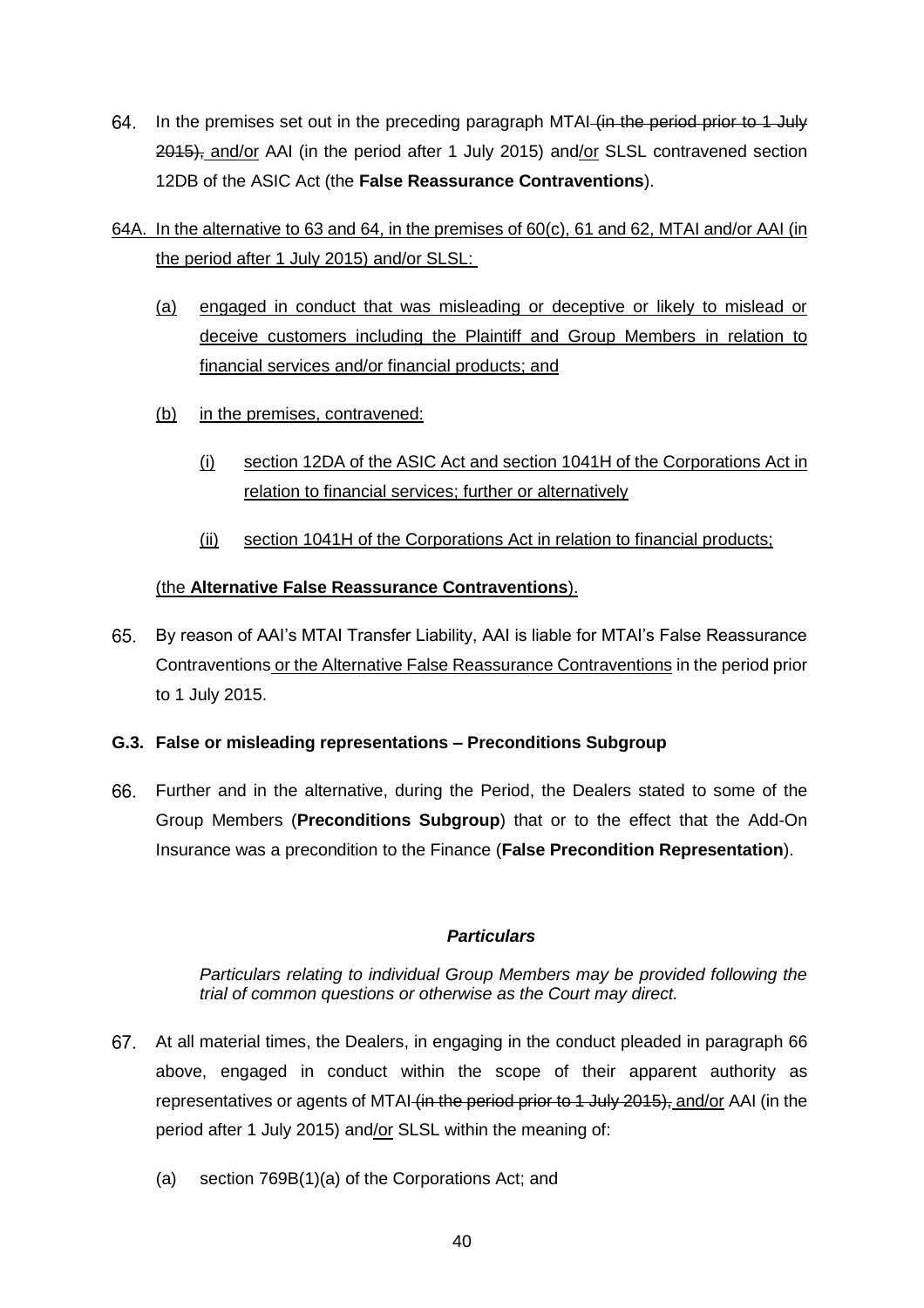- (b) section 12GH(2)(a) of the ASIC Act.
- <span id="page-40-0"></span>68. By reason of the matters pleaded in:
	- (a) paragraph  $67(a)$  and s  $769B(1)$  of the Corporations Act, MTAI (in the period prior to 1 July 2015), and/or AAI (in the period after 1 July 2015) and/or SLSL are taken, for the purposes of Chapter 7 of the Corporations Act, to have made the False Precondition Representation to the Preconditions Subgroup; and
	- (b) paragraph  $67(b)$  and section  $12GH(2)$  of the ASIC Act, MTAI (in the period prior to 1 July 2015), and/or AAI (in the period after 1 July 2015) and/or SLSL are taken, for the purposes of Division 2 of the ASIC Act, to have made the False Precondition Representation to the Preconditions Subgroup.
- 69. In the premises set out in the preceding paragraph, by making the False Precondition Representation to the Preconditions Subgroup, MTAI (in the period prior to 1 July 2015), and/or AAI (in the period after 1 July 2015) and/or SLSL:
	- (a) in connection with the supply or possible supply of financial services (being the sale of the Add-On Insurance) made a false or misleading representation:
		- $(i)$  concerning the need for those services, within the meaning of section 12DB(1)(h) of the ASIC Act (being section 12DB(1)(f) prior to 1 January 2011); further or alternatively
		- (ii) concerning the services being of a particular quality or value, within the meaning of section 12DB(1)(a) of the ASIC Act-; further or alternatively
	- (b) engaged in conduct in relation to financial services that was misleading or deceptive or likely to mislead or deceive within the meaning of section 12DA(1) of the ASIC Act and/or section 1041H(1) of the Corporations Act; further or **alternatively**
	- (c) engaged in conduct in relation to a financial product that was misleading or deceptive or likely to mislead or deceive within the meaning of section 1041H(1) of the Corporations Act.
- 70. In the premises set out in the preceding paragraph MTAI (in the period prior to 1 July 2015), and/or AAI (in the period after 1 July 2015) and/or SLSL contravened:
	- (a) section 12DA of the ASIC Act;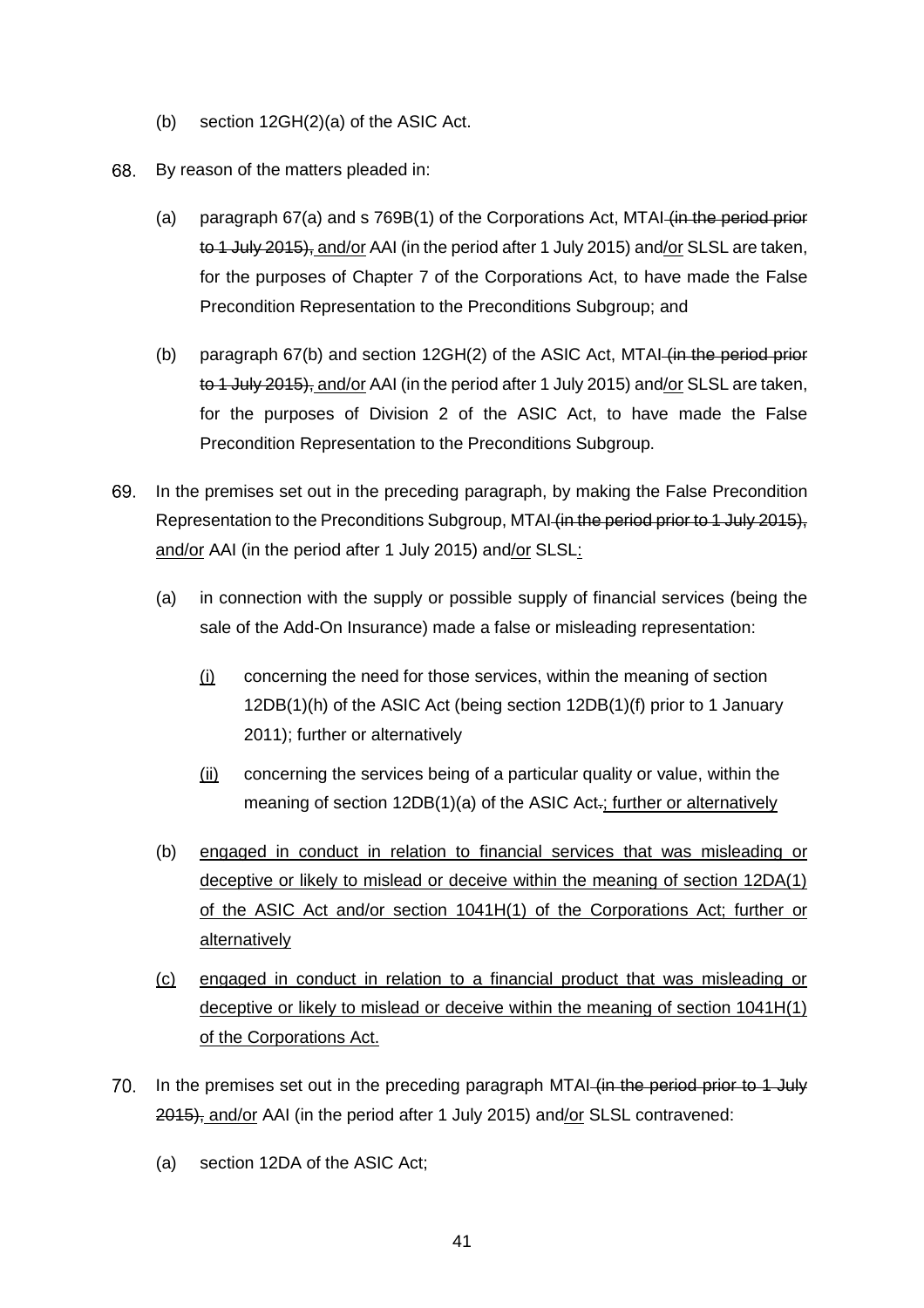- (b) section 12DB of the ASIC Act; further or alternatively
- (c) section 1041H of the Corporations Act

### (the **False Precondition Contraventions**).

<span id="page-41-3"></span>71. By reason of AAI's MTAI Transfer Liability, AAI is liable for MTAI's False Precondition Contraventions in the period prior to 1 July 2015.

### <span id="page-41-0"></span>**G.4. Loss and Damage**

- 72. By reason of:
	- (a) the Misleading Conduct Contraventions,
	- (b) the False Reassurance Contraventions or the Alternative False Reassurance Contraventions, further or alternatively
	- (c) the False Precondition Contraventions,

the Plaintiff and the Group Members:

- (i) acquired Add-On Insurance products as aforesaid; and thereby
- (ii) suffered loss or damage.

### *Particulars of loss*

*The Plaintiff refers to and repeats the particulars under paragraph [52](#page-34-4) above.*

### <span id="page-41-1"></span>**H. MONEY HAD AND RECEIVED**

- <span id="page-41-2"></span>73. Further or alternatively, by reason of:
	- (a) the Personal Advice Contraventions;
	- (b) the Misleading Conduct Contraventions;
	- (c) the False Reassurance Contraventions or the Alternative False Reassurance Contraventions; further or alternatively
	- (d) for the Preconditions Subgroup the False Precondition Contraventions;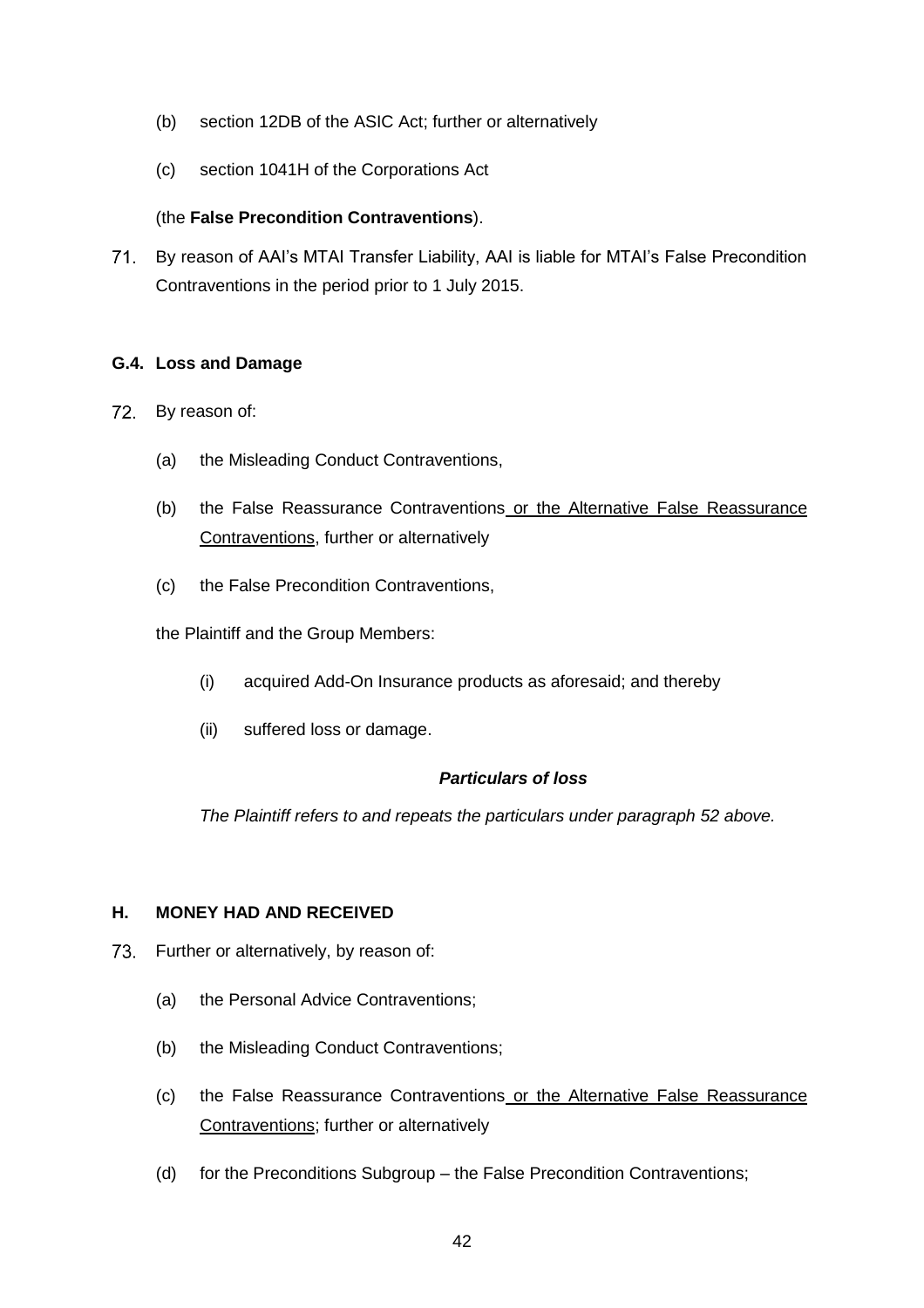the Plaintiff and Group Members (or the Preconditions Subgroup as the case may be) were not at any stage prior to purchasing the Add-On Insurance informed, sufficiently or at all, of one or more of the following matters:

- (i) that they had purchased the Add-On Insurance;
- (ii) that it was not a precondition to Finance that they purchase the Add-On Insurance;
- (iii) that the Add-On Insurance had no or no material financial value; further or alternatively
- (iv) that the Add-On Insurance products were not suitable for the Plaintiff and Group Members.
- <span id="page-42-2"></span>Prior to purchasing the Add-On Insurance products, the Plaintiff and Group Members did not know one or more of the matters pleaded in paragraph [73](#page-41-2) above.
- <span id="page-42-1"></span>75. Each of the matters pleaded in paragraph [73](#page-41-2) constituted material information that was relevant to the decision of the Plaintiff and Group Members whether to:
	- (a) proceed with the entry into the Finance on terms which included financing the Add-On Insurance products; and/or
	- (b) purchase the Add-On Insurance products.
- <span id="page-42-0"></span>By reason of the matters pleaded in paragraphs [73](#page-41-2) to [75,](#page-42-1) the Plaintiff and Group Members purchased the Add-On Insurance products, and thereafter paid the Premiums, because of one or more of the following mistaken beliefs:
	- (a) that they had not purchased the Add-On Insurance products;
	- (b) that it was a precondition to Finance that they purchase the Add-On Insurance products;
	- (c) that the Add-On Insurance products had material financial value; further or alternatively
	- (d) that the Add-On Insurance products were suitable for them.
- <span id="page-42-3"></span>77. The Group Members did not on a day prior to: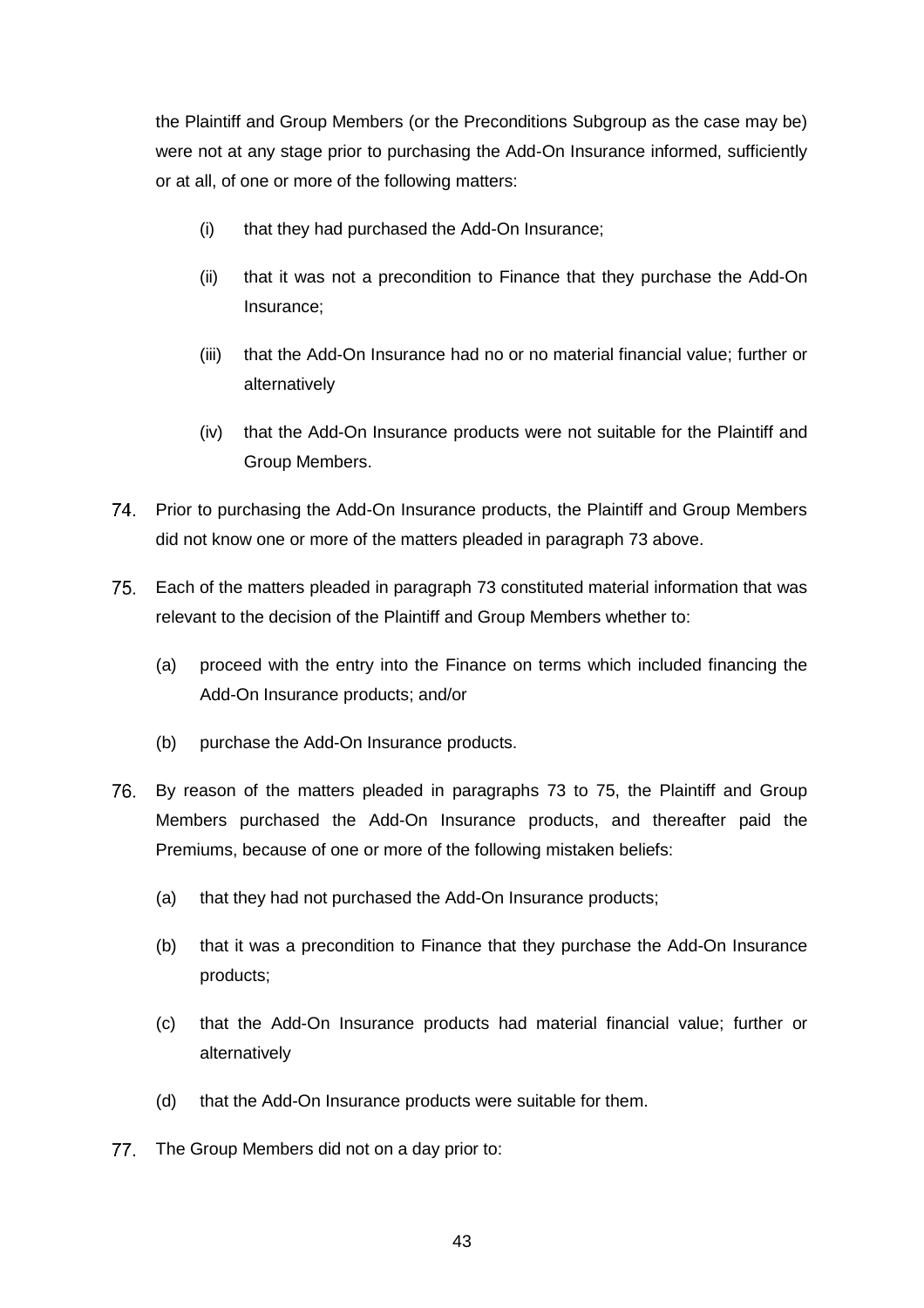- (a) in the case of NT Claimants three years prior to the commencement of this proceeding;
- (b) in the case of General Claimants six years prior to the commencement of this proceeding;

discover, and could not with reasonable diligence have discovered, the mistake as pleaded in paragraph [76.](#page-42-0)

- <span id="page-43-3"></span><span id="page-43-1"></span><span id="page-43-0"></span>78. By reason of the Contraventions pleaded in paragraph [73,](#page-41-2) MTAI (in the period prior to 1 July 2015, AAI (in the period after 1 July 2015), and/or SLSL:
	- (a) induced the matters pleaded in paragraphs [73,](#page-41-2) [74,](#page-42-2) [76,](#page-42-0) and/or [77](#page-42-3) above;
	- (b) concealed the matters pleaded in paragraph [73](#page-41-2) above;
	- (c) further or alternatively:
		- (i) were aware that circumstances existed which indicated that the Plaintiff and mistaken Group Members were acquiring their respective policies under the mistaken beliefs; and
		- (ii) chose to leave the Plaintiff and the mistaken Group Members under the mistaken beliefs in acquiring or agreeing to be issued with their respective policies.

### *Particulars in relation to [78\(c\)\(i\)](#page-43-0)*

*The knowledge of the Dealers and/or MTAI arising from the MTAI Sales System should be attributed to MTAI.AAI and SLSL. The knowledge of MTAI arising from the MTAI Sales System (including the knowledge attributed to it) should be attributed to AAI and SLSL. The Plaintiff relies upon the principle of attribution identified in Sargent v ASL Development Ltd (1974) 131 CLR 634 at 659. Further particulars may be provided after discovery.*

- <span id="page-43-2"></span>By reason of the matters pleaded in paragraphs [76](#page-42-0) and [78](#page-43-1) above: 79
	- (a) the Plaintiff and the Group Members are entitled, at their election, to rescind the contracts for the acquisition of the Add-On Insurance products;
	- (b) the contracts for the acquisition of the Add-On Insurance products are void; further or alternatively,
	- (c) the terms of the said contracts requiring payment of the Premiums are void.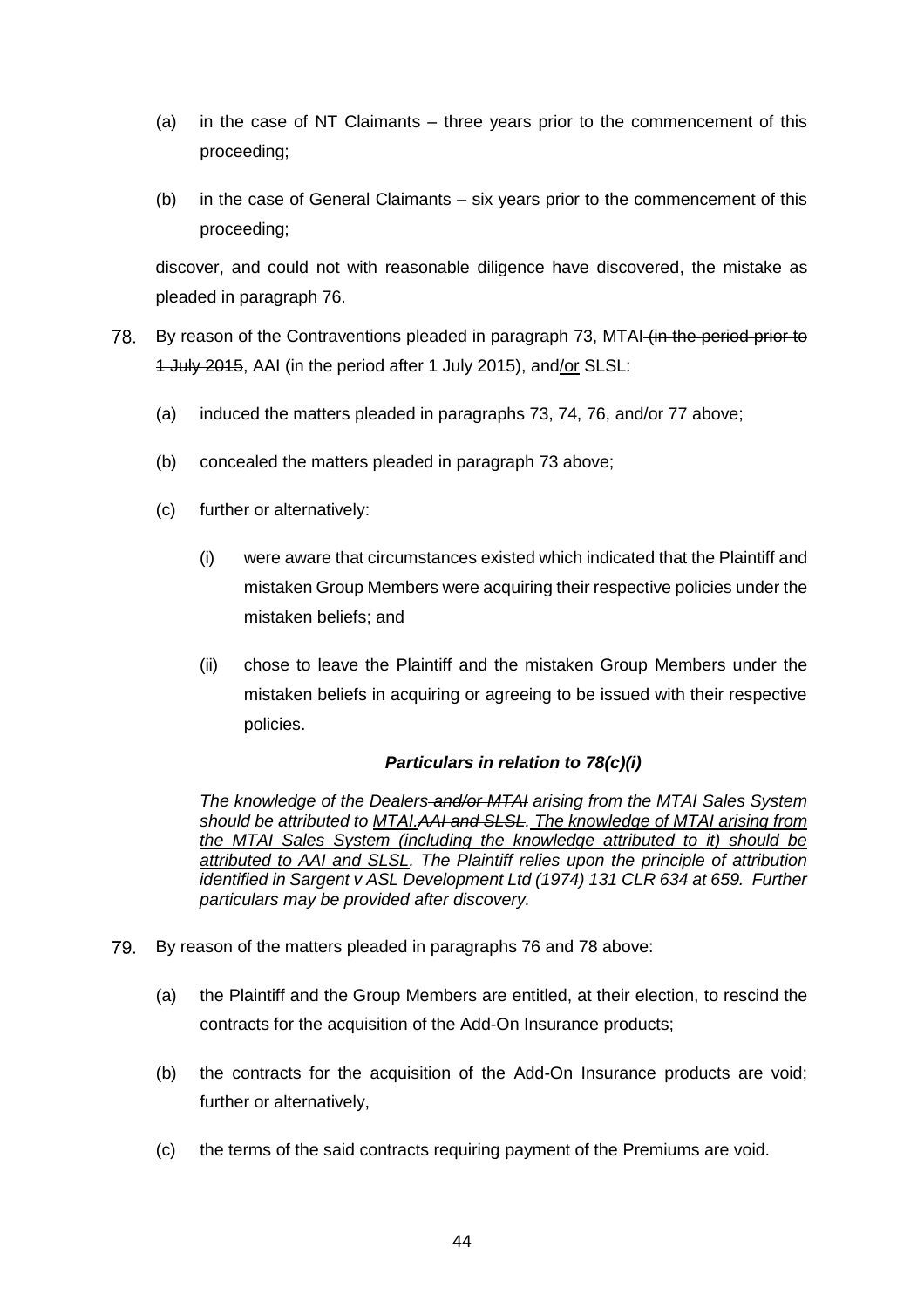- <span id="page-44-1"></span>80. By reason of the matters pleaded in paragraphs [73](#page-41-2) to [78](#page-43-1) and/or [79](#page-43-2) MTAI (in the period prior to 1 July 2015), and/or AAI (in the period after 1 July 2015) and/or SLSL (in respect of the trauma and death cover):
	- (a) have been unjustly enriched by the receipt of the Premiums at the expense of the Plaintiff and the Group Members; and
	- (b) it would be unconscionable for MTAI and/or AAI (for the period after 1 July 2015 and based on AAI's MTAI Transfer Liability) and/or SLSL to retain the Premiums.
- <span id="page-44-2"></span> $81.$ By reason of AAI's MTAI Transfer Liability, AAI is liable for MTAI's liability pleaded in paragraph [80.](#page-44-1)
- By reason of the matters pleaded in paragraphs [73](#page-41-2) to [78](#page-43-1) and/or [79,](#page-43-2) the Premiums are monies had and received by MTAI<sub>r</sub> and/or AAI and/or SLSL to the use of the Plaintiff and the Group Members, and, having regard to paragraph [81,](#page-44-2) MTAI and/or AAI and/or SLSL are obliged to repay those sums to the Plaintiff and the Group Members.

## <span id="page-44-0"></span>**I. COMMON QUESTIONS OF LAW OR FACT**

The questions of law or fact common to the claims of the Plaintiff and the Group 83. Members are:

### *(the Transfer Scheme)*

(a) Is AAI liable for MTAI's conduct as pleaded at paragraphs [5\(d\),](#page-5-1) [53,](#page-34-5) [59,](#page-37-2) [65,](#page-39-3) [71](#page-41-3) and [81?](#page-44-2)

### *(Entity Relationships)*

- (aa) Did the Defendants have the relationships and consequent liability pleaded at paragraphs 8(b), 8(ba), 8(c), 9(b), 9(ba), 9(c), 10 and/or 10A?
- (ab) Were the Add-On Insurance products "risk insurance products" within the meaning of the definition of "binder" in section 761A of the Corporations Act?
- (ac) If so, did AAI and/or SLSL give MTAI authorisation to enter into the Add-On Insurance contracts with consumers, including the Plaintiff and Group Members, on their behalf as insurer within the meaning of "binder" in section 761A of the Corporations Act?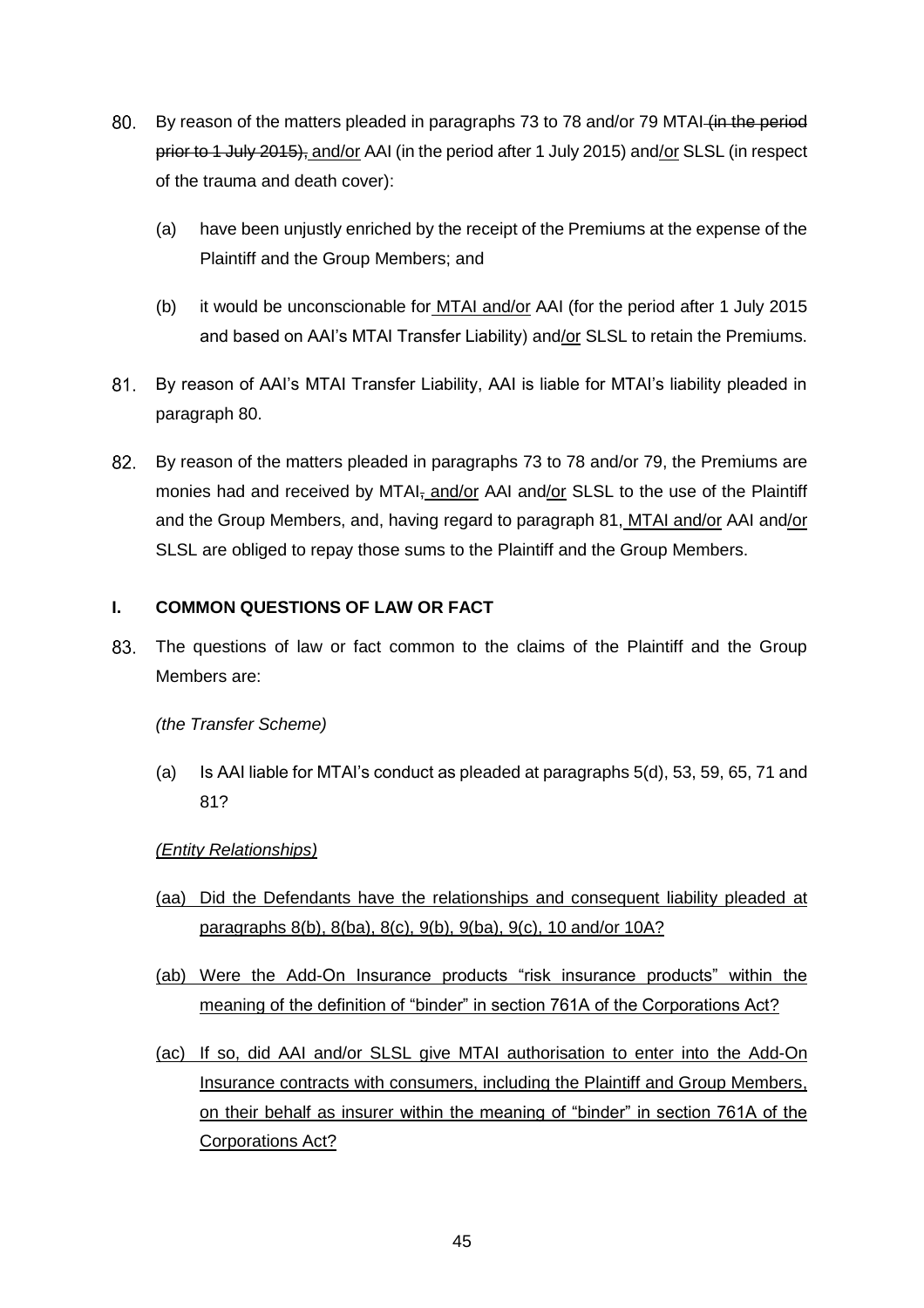### (ad) If so, does section 916E(1) of the Corporations Act apply?

### (ae) If so, does section 916E(2)(a) of the Corporations Act apply?

*(the Regulatory regime)*

- (b) Were AAI, and/or SLSL and/or MTAI required to comply with the statutory obligations set out in paragraphs 16 and/or [18](#page-14-0) in respect of supplies of financial services in relation to Add-On Insurance by itthem or by the Dealers?
- *(the Add-On Insurance products)*
- (c) Did the Add-On Insurance have the features pleaded in paragraph [15\(](#page-11-0)a), [15\(b\)](#page-11-1) and [15\(c\)?](#page-12-0)
- (d) Did some of the elements of the cover provided by CCI overlap with cover provided by other insurance products, namely income protection insurance, trauma and death insurance, and/or total and permanent disability insurance?
- (e) Would some consumers be unable to claim on their GAP Insurance policies because, for example, they had paid a large deposit, or because of other insurance products?
- (f) Was the cover provided by the Extended Warranty Insurance unnecessary, or potentially unnecessary, for Group Members, given the provisions of the TPA, or after 1 January 2011, the ACL?
- (g) What if any features of the Extended Warranty Insurance provided benefits beyond the existing statutory obligations of the manufacturer or seller of the vehicle pursuant to the provisions of the TPA, or after 1 January 2011, the ACL?
- (h) Did any one or more (and if so, which) of the Add-On Insurance products have no, or no material, financial value to persons in the position of the Plaintiff and Group Members?

## *(MTAI Sales System)*

(i) Did MTAI operate a system for the sale of Add-On Insurance products with any or all of the features pleaded at paragraphs [19](#page-16-2) to [27?](#page-24-2)

*(Personal Advice Contraventions)*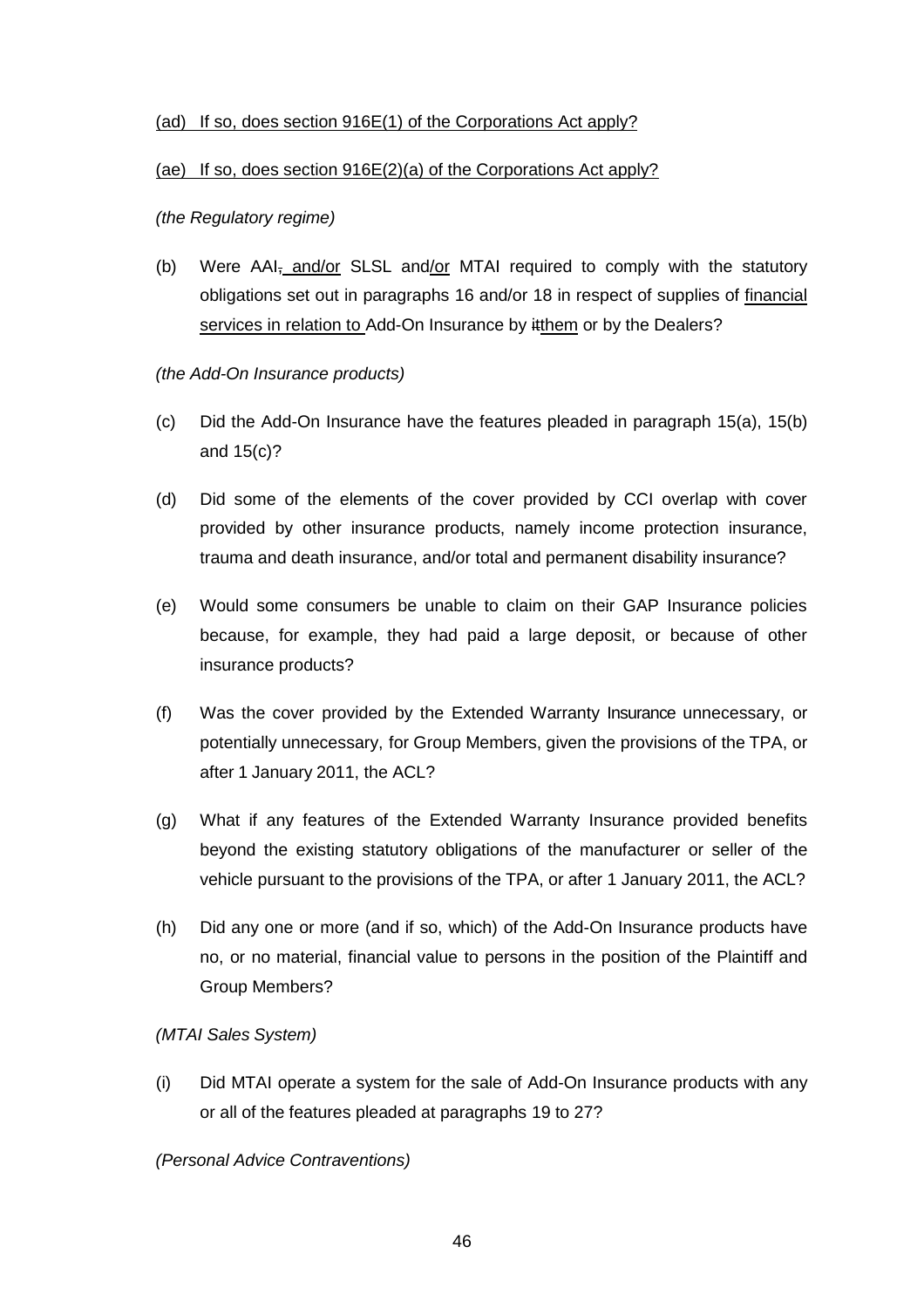- (j) Did AAI<sub>7</sub> and/or SLSL and/or MTAI by the conduct alleged contravene section 961L of the Corporations Act?
- (k) In relation to Dealers:
	- (i) Did conduct by a Dealer as alleged in paragraphs [32,](#page-26-1) [33,](#page-26-2) [39,](#page-29-0) [40,](#page-30-0) [44,](#page-31-1) [46](#page-32-1) to [48](#page-33-1) above contravene sections 961B and 961J of the Corporations Act?
	- (ii) Are AAI, and/or SLSL and/or MTAI by reason of the conduct alleged liable pursuant to section 961M(2)(b) of the Corporations Act for Dealers' contraventions of sections 961B and 961J of the Corporations Act?
- (I) What if any profits did MTAI $_7$  and/or AAI and/or SLSL make as result of the Personal Advice Contraventions?

### *(Attribution of knowledge)*

- (m) Is the knowledge of the Dealers attributable to MTAI as pleaded at [56](#page-36-1) and  $78(c)$ ?
- (ma) Is the knowledge of MTAI (including knowledge attributed to it) MTAI and its responsible officers attributable to AAI and/or SLSL as pleaded at [56](#page-36-1) and [78\(c\)?](#page-43-3)

### *(Misleading Conduct Contraventions)*

- (n) Did any one or more of the matters in paragraph [25](#page-22-0) constitute material information about the Add-On Insurance products that:
	- (i) was relevant to the decision of the Plaintiff and Group Members about whether to proceed with the purchase of the Add-On Insurance products; and
	- (ii) was required to be disclosed by MTAI $_7$  and/or AAI $_7$  and/or SLSL and/or the Dealers to prospective purchasers of those Add-On Insurance products by reason of the matters in paragraphs [55](#page-35-2) and [56?](#page-36-1)
- (o) Did AAI<sub>7</sub> and/or SLSL and/or MTAI engage in conduct in this jurisdiction in relation to a financial product or a financial service that was misleading or deceptive or was likely to mislead or deceive in contravention of section 1041H(1) of the Corporations Act?
- (p) Did AAI<sub>7</sub> and/or SLSL and/or MTAI engage in misleading or deceptive conduct or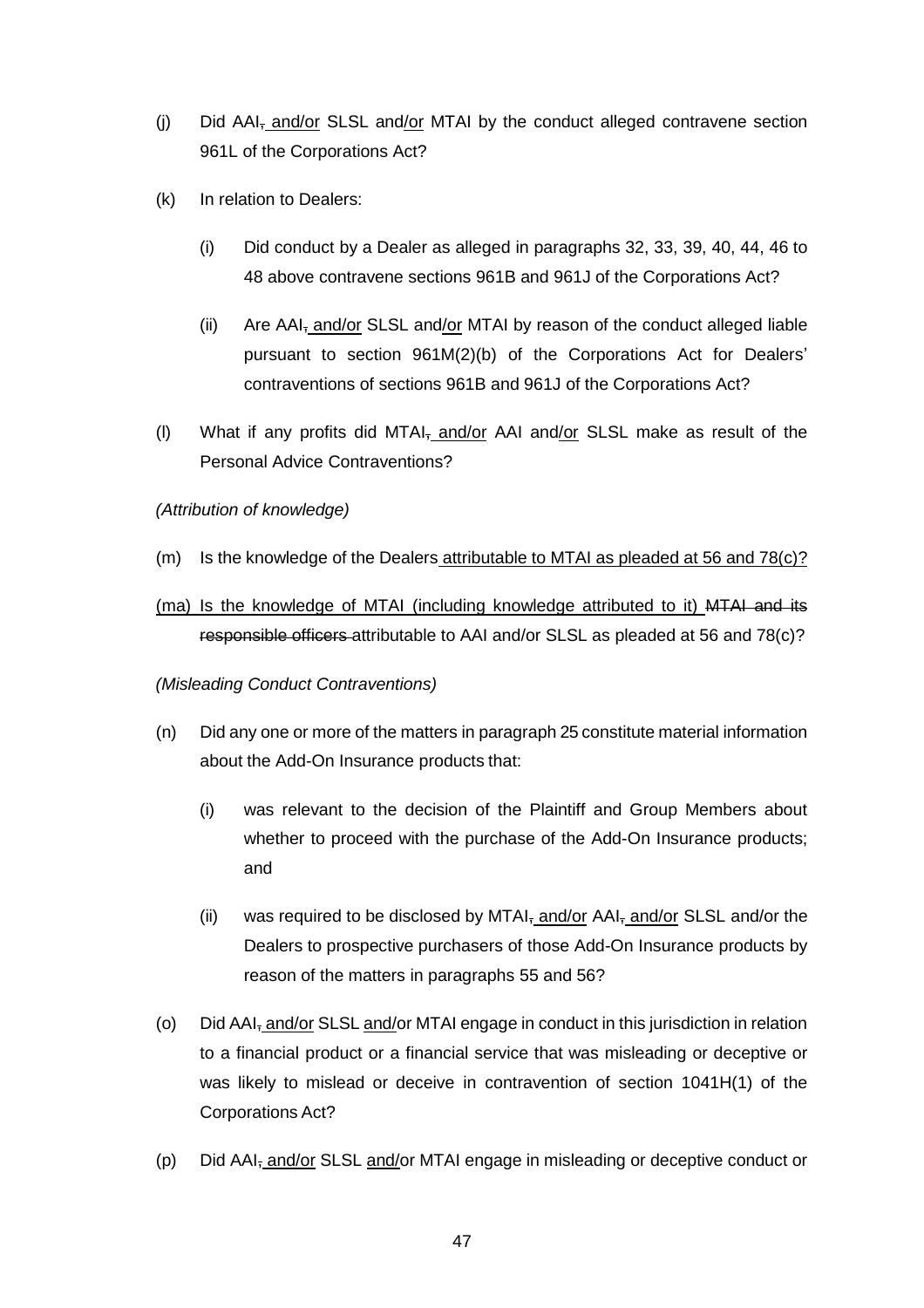conduct that was likely to mislead or deceive in contravention of section 12DB of the ASIC Act?

*(False Reassurance Contraventions or the Alternative False Reassurance Contraventions)*

- (q) If a Dealer made the False Reassurance Representation, did the Dealer and/or AAI, and/or SLSL and/or MTAI contravene:
	- (i) section 12DB of the ASIC Act?
	- (ii) section 12DA of the ASIC Act?
	- (iii) section 1041H of the Corporations Act?

### *(False Precondition Contraventions)*

- (r) If a Dealer made the False Precondition Representation, did the Dealer and/or AAI<sub>z</sub> and/or SLSL and/or MTAI contravene:
	- (i) section 12DB of the ASIC Act?
	- (ii) section 12DA of the ASIC Act?
	- (iii) section 1041H of the Corporations Act?

*(Mistake/unjust enrichment)*

- <span id="page-47-0"></span>(s) Did any one or more of more of the beliefs pleaded at paragraph [76](#page-42-0) amount to a mistake on the part of the Plaintiff or any Group Member holding the beliefs while purchasing Add-On Insurance?
- (t) Did AAI, and/or MTAI and/or SLSL:
	- (i) induce the matters pleaded in paragraphs [73,](#page-41-2) [74,](#page-42-2) [76,](#page-42-0) and/or [77](#page-42-3) above?
	- (ii) conceal the matters pleaded in paragraph [73](#page-41-2) above?
- (u) Was MTAI<sub>7</sub> and/or AAI and/or SLSL aware that circumstances existed which indicated that the Plaintiff and mistaken Group Members were acquiring their respective policies under the mistaken beliefs?
- <span id="page-47-1"></span>(v) Did MTAI $\frac{1}{2}$  and/or AAI and/or SLSL choose to leave the Plaintiff and the mistaken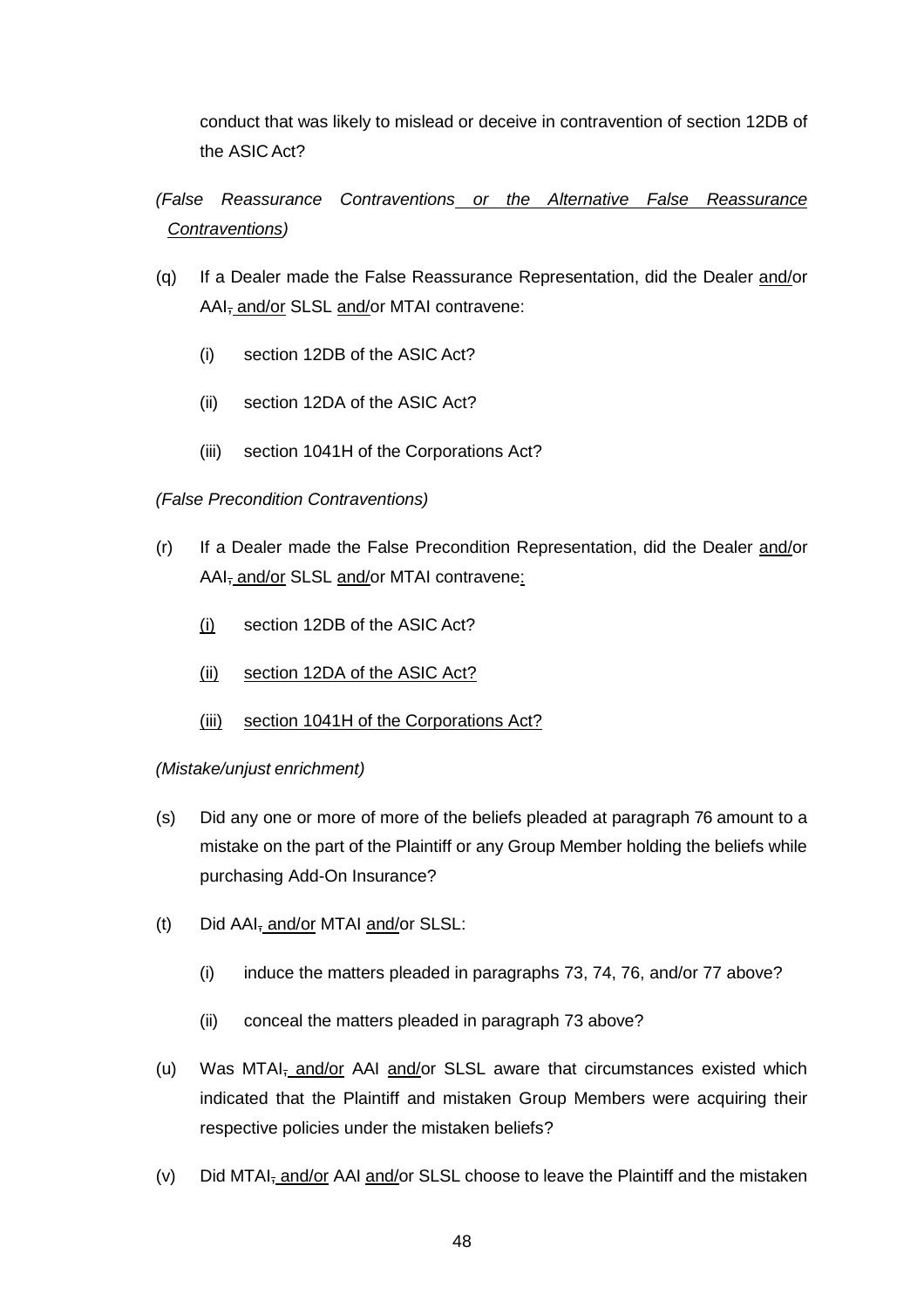Group Members under the mistaken beliefs in acquiring or agreeing to be issued with their respective policies?

- (w) If yes to any of  $(s)$  to  $(v)$ :
	- (i) are the Plaintiff and mistaken Group Members entitled, at their election, to rescind the contracts for the acquisition of the Add-On Insurance products?
	- (ii) are the contracts for the acquisition of the Add-On Insurance products void?
	- (iii) are the terms of the said contracts requiring payment of the Premiums void?
- (x) Are the Premiums monies had and received by AAI, and/or MTAI and/or SLSL to the use of the Plaintiff and the Group Members, and are AAI and/or MTAI and/or SLSL obliged to repay those sums to the Plaintiff and the Group Members?

*(Loss and Damage)*

- (y) What are the principles governing the quantification of loss or damage (if any) suffered by the Plaintiff and Group Members by reason of any contraventions as alleged in the Further Amended Statement of Claim?
- (z) What if any profits did  $AAI_{\tau}$  and/or MTAI and/or SLSL make as result of the Personal Advice Contraventions which can be recovered by the Plaintiff and Group Members pursuant to section 961M(4) of the Corporations Act?

### <span id="page-48-0"></span>**J. RELIEF**

- 84. The Plaintiff claims on her own behalf and on behalf of the Group Members:
	- (a) An order under section 48 of the *Limitation of Actions Act 1936* (SA) that any Group Member who has a claim for monies had and received by the Defendants to the use of the Group Member, that is governed by the law of South Australia and that accrued before the date 6 years before the date of the filing of this the Statement of Claim, be granted an extension of time until the date of the filing of this the Statement of Claim.
	- (b) An order under section 38 of the *Limitation of Actions Act 2005* (WA) that any Group Member who has a claim for monies had and received by the Defendants to the use of the Group Member, that is governed by the law of Western Australia and that accrued before the date 6 years before the date of the filing of this the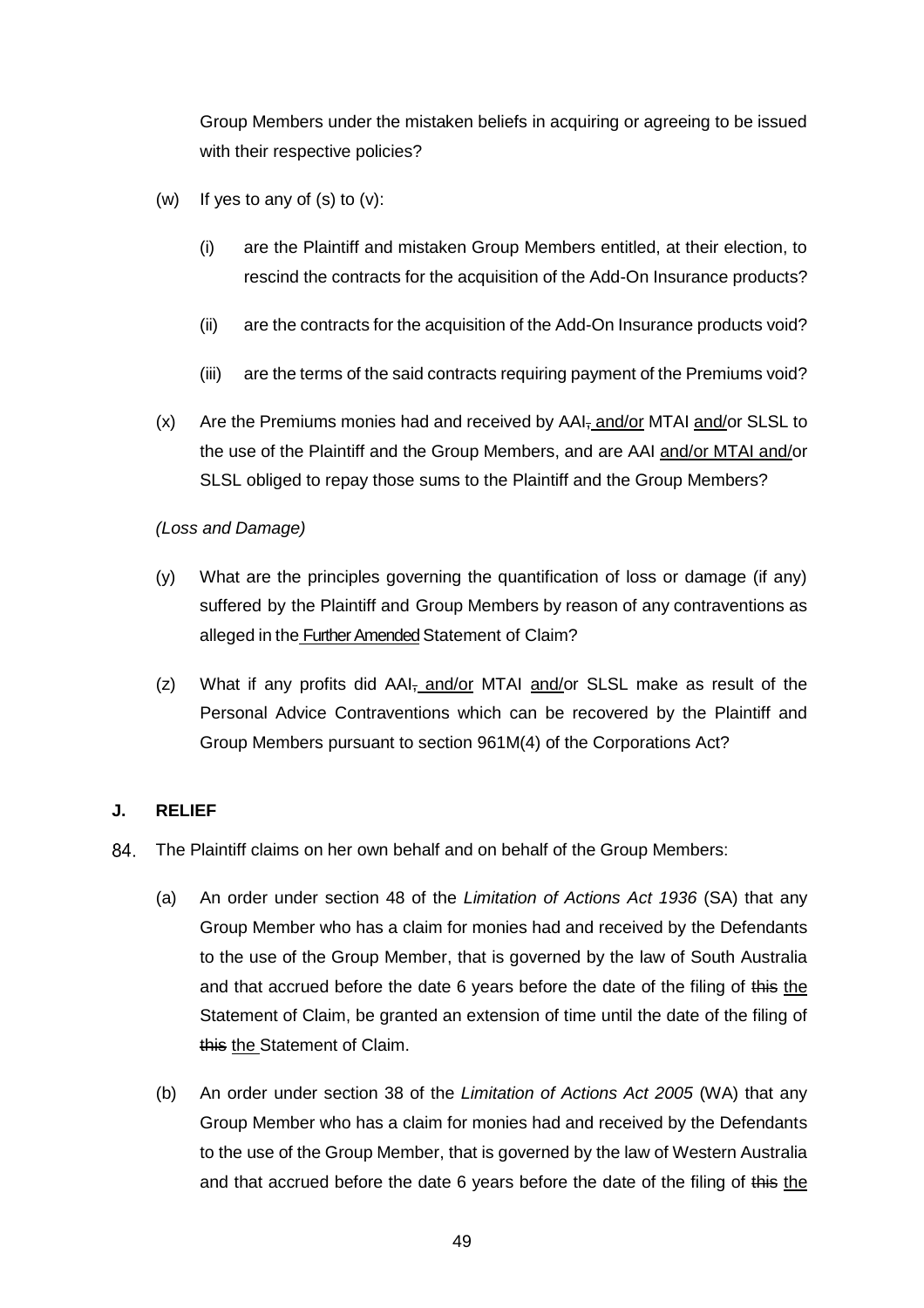Statement of Claim, be granted an extension of time until the date of the filing of this the Statement of Claim.

- (c) Damages and/or compensation pursuant to:
	- (i) sections 12GF(1) and 12GM(1) of the ASIC Act, alternatively
	- (ii) section 1041I(1) of the Corporations Act.
- (d) Compensation for the damage suffered pursuant to section 961M(2) and (4) of the Corporations Act (including profits resulting from AAI<sub>7</sub> and/or SLSL and/or MTAI's contraventions).
- (e) In respect of the claims in mistake:
	- (i) A declaration that the Plaintiff and mistaken Group Members are entitled, at their individual election, to rescission of the contracts for the Add-On Insurance products; further or alternatively
	- (ii) Judgment in the full amount of the Premiums mistakenly paid for the Add-On Insurance products.
- (f) Judgment pursuant to section 33Z(1) of the SC Act.
- (g) Interest.
- (h) Costs.
- (i) Pursuant to section 33ZJ of the SC Act, an order that the Group Members reimburse the Plaintiff, in such proportions as the Court may deem appropriate, any costs incurred by the Plaintiff and not recovered pursuant to (h) hereof.
- (j) Such further order as the Court may deem appropriate.

Dated: 2 August 2021 18 October 2021

R Francois

Maurice Blackburn Lawyers

…………………………………………..

**Maurice Blackburn Lawyers** Solicitors for the Plaintiff